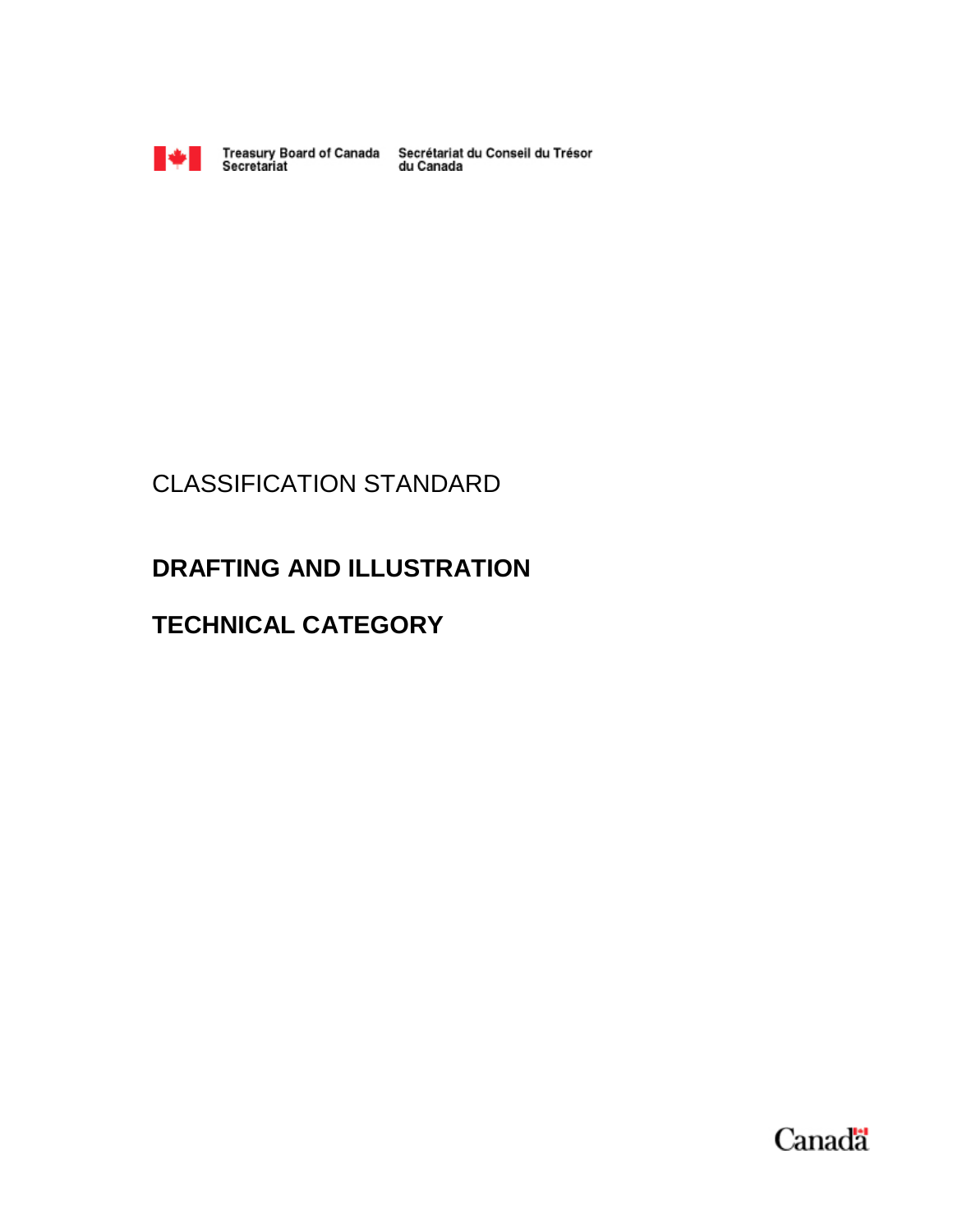# **CONTENTS**

|                                       | PAGE         |  |
|---------------------------------------|--------------|--|
| INTRODUCTION                          | $\mathbf{1}$ |  |
| CATEGORY DEFINITION                   |              |  |
| GROUP DEFINITION                      | 5            |  |
| RATING SCALES                         | 6            |  |
| BENCH-MARK POSITION DESCRIPTION INDEX |              |  |
| In Alphabetical Order                 | 20           |  |
| In Ascending Order of Point Values    | 21           |  |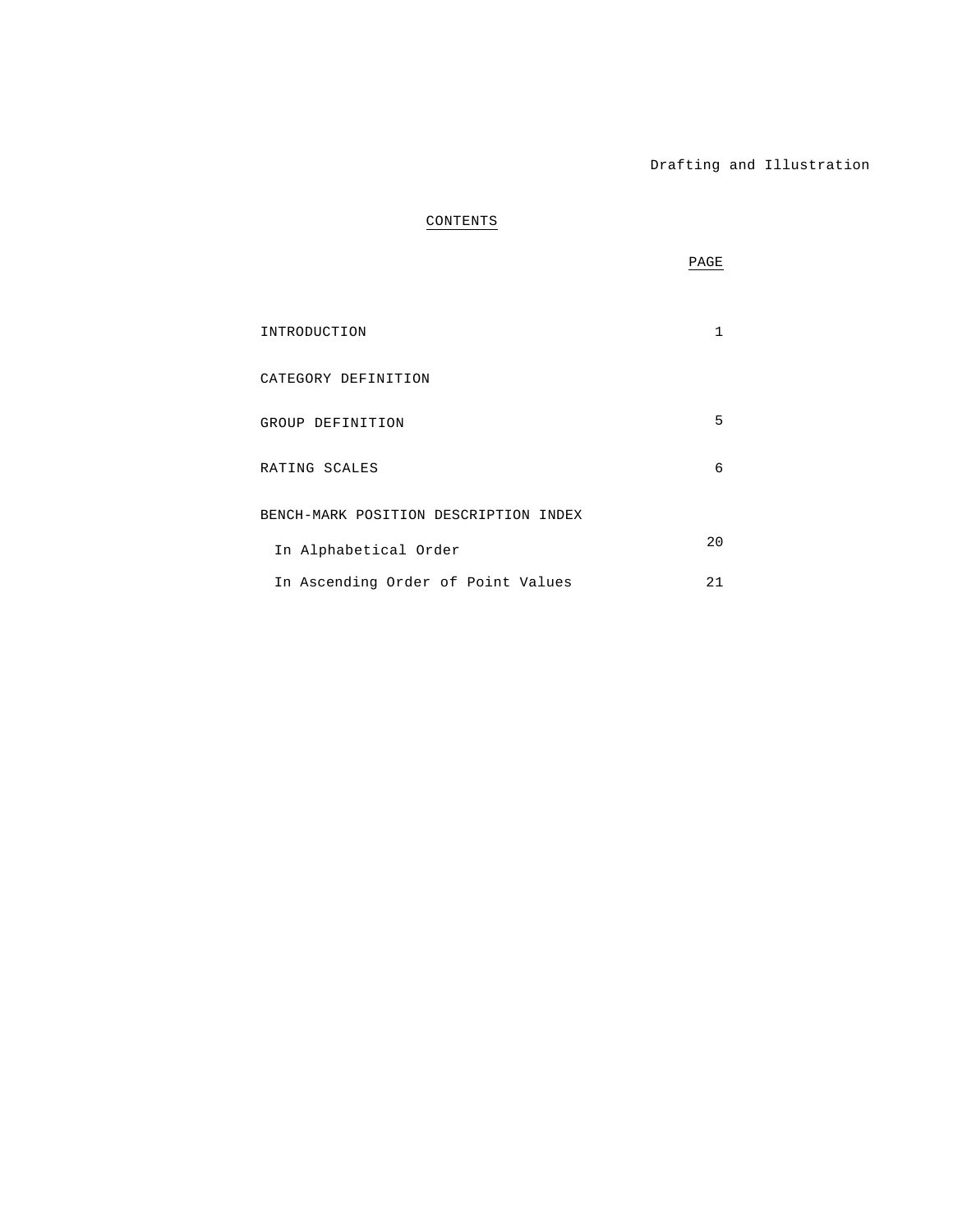### INTRODUCTION

This standard describes the point-rating plan to be used to evaluate jobs allocated to the Drafting and Illustration Group. It consists of an introduction, definitions of the Technical Category and the occupational group, point-rating scales and bench-mark position descriptions.

Point rating is an analytical, quantitative method of determining the relative values of jobs. It is particularly suited to heterogeneous occupational groups in which jobs consist of varied combinations of tasks. Essentially, point-rating plans define characteristics or factors common to the jobs being evaluated. They define degrees of each factor and allocate point values to each degree. The total value determined for each job is the sum of the point values assigned by the raters.

All methods of job evaluation require the exercise of judgment and the orderly collection and analysis of information in order that consistent judgments can be made. The point-rating method facilitates rational discussion and resolution of differences in determining the relative values of jobs.

### Factors

The combined factors do not describe all aspects of jobs. They deal only with those characteristics that can be defined and distinguished and that are useful in determining the relative values of jobs.

Six factors are used in this plan. Three factors are two-dimensional and are defined in terms of two related elements.

### Point Values

The maximum point value assigned to each factor reflects its relative importance. Similarly, point values have been assigned to the degrees of the factors**.** 

Point values of the degrees of each factor increase arithmetically. The minimum point value assigned to four of the factors is one-fifth of the maximum, and for the remaining two it is one-tenth.

### Rating Plan

In the rating plan the factors, elements, weights and point values shown on the next page are used.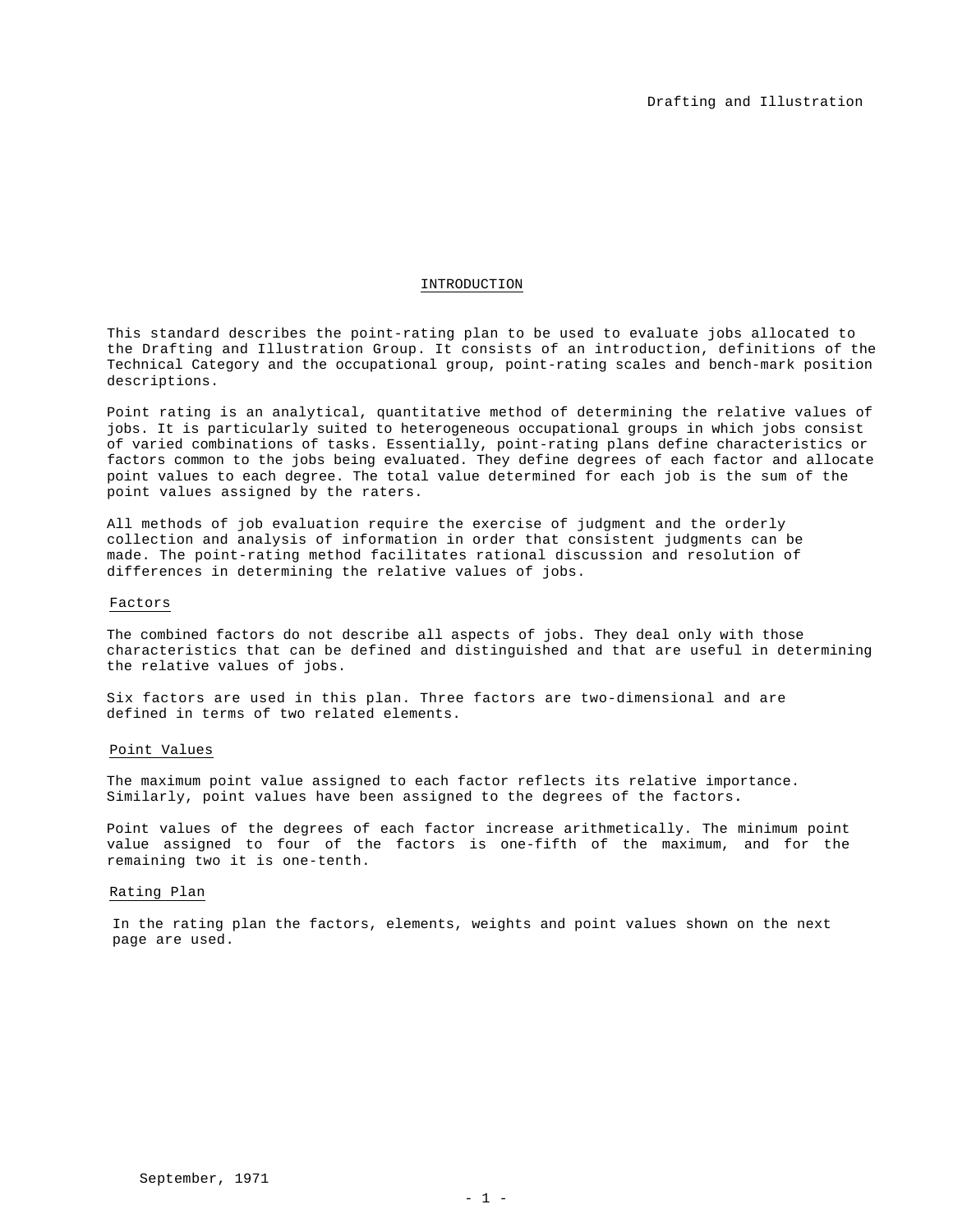|                                            |                                                                              | Percentage of | Point   | Values  |
|--------------------------------------------|------------------------------------------------------------------------------|---------------|---------|---------|
| Factor                                     | Element                                                                      | Total Points  | Minimum | Maximum |
| Knowledge and<br>Experience                |                                                                              | 35            | 70      | 350     |
|                                            | Knowledge<br>Experience                                                      |               |         |         |
| Technical<br>Responsibility                |                                                                              | 20            | 40      | 200     |
| Responsibility for<br>Accuracy and Quality |                                                                              | 10            | 20      | 100     |
| Responsibility for<br>Contacts             |                                                                              | 5             | 5       | 50      |
|                                            | Purpose and Nature<br>of Contacts<br>Persons Contacted                       |               |         |         |
| Conditions of Work                         |                                                                              | 15            | 30      | 150     |
| Supervision                                |                                                                              | 15            | 15      | 150     |
|                                            | Nature of Supervisory<br>Responsibility<br>Number of Employees<br>Supervised |               |         |         |

100

# Bench-mark Positions

Bench-mark position descriptions are used to exemplify degrees of each factor or element. Each description consists of a brief summary, a list of the principal duties with the percentage of time devoted to each, and a specification describing each of the point-rating factors and elements as it appears in the job. The benchmark position have been evaluated, and the degree and point values assigned to each factor shown in the specifications.

The rating scales identify the bench-mark position descriptions that exemplify each degree. These descriptions are an integral part of the point-rating plan and are used to ensure consistency in application of the rating scales.

### Use of the Standard

There are six steps in the application of this classification standard.

1. Allocation of the position to the category and the group is confirmed by reference to the definitions and the descriptions of inclusions and exclusions.

September, 1971 - 2 -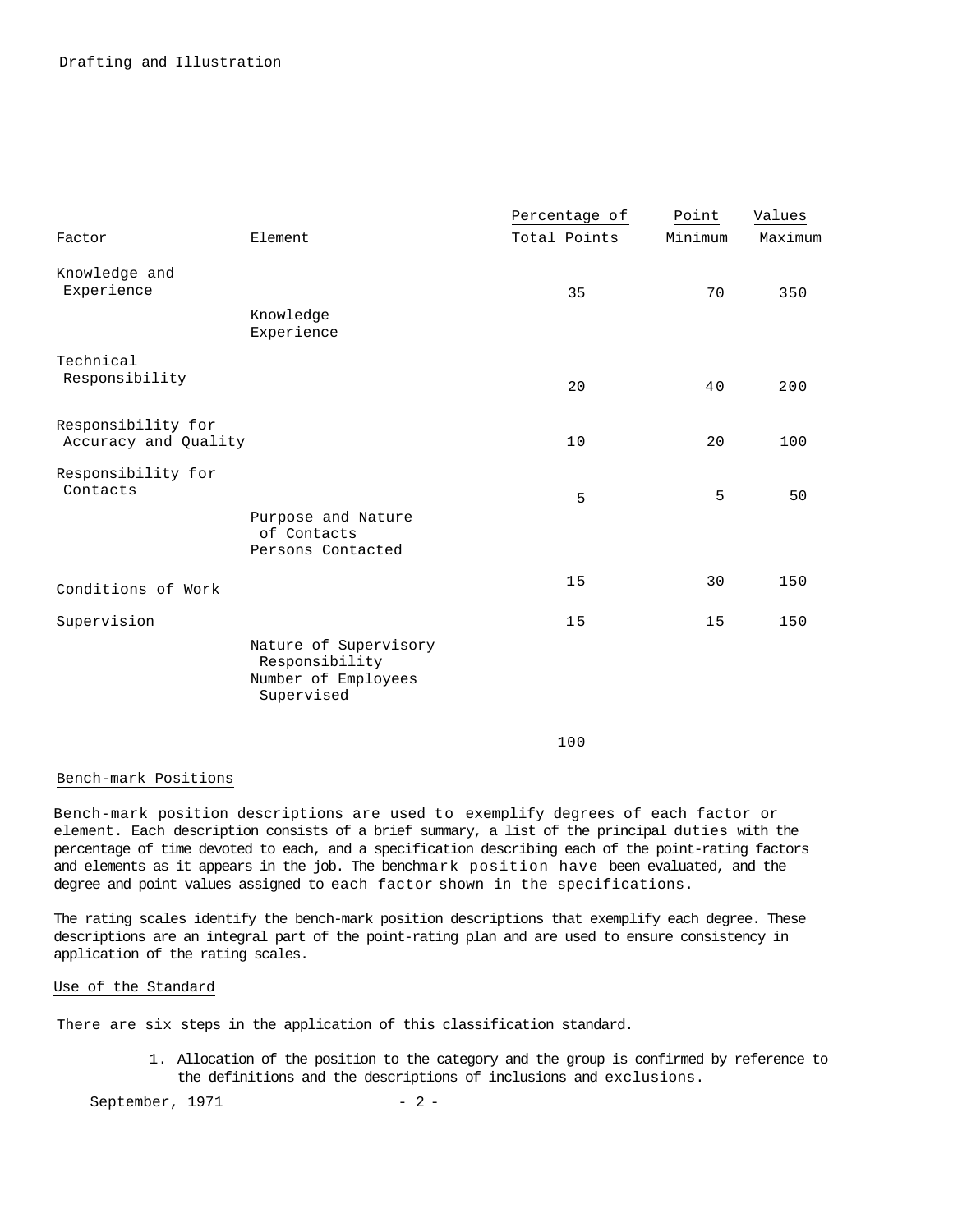- 2. The position description is studied to ensure understanding of the position as a whole and of each factor. The relation of the position being rated to positions above and below it in the organization is also studied.
- 3. Tentative degrees of each factor in the position being rated are determined by comparison with degree definitions in the rating scales. Uniform application of degree definitions requires frequent reference to the descriptions of factors and the notes to raters.
- 4. The description of the factor in each of the bench-mark positions exemplifying the degree tentatively established is compared with the description of the factor in the position being rated. Comparisons are also made with descriptions of the factor in bench-mark positions for the degrees above and below the one tentatively established.
- 5. The point values for all factors are added to determine the tentative total point rating.
- 6. The position being rated is compared as a whole with positions to which similar total point values have been assigned, as a check on the validity of the total rating.

# Determination of Levels

The ultimate objective of job evaluation is the determination of the relative values of jobs in each occupational group. Jobs that fall within a designated range of point values will be regarded as of equal difficulty and will be allocated to the same level.

### Minimum Qualifications

Each of the group definitions in the category includes a statement of "Minimum Qualifications". These requirements are to apply without modification to all" 'new entrants to the labor force, that is, students who have just completed their fulltime studies and young people commencing full-time employment. With respect to, $\sim$  experienced workers who may not possess the formal education prescribed in the definitions, the statements are intended to indicate the norms against which, the qualifications of the individual may be assessed in order to judge whether or. not the combination of his education, training and experience provides, for the particular job being filled, qualifications equal to or higher than those prescribed in the "Minimum Qualifications" of the relevant occupational group.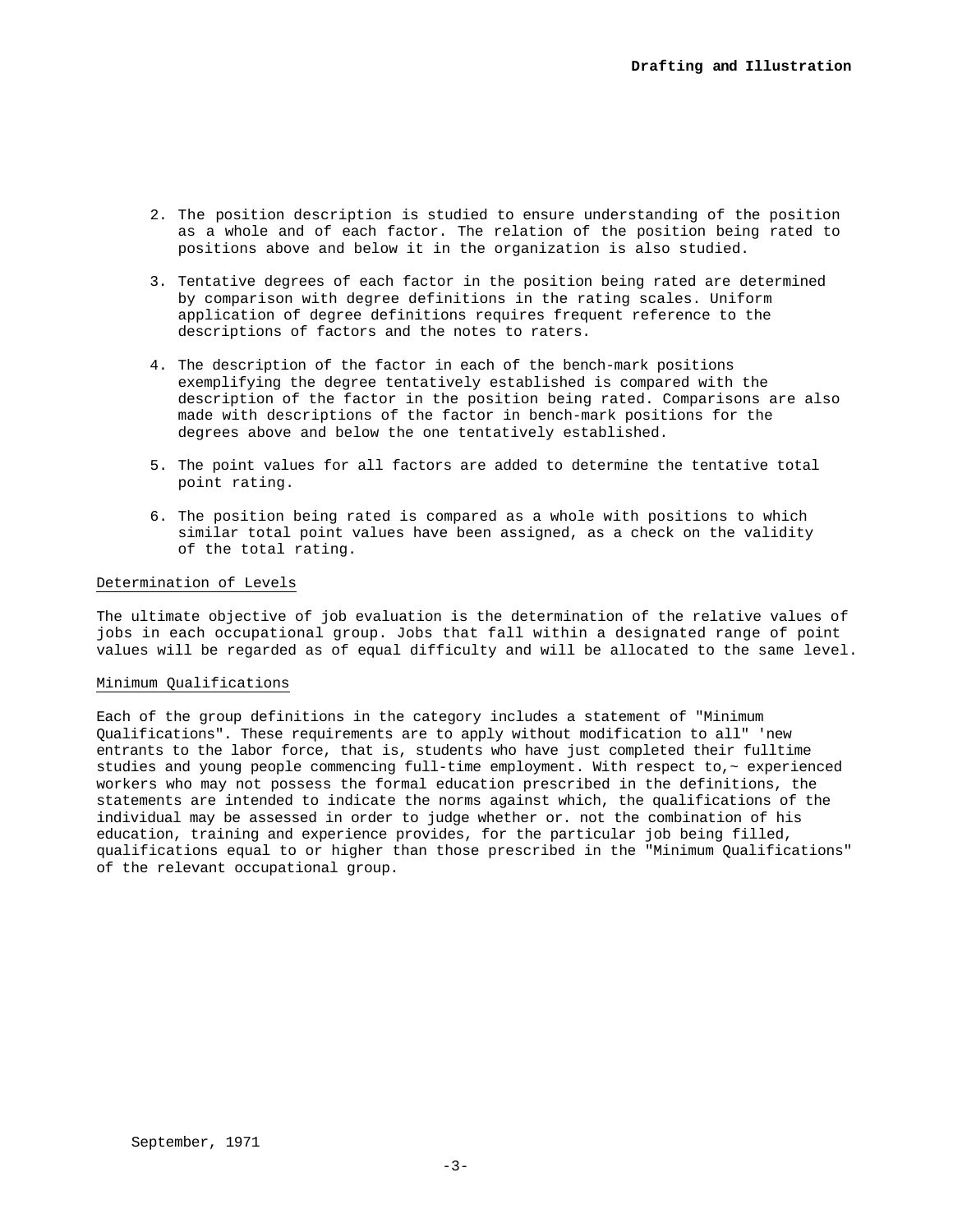# CATEGORY DEFINITION

Occupational categories were repealed by the Public Service Reform Act (PSRA), effective April 1, 1993. Therefore, the occupational category definitions have been deleted from the classification standards.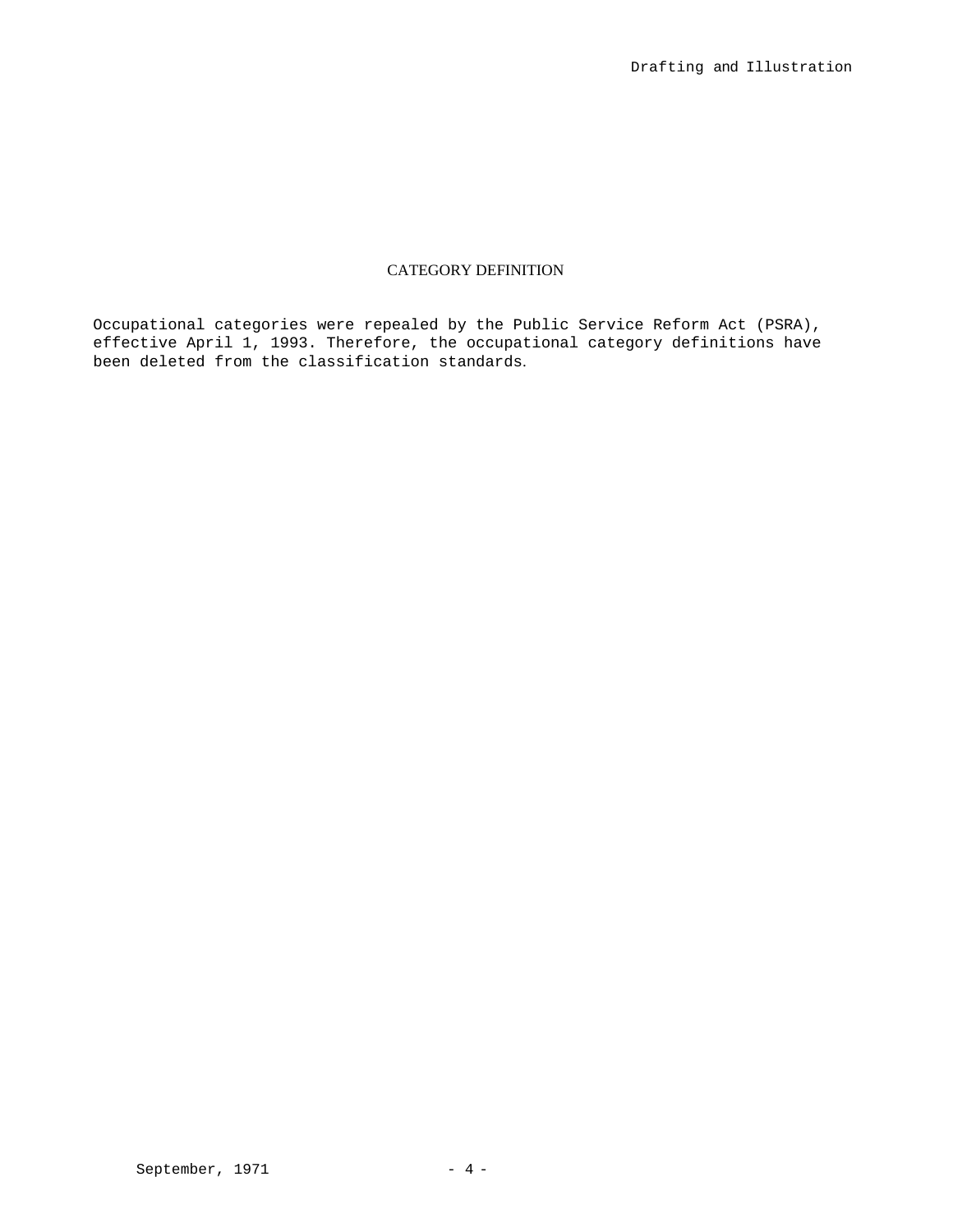# GROUP DEFINITION

For occupational group allocation, it is recommended that you use the Occupational Group Definition Maps, which provide the 1999 group definition and their corresponding inclusion and exclusion statements. The maps explicitly link the relevant parts of the overall 1999 occupational group definition to each classification standard.

Minimum Qualifications

Completion of secondary school education.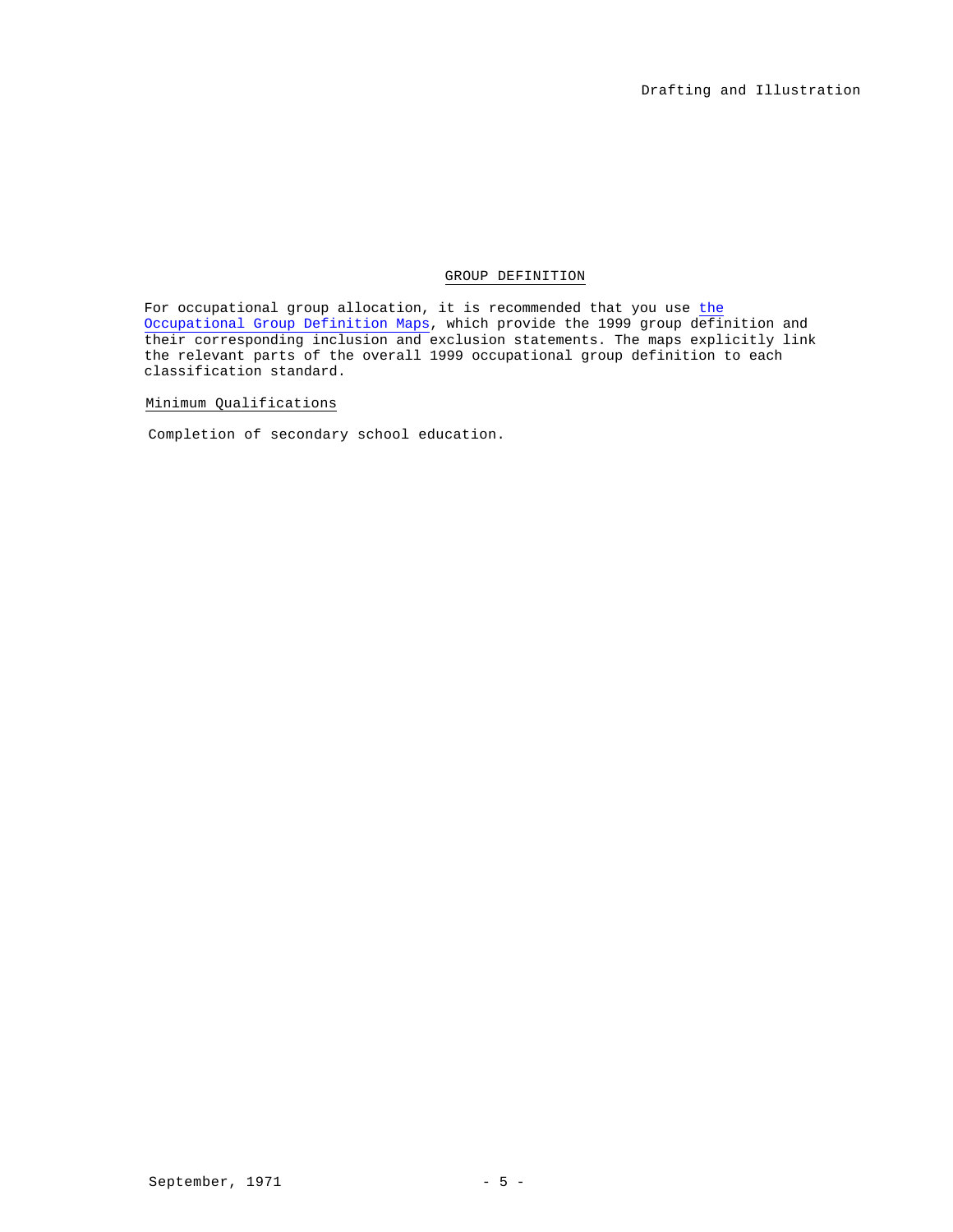# RATING SCALES

# DRAFTING AND ILLUSTRATION GROUP

# FACTOR WEIGHTS

| KNOWLEDGE AND EXPERIENCE                | 350   |
|-----------------------------------------|-------|
| TECHNICAL RESPONSIBILITY                | 200   |
| RESPONSIBILITY FOR ACCURACY AND QUALITY | 100   |
| RESPONSIBILITY FOR CONTACTS             | 50    |
| CONDITIONS OF WORK                      | 150   |
| SUPERVISION                             | 150   |
|                                         | 1,000 |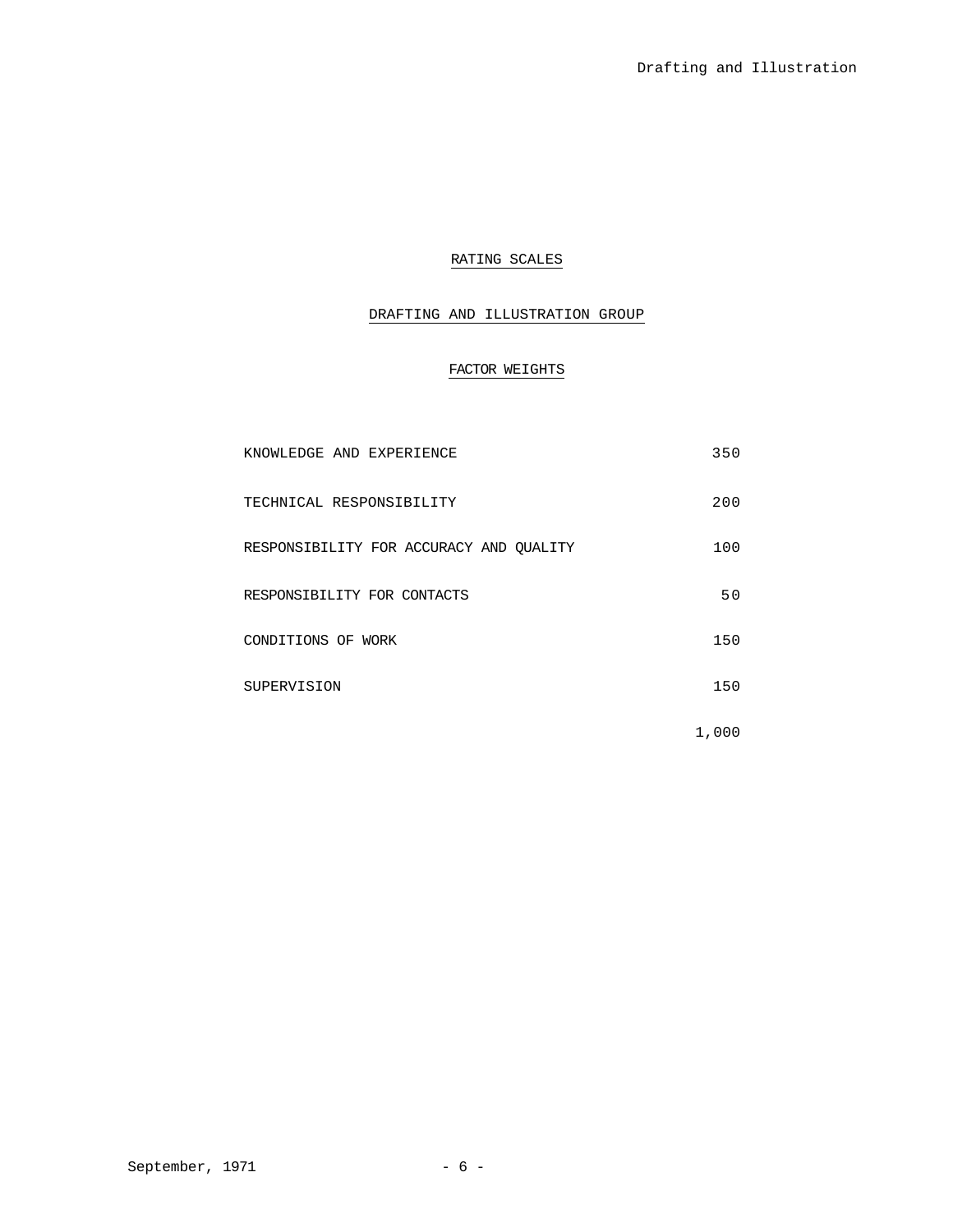### KNOWLEDGE AND EXPERIENCE

This factor is used to measure the difficulty of the work in terms of the knowledge and experience required to perform the duties of the position.

### Definitions

"Knowledge" refers to the understanding of drafting and illustration techniques and practices, associated work areas and administrative practices.

"Experience" refers to the relative length of time required to develop skill in using the various instruments and equipment necessary for the application of drafting and illustration techniques and practices.

"Associated work areas", as used in this factor, refers to those occupations and trades to which drafting and illustration services are in support, or with which they are allied, such as hydrographic, geological and typographical surveying, engineering, architecture, medical and biological sciences, photography, editing, printing and duplicating.

### Notes to Raters

The degrees of the Experience element assigned to the bench-mark positions have been established by the comparative ranking of key positions in the occupational group. The degree tentatively selected is to be confirmed by comparing the duties of the position being rated with the duties and specifications of the bench-mark positions.

In evaluating positions all the characteristics of each degree of the Knowledge element are to be considered. Generally, the criterion for the assignment of degrees is that the position must include most of the components of the degree that is assigned.

The degree tentatively selected is to be confirmed by comparing the duties of the position being rated with the duties and specifications of the bench-mark positions that exemplify that degree.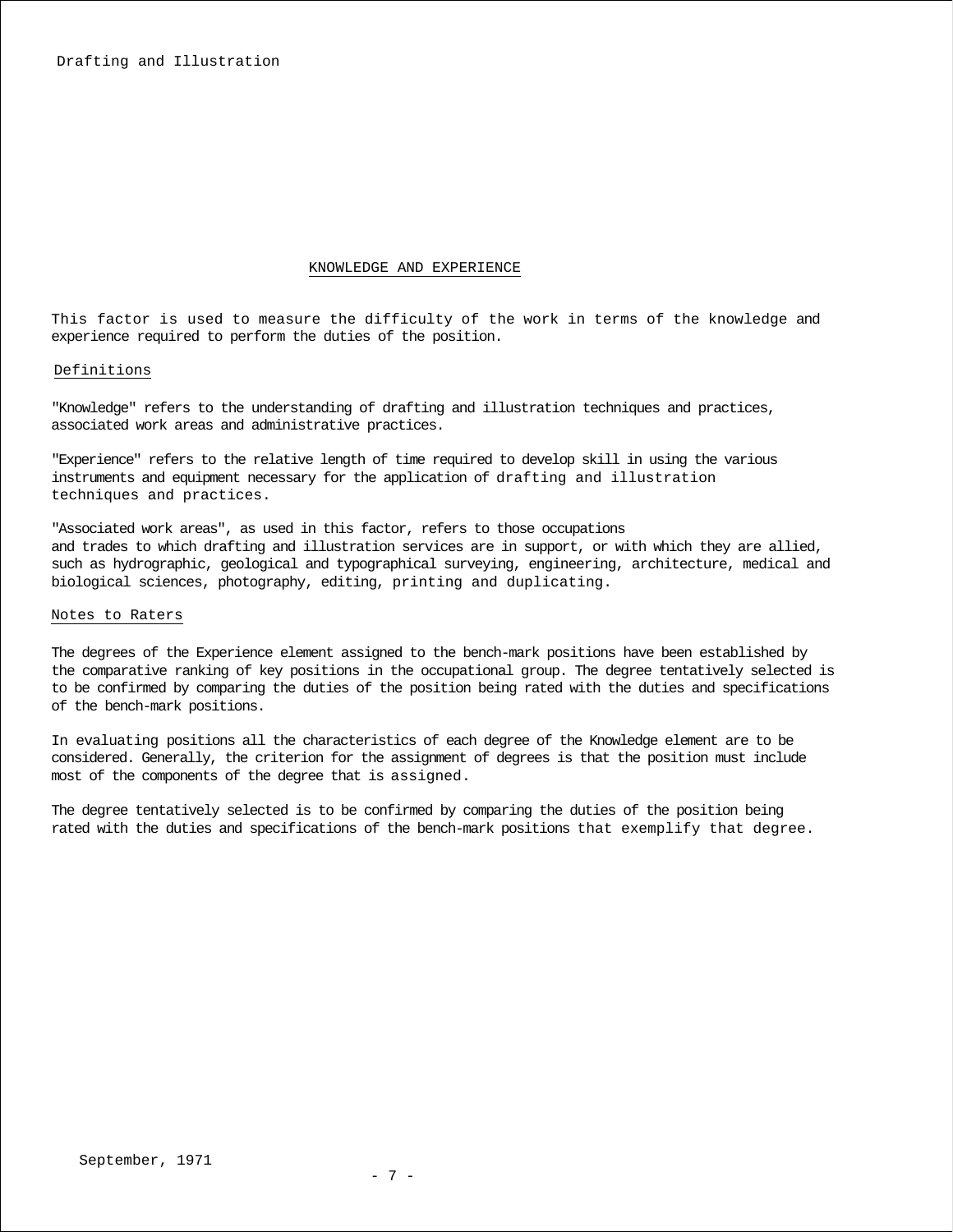# RATING SCALE - KNOWLEDGE AND EXPERIENCE

|                                         |                                                                                                                | Knowledge<br>Required                                                                                                                                          |                                        | and Degree                                                                                                                                                                                                                                                                                                                                              |    |                                                                                                                                                                                                                                                                                                                                                                                                                |      |
|-----------------------------------------|----------------------------------------------------------------------------------------------------------------|----------------------------------------------------------------------------------------------------------------------------------------------------------------|----------------------------------------|---------------------------------------------------------------------------------------------------------------------------------------------------------------------------------------------------------------------------------------------------------------------------------------------------------------------------------------------------------|----|----------------------------------------------------------------------------------------------------------------------------------------------------------------------------------------------------------------------------------------------------------------------------------------------------------------------------------------------------------------------------------------------------------------|------|
| Experience<br>Required<br>and<br>Degree | Knowledge of<br>drafting and<br>illustrating<br>instruments, work<br>aids, and<br>techniques<br>and practices. | Good knowledge of<br>drafting or<br>illustration<br>techniques and<br>practices.<br>Familiarity<br>with<br>the<br>requirements<br>of associated<br>work areas. |                                        | Thorough knowledge<br>of drafting or<br>illustration<br>techniques and<br>practices.<br>Knowledge of the<br>requirements and<br>practices of<br>associated work<br>areas and a good<br>knowledge of<br>administrative<br>practices, including<br>scheduling of work<br>and maintenance of<br>production<br>schedules<br>to meet assigned<br>priorities. |    | Thorough<br>knowledge of<br>drafting or<br>illustration<br>techniques and<br>practices. Good<br>knowledge of the<br>principles,<br>requirements and<br>practices of<br>associated work<br>areas and a<br>thorough<br>knowledge of<br>administrative<br>practices,<br>including<br>planning,<br>establishing<br>and controlling<br>priorities and<br>work schedules<br>to meet<br>departmental<br>requirements. |      |
|                                         | Α                                                                                                              | $\, {\bf B}$                                                                                                                                                   |                                        | $\mathtt{C}$                                                                                                                                                                                                                                                                                                                                            |    | D                                                                                                                                                                                                                                                                                                                                                                                                              |      |
| $\mathbf{1}$                            | 70<br>Junior                                                                                                   | Page107                                                                                                                                                        | Page 144                               | n                                                                                                                                                                                                                                                                                                                                                       |    | 182                                                                                                                                                                                                                                                                                                                                                                                                            | Page |
|                                         | Illustrator                                                                                                    | 48                                                                                                                                                             |                                        |                                                                                                                                                                                                                                                                                                                                                         |    |                                                                                                                                                                                                                                                                                                                                                                                                                |      |
|                                         | 94                                                                                                             | 131                                                                                                                                                            |                                        | 168                                                                                                                                                                                                                                                                                                                                                     |    | 206                                                                                                                                                                                                                                                                                                                                                                                                            |      |
| $\,$ 2 $\,$                             | Graphics<br>Illustrator                                                                                        | 44                                                                                                                                                             |                                        |                                                                                                                                                                                                                                                                                                                                                         |    |                                                                                                                                                                                                                                                                                                                                                                                                                |      |
|                                         | 118                                                                                                            | 155                                                                                                                                                            |                                        | 192                                                                                                                                                                                                                                                                                                                                                     |    | 230                                                                                                                                                                                                                                                                                                                                                                                                            |      |
| 3                                       | Junior Carto-<br>graphic Drafts.                                                                               | 46                                                                                                                                                             |                                        |                                                                                                                                                                                                                                                                                                                                                         |    |                                                                                                                                                                                                                                                                                                                                                                                                                |      |
|                                         | 142                                                                                                            | 179                                                                                                                                                            |                                        | 216                                                                                                                                                                                                                                                                                                                                                     |    | 254                                                                                                                                                                                                                                                                                                                                                                                                            |      |
| 4                                       |                                                                                                                | Arch. Drafts.<br>Cart-Comp.<br>Cart. Comp.-.Scr.<br>Cart. Drafts.<br>_Elect. Drafts.<br>Maint. Drafts.<br>Technical<br>I?.', us.tratar                         | 23<br>28<br>30<br>32<br>39<br>51<br>68 | Scientific<br>Illustrator                                                                                                                                                                                                                                                                                                                               | 61 |                                                                                                                                                                                                                                                                                                                                                                                                                |      |
|                                         | 166                                                                                                            | 203                                                                                                                                                            |                                        | 240                                                                                                                                                                                                                                                                                                                                                     |    | 278                                                                                                                                                                                                                                                                                                                                                                                                            |      |
| 5                                       |                                                                                                                | Checker, Marine<br>Charts<br>Mechanical<br>Draftsman<br>Photogrammetrist<br>Photo. Comp.                                                                       | 34<br>54<br>56<br>59                   | Team Leader,<br>Mechanical and<br>Electrical Draft-<br>ing                                                                                                                                                                                                                                                                                              | 66 |                                                                                                                                                                                                                                                                                                                                                                                                                |      |
|                                         | 190                                                                                                            | 227                                                                                                                                                            |                                        | 264                                                                                                                                                                                                                                                                                                                                                     |    | 302                                                                                                                                                                                                                                                                                                                                                                                                            |      |
| 6                                       |                                                                                                                |                                                                                                                                                                |                                        |                                                                                                                                                                                                                                                                                                                                                         |    |                                                                                                                                                                                                                                                                                                                                                                                                                |      |
| 7                                       | 214                                                                                                            | 251                                                                                                                                                            |                                        | 288<br>Supervising<br>Draftsman,<br>Geological Mapping                                                                                                                                                                                                                                                                                                  | 68 | 326<br>Graphic Art<br>Director                                                                                                                                                                                                                                                                                                                                                                                 | 42   |
| 8                                       | 238                                                                                                            | 257                                                                                                                                                            |                                        | 312                                                                                                                                                                                                                                                                                                                                                     |    | 350<br>Chief, Chart                                                                                                                                                                                                                                                                                                                                                                                            |      |
|                                         |                                                                                                                |                                                                                                                                                                |                                        |                                                                                                                                                                                                                                                                                                                                                         |    | Compilation                                                                                                                                                                                                                                                                                                                                                                                                    | 37   |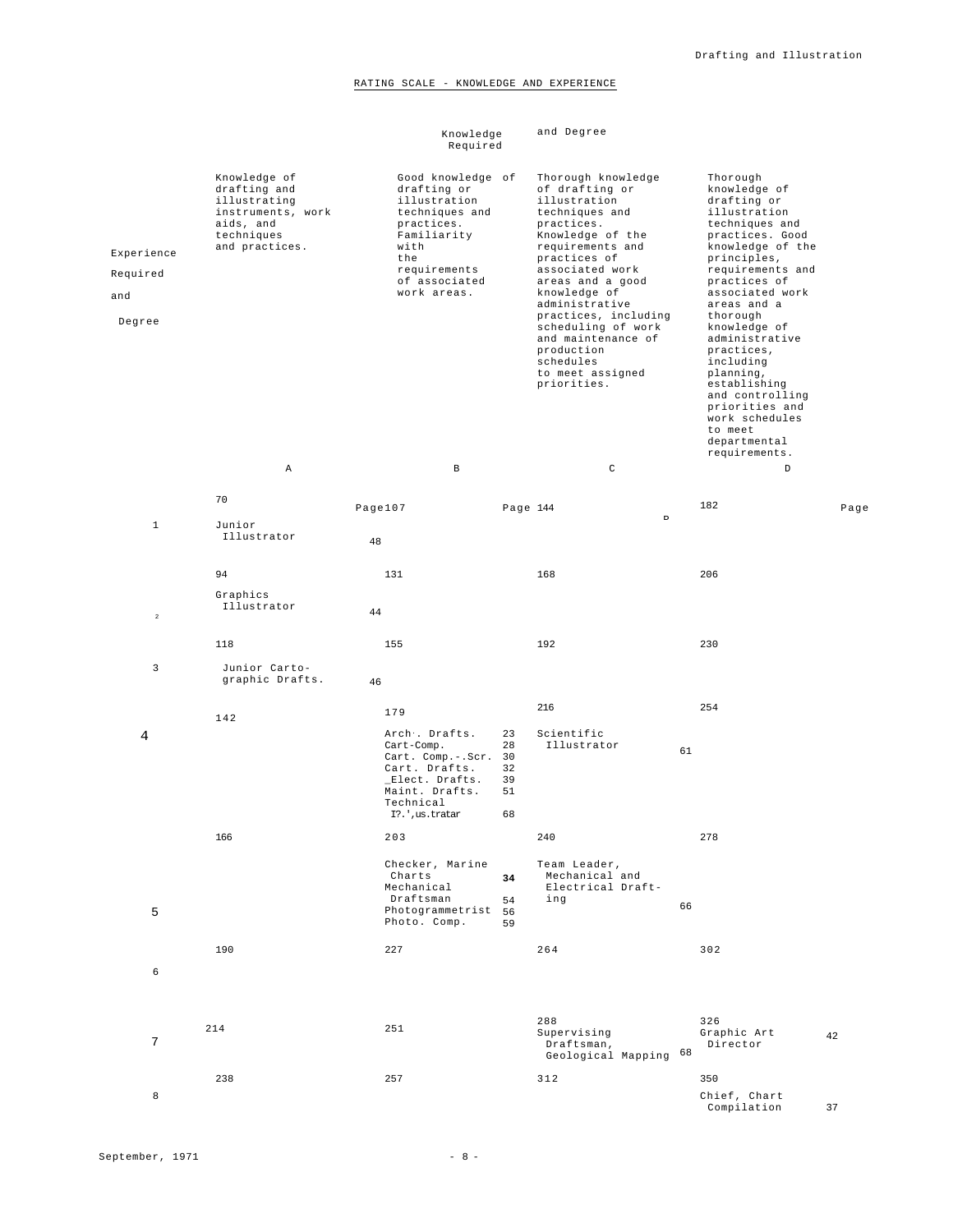Drafting and Illustration

### TECHNICAL RESPONSIBILITY

This factor is used to measure the difficulty and importance of the duties of the position in terms of the scope for initiative and judgment within the framework of guidelines, directives and established practices and techniques.

# Notes to Raters

In evaluating positions under this factor all the characteristics of each degree of the factor are to be considered. The degree tentatively selected is to be confirmed by comparing the duties of the position being rated with the duties and specifications of the bench-mark positions that exemplify that degree.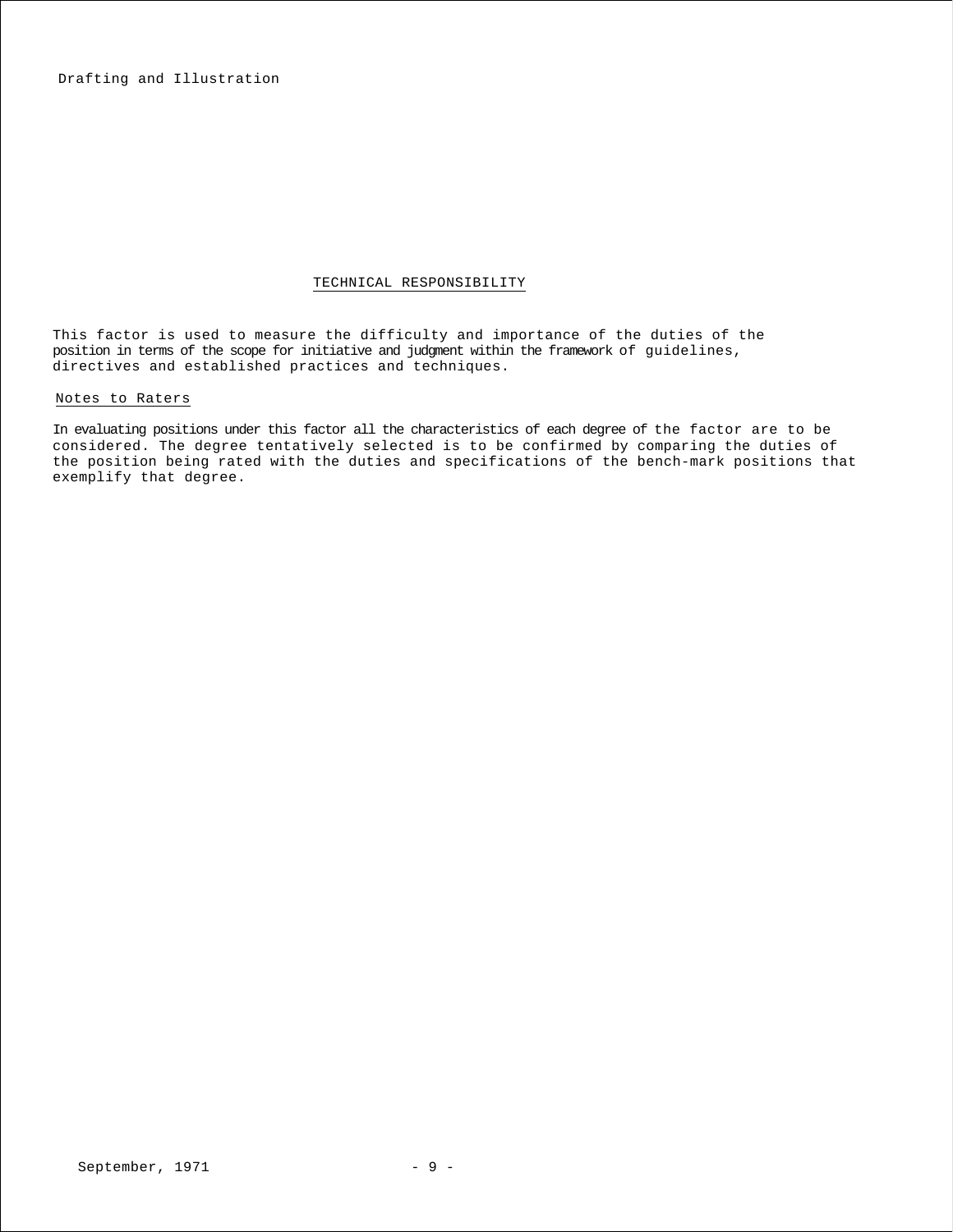# RATING SCALE - TECHNICAL RESPONSIBILITY

| Technical Responsibility<br>and Degree                                                                                                                                                                                                                                                                    |                | Points | Bench-mark Position<br>Descriptions                                                                                                                                                                                                                |                                                    |
|-----------------------------------------------------------------------------------------------------------------------------------------------------------------------------------------------------------------------------------------------------------------------------------------------------------|----------------|--------|----------------------------------------------------------------------------------------------------------------------------------------------------------------------------------------------------------------------------------------------------|----------------------------------------------------|
|                                                                                                                                                                                                                                                                                                           |                |        |                                                                                                                                                                                                                                                    | Paged                                              |
| The work is performed according<br>to established practices and<br>techniques.                                                                                                                                                                                                                            | $\mathbf{1}$   | 40     | Graphics Illustrator<br>Junior Cartographic Draftsman<br>Junior Illustrator                                                                                                                                                                        | 44<br>46<br>48                                     |
| The work is performed according<br>to established practices and<br>techniques and requires some<br>initiative and judgment in such<br>matters as selecting, placing<br>and accentuating detail or in<br>identifying problems.                                                                             | $\overline{a}$ | 80     | Cartographic Compiler<br>Cartographic Compiler-Scriber<br>Cartographic Draftsman<br>Photogrammetrist<br>Photogrammetric Compiler<br>Technical Illustrator                                                                                          | 29<br>31<br>33<br>56<br>59<br>69                   |
| The work is performed according<br>to established practices and<br>techniques and requires a<br>moderate degree of initiative<br>and judgment in such matters<br>as selecting and applying<br>practices and techniques or<br>solving problems of detail or<br>presentation.                               | 3              | 120    | Architect. Draftsman<br>Architect. Draftsman<br>Checker, Marine Charts<br>Electrical Draftsman<br>Maintenance Draftsman<br>Mechanical Draftsman<br>Scientific Illustrator<br>Supervising Draftsman Geo. Map.<br>Team Leader, Mech. & Elect. Draft. | 24<br>26<br>35<br>40<br>51<br>54<br>61<br>64<br>66 |
| The work is performed according<br>to general instructions and<br>requires a significant degree<br>of initiative and judgment in<br>such matters as modifying and<br>.applying practices and techniques<br>or solving problems pf collection,<br>correlation, evaluation and<br>portrayal of information. | 4              | 160    | Chief, Chart Compilation                                                                                                                                                                                                                           | 37                                                 |
| The work is performed according<br>to general instructions or to<br>general plans and requires a<br>high degree of initiative and<br>judgment in such matters as<br>evaluating and developing practices 5<br>and techniques, interpreting<br>directives, or planning and co-<br>ordinating work.          |                | 200    | Graphic Art Director                                                                                                                                                                                                                               | 42                                                 |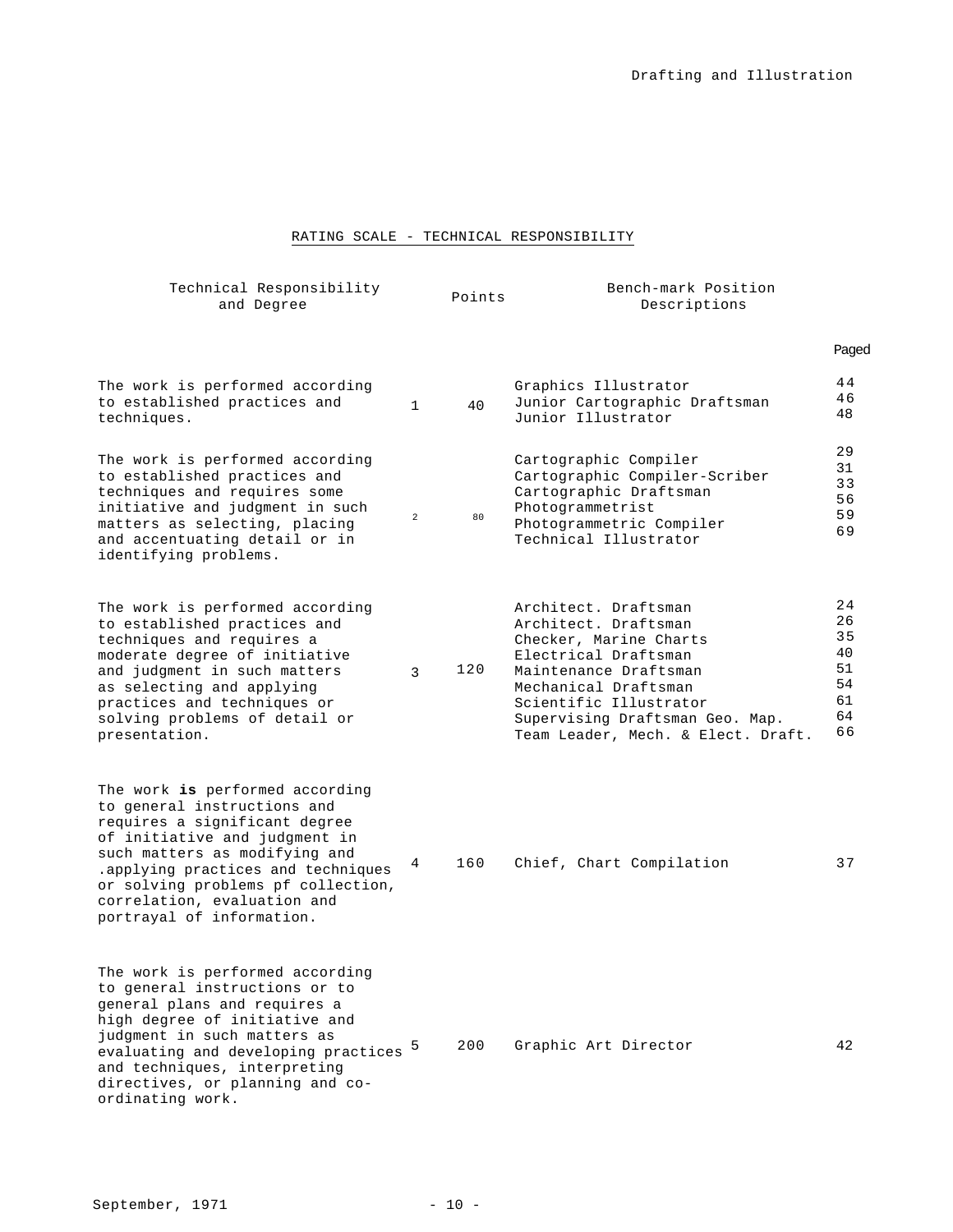### RESPONSIBILITY FOR ACCURACY AND QUALITY

This factor is used to measure the difficulty of the duties in terms of responsibility for technical accuracy and artistic quality of the work performed.

### Definitions

"Technical accuracy" refers to the requirement to achieve the requisite degree of accuracy in. developing such details of drawings, maps or illustrations as thickness of line, placement and delineations of features, separation of colors and conformity to scale and to fact.

"Artistic quality" refers to the requirement to achieve an effective and pleasing visual presentation through the use of color and line, balance and symmetry, and which is compatible with good taste.

### Notes to Raters

In the degree definitions in the rating scale reference is made to "technical accuracy or artistic quality". In evaluating positions raters are to bear in mind that the duties of some positions require production of work that is both accurate and artistic.

In considering artistic quality in its application to the preparation of maps and drawings the term is to be interpreted to mean the balance and symmetry required, the definition of color and line, the style of lettering and the placement of names and symbols.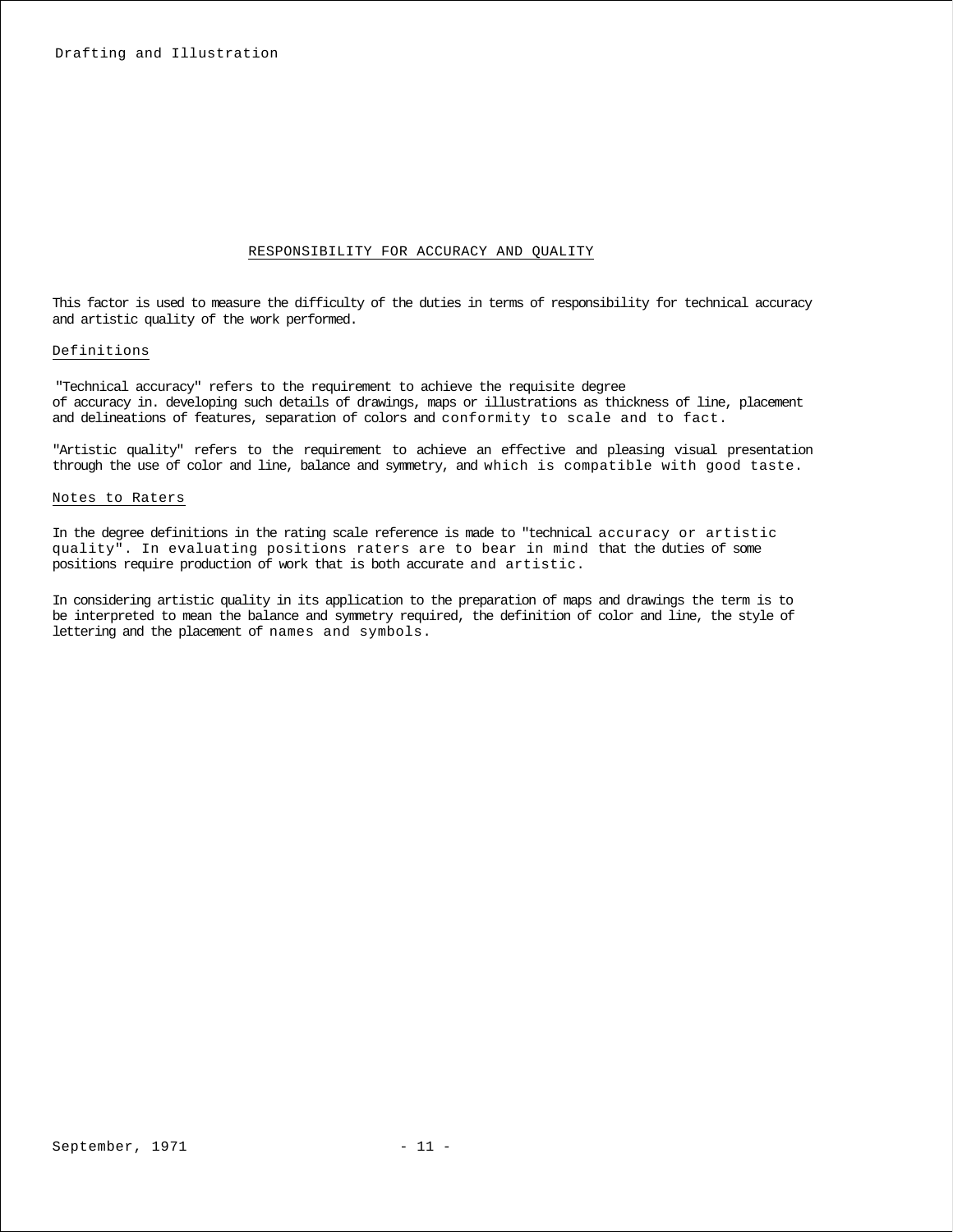# RATING SCALE - RESPONSIBILITY FOR ACCURACY AND QUALITY

| Responsibility for Accuracy and<br>Quality, and Degree                                                                                                                                                                                                                                                                                                                                                |                | Points | Bench-mark Position<br>Descriptions                                                                                                                                                                                                                                                                  |                                                                            |  |  |
|-------------------------------------------------------------------------------------------------------------------------------------------------------------------------------------------------------------------------------------------------------------------------------------------------------------------------------------------------------------------------------------------------------|----------------|--------|------------------------------------------------------------------------------------------------------------------------------------------------------------------------------------------------------------------------------------------------------------------------------------------------------|----------------------------------------------------------------------------|--|--|
|                                                                                                                                                                                                                                                                                                                                                                                                       |                |        |                                                                                                                                                                                                                                                                                                      | Page                                                                       |  |  |
| Responsible for appearance; all<br>aspects of work are normally<br>checked in progress, and technical<br>accuracy and artistic quality<br>is checked again on completion.                                                                                                                                                                                                                             | $\mathbf{1}$   | 20     | Junior Illustrator                                                                                                                                                                                                                                                                                   | 48                                                                         |  |  |
| Responsible for technical accuracy<br>and/or artistic quality; critical<br>detail may be checked in progress;<br>all work is checked on completion.                                                                                                                                                                                                                                                   | $\overline{2}$ | 46     | Architectural Draftsman<br>Cart. Compiler<br>Cart. Comp.-Scriber<br>Cart. Draftsman<br>Elect. Draftsman<br>Graphics Illustrator<br>Junior Cart. Draftsman<br>Maintenance Draftsman<br>Mechanical Draftsman<br>Photogrammetrist<br>Photo. Compiler<br>Scientific Illustrator<br>Technical Illustrator | 24<br>29<br>31<br>33<br>40<br>45<br>47<br>51<br>54<br>56<br>59<br>61<br>69 |  |  |
| Responsible for checking, commenting,<br>and reporting on the technical<br>accuracy and/or artistic quality<br>of the work of the draftsmen or<br>illustrators,<br>0 <sub>R</sub><br>checking the work of subordinate<br>draftsmen or illustrators for<br>technical accuracy and/or artistic<br>quality and taking corrective action<br>to ensure that the requirements of<br>the assignment are met. |                | 73     | Checker, Marine Charts<br>Supervising Draftsman,<br>Geological Mapping<br>Team Leader, Mechanical<br>and Electrical Drafting                                                                                                                                                                         | 35<br>64<br>66                                                             |  |  |
| Responsible for the technical<br>accuracy and/or artistic quality<br>and for the checking and final                                                                                                                                                                                                                                                                                                   | 4              | 100    | Chief, Chart Compilation<br>Graphic Art Director                                                                                                                                                                                                                                                     | 38<br>43                                                                   |  |  |

approval of the work of subordinates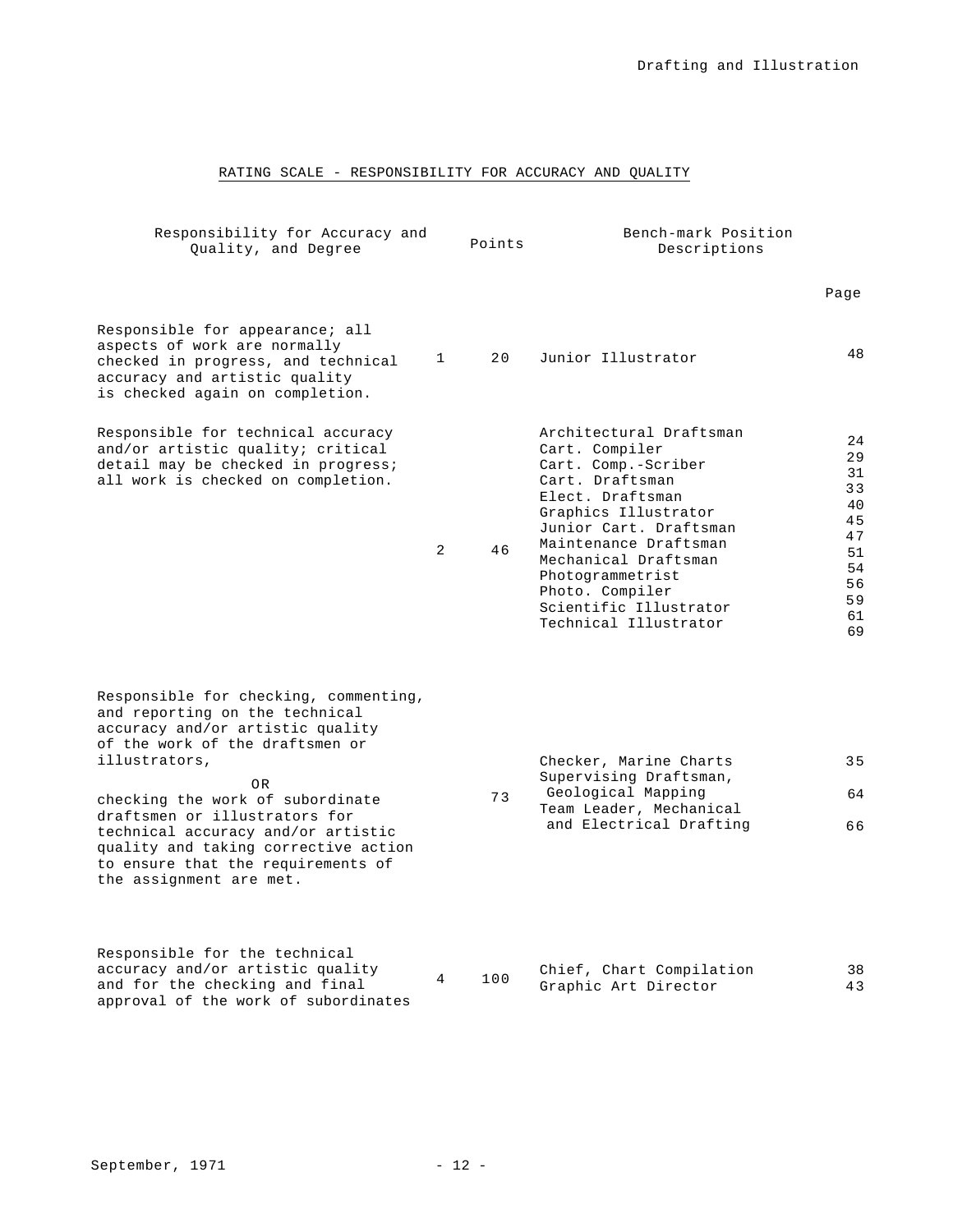### RESPONSIBILITY FOR CONTACTS,

This factor is used to measure the difficulty and importance of the duties in terms of the purpose and nature of the contacts and the level of persons contacted.

### Definition

"Officials" refers to professional, administrative and other personnel with some degree of authority to influence projects or the required support services.

### Notes to Raters

Only those contacts that are an integral part of the work and that result from the duties assigned or sanctioned by management are to be considered. Contacts between subordinates and supervisors will be rated at the minimum Al.

If the work of the position requires contacts of more than one kind or with persons at more than one level, the points for each combination are to be determined and the highest point value assigned.

Points are to be assigned for written contacts only if the duties of the position being rated include responsibility for signing letters or memoranda. Points will not be assigned if responsibility is limited to contacts by form or pattern letters.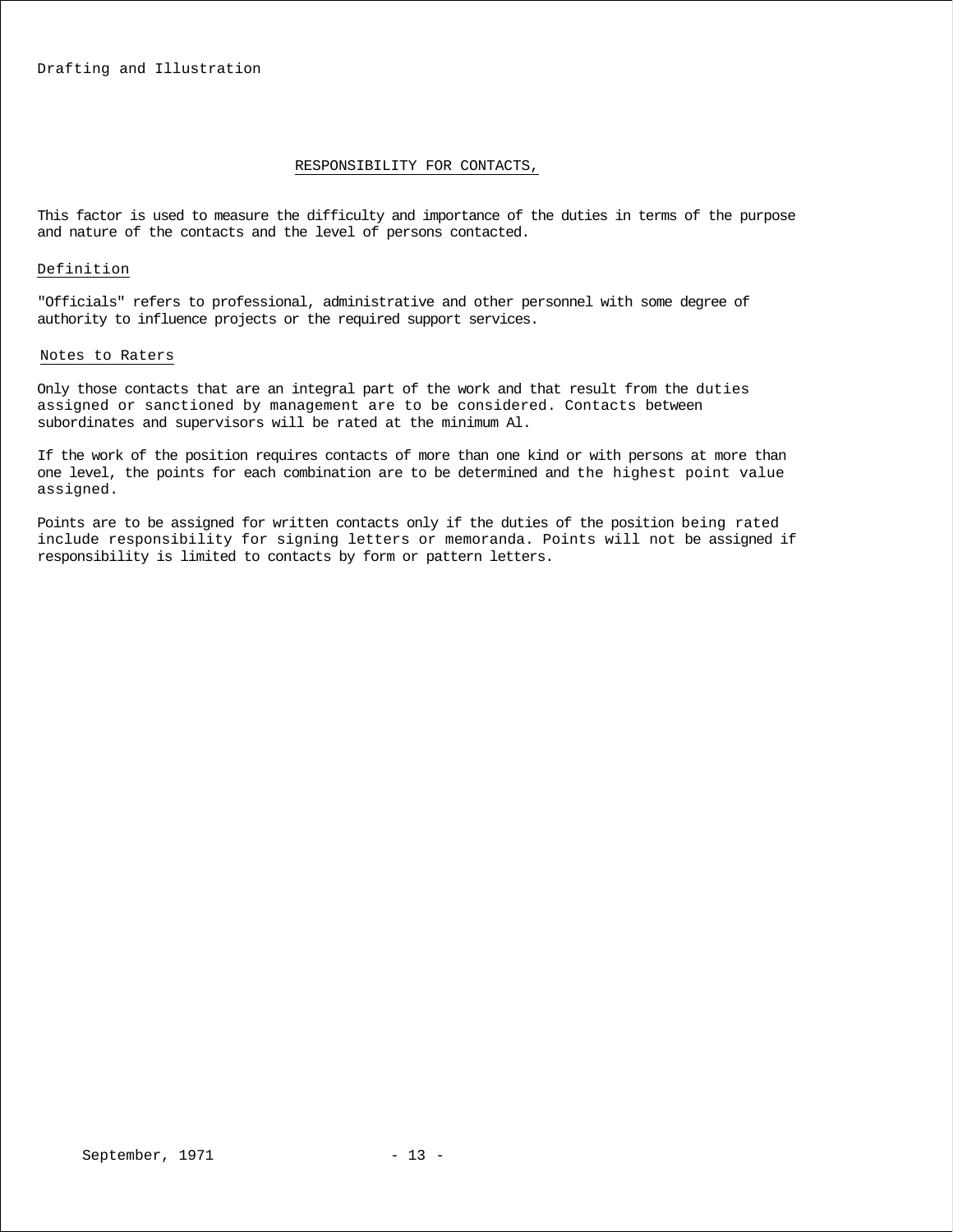# RATING SCALE - RESPONSIBILITY FOR CONTACTS,

|                                                                                                                                                                                         | Nature of and Degree<br>Purpose and<br>Contacts                           |    |                                                                                                                                                             |                       |                                                                 |           |
|-----------------------------------------------------------------------------------------------------------------------------------------------------------------------------------------|---------------------------------------------------------------------------|----|-------------------------------------------------------------------------------------------------------------------------------------------------------------|-----------------------|-----------------------------------------------------------------|-----------|
| Level of                                                                                                                                                                                |                                                                           |    |                                                                                                                                                             |                       |                                                                 |           |
| Persons                                                                                                                                                                                 | To give and<br>obtain<br>information                                      |    | To give and<br>obtain<br>information                                                                                                                        |                       | To persuade and<br>obtain assistance<br>or agreement of         |           |
| Contacted                                                                                                                                                                               | requiring limited<br>explanation,                                         |    | requiring<br>discussion,                                                                                                                                    |                       | others when dif-<br>ferent points of                            |           |
| and Degree                                                                                                                                                                              |                                                                           |    | explanation andview are normally                                                                                                                            |                       | co-to be expected.                                              |           |
|                                                                                                                                                                                         |                                                                           |    | operation.                                                                                                                                                  |                       |                                                                 |           |
|                                                                                                                                                                                         | Α                                                                         |    | B                                                                                                                                                           |                       | C                                                               |           |
|                                                                                                                                                                                         | 5                                                                         |    | Page 18                                                                                                                                                     | Page 31               |                                                                 | Page      |
| Such persons as<br>employees in own<br>work group, and<br>of own department<br>other than<br>officials.                                                                                 | Junior<br>Cartographic<br>Draftsman Junior<br>Illustrator<br>$\mathbf{1}$ | 47 | Cart. Comp.<br>Cart. Comp.- Scr.31<br>, Cart. Drafts.<br>Checker, Marine<br>Charts                                                                          | 29<br>33<br>35        |                                                                 |           |
|                                                                                                                                                                                         |                                                                           | 49 | Photogrammetrist56<br>Photogrammetric<br>Compiler                                                                                                           | 59                    |                                                                 |           |
| Such persons as<br>officials in own<br>department,<br>employees other<br>than officials<br>of other<br>departments and<br>outside agencies,<br>and members of<br>the general<br>public. | 14<br>Graphics<br>Illustrator<br>2                                        | 45 | 27<br>-Arch. Drafts.<br>Elect. Drafts.<br>Mainte. Drafts.<br>Scientific<br>Illustrator<br>Supervising Drafts<br>Geological Map.<br>Technical<br>Illustrator | 40<br>24<br>64<br>6,9 | 40 thief, Chart<br>51 Compilation<br>Graphic Art<br>62 Director | 'U8<br>43 |
| Such<br>as<br>officials of other<br>departments and<br>outside agencies.                                                                                                                | 24<br>3                                                                   |    | 37<br>.Technical<br>Draftsman<br>Team Leader,                                                                                                               | 54                    | 50                                                              |           |

Mechanical and<br>logtrigal

Draftsman 66

Electrical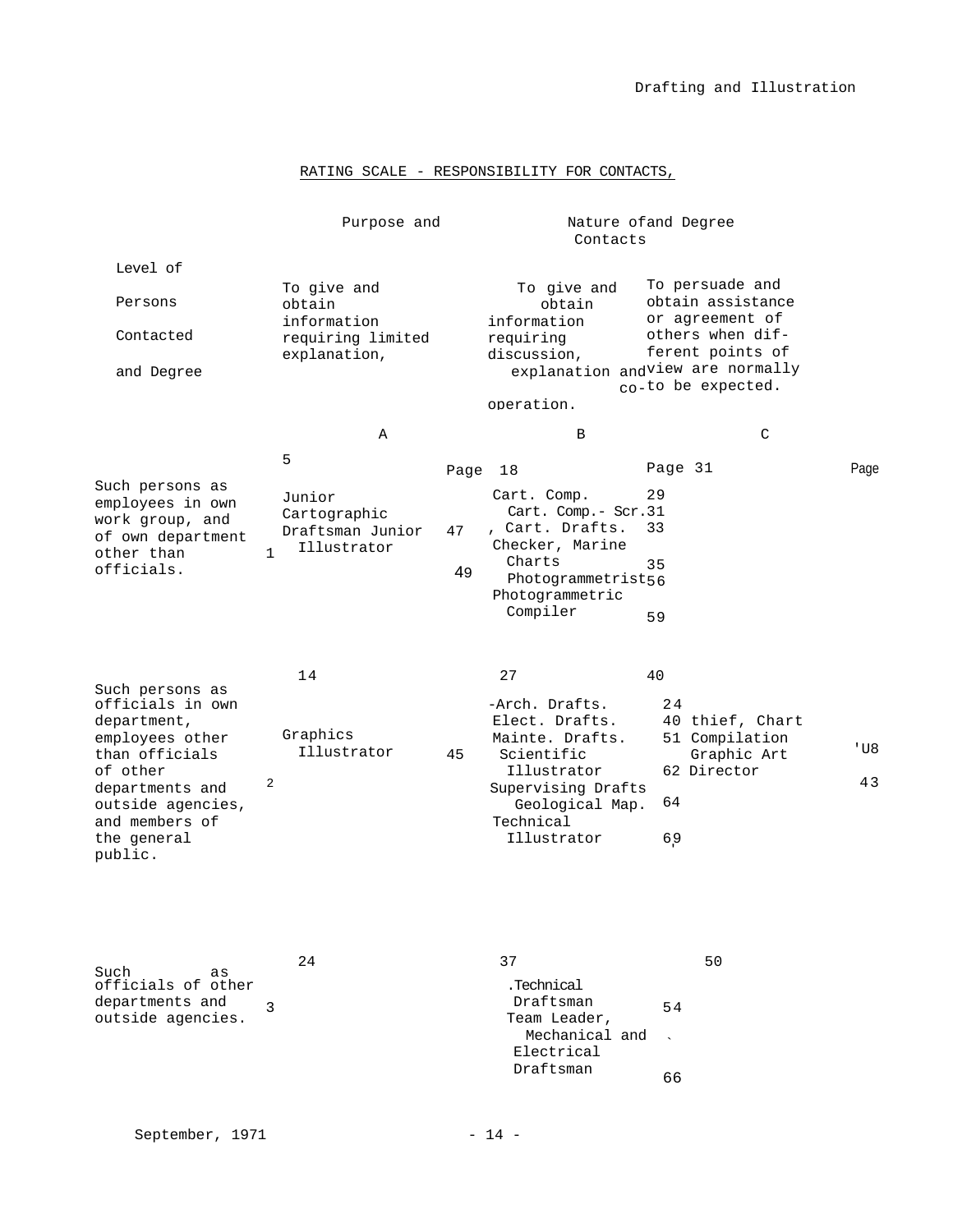# CONDITIONS OF WORK

This factor is used to measure the demands of the work in terms of the kind, frequency, intensity and duration of attention, concentration and mental-sensory co-ordination required by the work.

# Definition

The degrees of the Conditions of Work factor refer to "attention" and to "concentration". The term "attention" is used to describe the effort involved in being observant and exercising care in carrying out the duties of the position. The term "concentration" is used to describe the effort involved in focusing total attention on some aspect of the work, often to the exclusion of everything else.

### Notes to Raters

In evaluating positions under the Conditions of Work factor raters are to consider the extent to which the worker is able to control the frequency and duration of attention or concentration.

The degree tentatively selected is to be confirmed by comparing the duties of the position being rated with the duties and specifications of the bench-mark positions that exemplify that degree.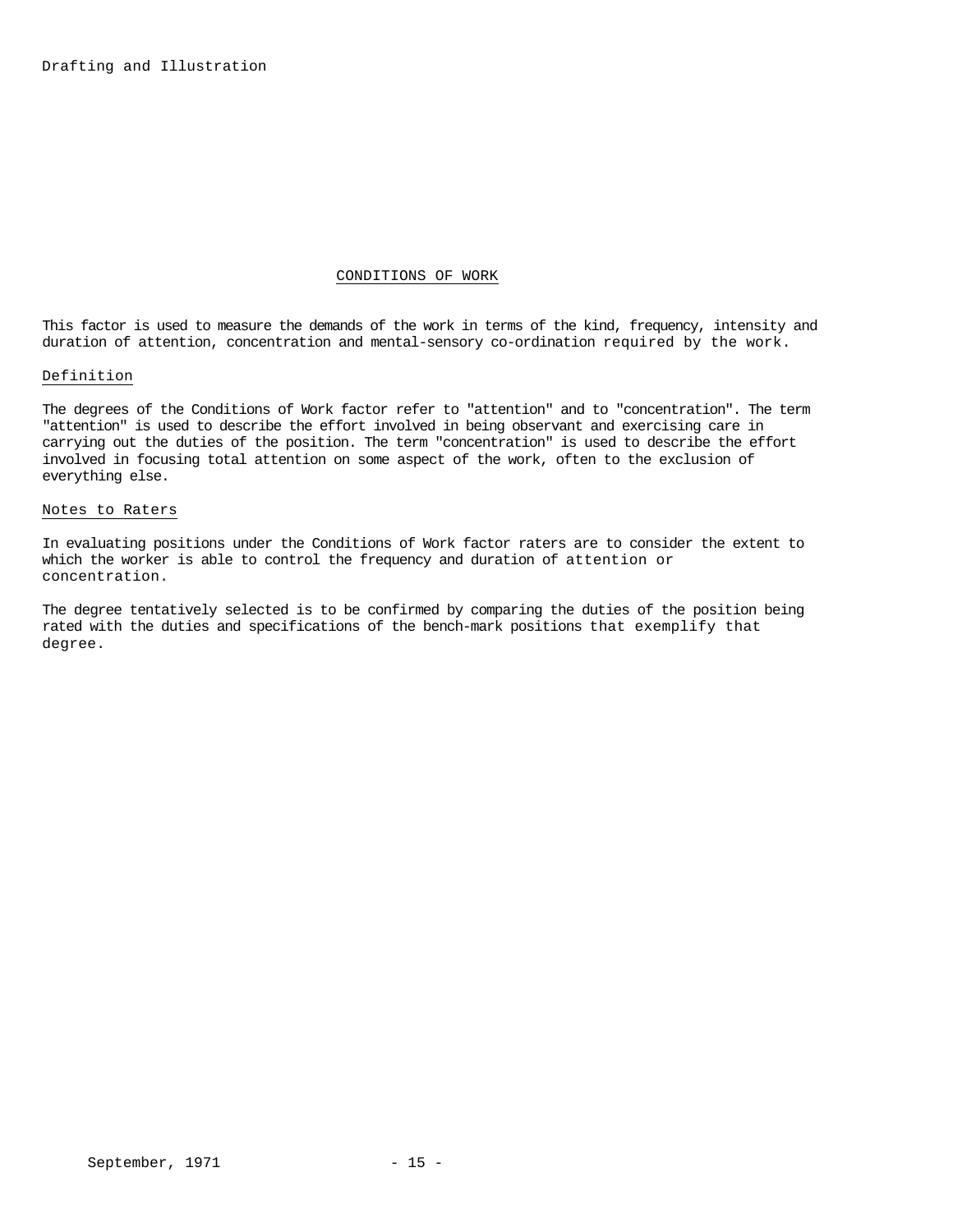# RATING SCALE - CONDITIONS OF WORK

| Conditions of Work and Degree                                                                                                                                                     |                | Points | Bench-mark Position Descriptions                                                                                                                                                                                                                   |                                                    |
|-----------------------------------------------------------------------------------------------------------------------------------------------------------------------------------|----------------|--------|----------------------------------------------------------------------------------------------------------------------------------------------------------------------------------------------------------------------------------------------------|----------------------------------------------------|
|                                                                                                                                                                                   |                |        |                                                                                                                                                                                                                                                    | Page                                               |
| The work requires a normal level<br>of eye-hand co-ordination and<br>attention, with occasional<br>requirements for short periods<br>of concentration.                            | $\mathbf{1}$   | 30     | Chief, Chart Compilation<br>Graphic Art Director<br>Junior Illustrator                                                                                                                                                                             | 38<br>43<br>49                                     |
| The work requires a moderate<br>level of eye-hand co-ordination<br>and attention for sustained<br>periods, with occasional<br>requirements for short periods<br>of concentration. | 2              | 60     | Architectural Drafts.<br>Electrical Drafts.<br>Graphics Illustrator<br>Junior Cart. Drafts.<br>Maintenance Drafts.<br>Mechanical Drafts.<br>Supervising Drafts. GeolMaps.<br>Team Leader, Mechanical and<br>Elect. Draft.<br>Technical Illustrator | 24<br>40<br>45<br>47<br>51<br>54<br>64<br>67<br>69 |
| The work requires sustained<br>periods of concentration.                                                                                                                          | 3              | 90     | Checker, Marine Charts                                                                                                                                                                                                                             | 35                                                 |
| The work requires a high level<br>of eye-hand co-ordination with<br>sustained periods of<br>concentration.                                                                        | $\overline{4}$ | 120    | Cart. Compiler<br>Cart. Compiler-Scriber<br>Cart. Draftsman<br>Scientific Illustrator                                                                                                                                                              | 29<br>31<br>33<br>62                               |
| The work requires an extremely<br>high level of eye-hand co-<br>ordination with sustained<br>periods of intense concentration.                                                    | 5              | 150    | Photogrammetrist<br>Photogrammetric Compiler                                                                                                                                                                                                       | 57<br>59                                           |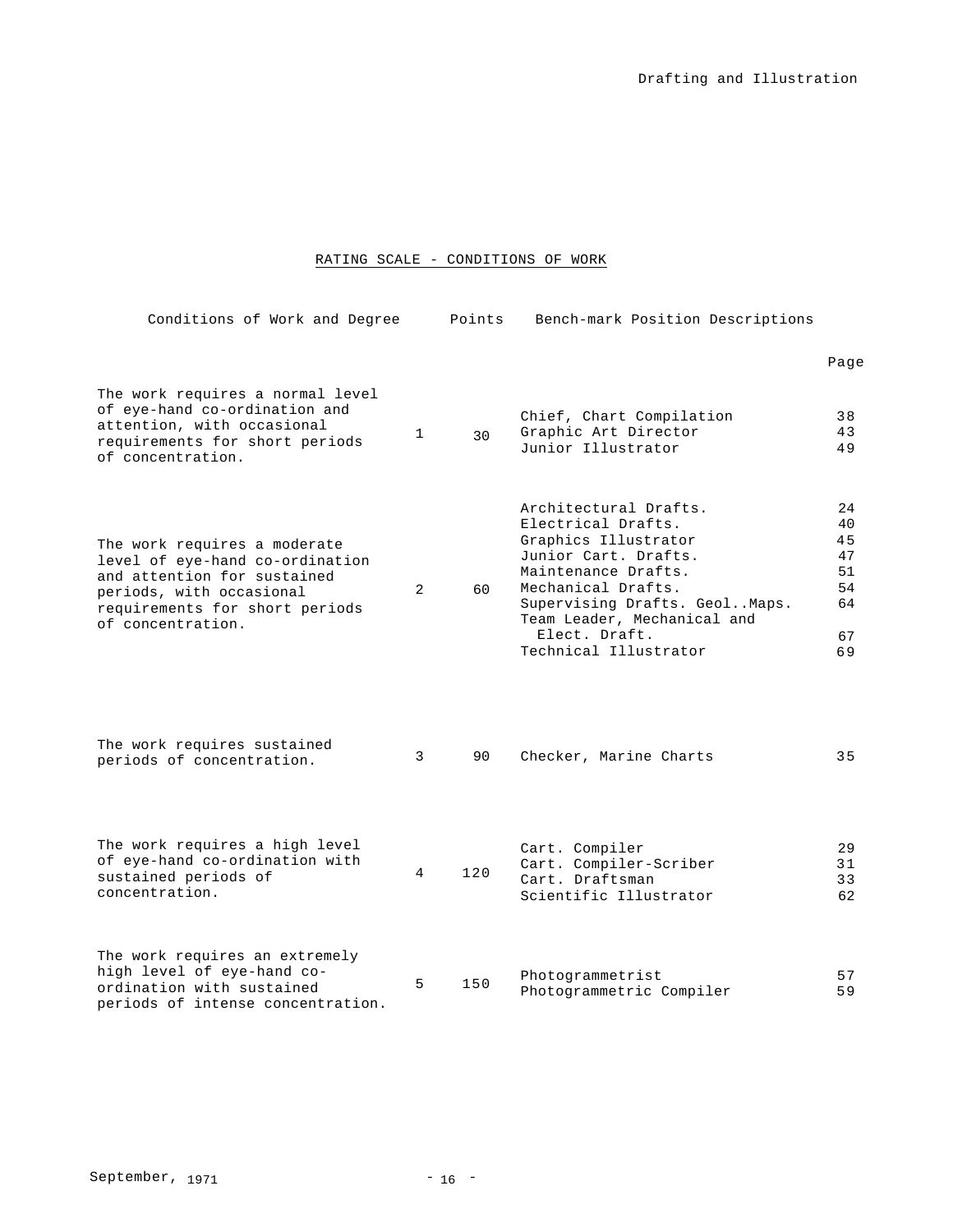### SUPERVISION

This factor is used to measure the continuing responsibility that the incumbent of the position assumes for the work and guidance of other employees as indicated by the nature of the supervisory responsibility and the number of employees supervised.

### Definitions

"Nature of supervisory responsibility" refers to the extent to which supervisory positions have such responsibilities as controlling the quantity and quality of work, assigning work, allocating staff, evaluating employee performance, training and disciplining staff, and making recommendations on the number of positions needed to perform the work.

"Number of employees supervised" refers to the total number of employees for whom the incumbent of the position exercises supervisory responsibility directly or through subordinate supervisors.

### Notes to Raters

In all positions there is some requirement for showing others how to perform tasks or duties; therefore, no position will be assigned less than 15 points (Al) under this factor.

Occasional supervision, such as that performed during absences of the supervisor on annual or sick leave, is not to be rated.

For the purpose of this standard, "number of employees supervised" includes the total of the following:

- 1. The number of employees in the department or agency for whom the incumbent of the position has continuous responsibility.
- 2. The number of man-years of work performed by casual, part-time and seasonal employees supervised by the incumbent of the position.

In evaluating positions all the characteristics outlined for each degree of supervisory responsibility must be considered. Generally speaking, the criterion for the assignment of degrees to positions is that a position must include most of the characteristics of the degree assigned.

The rating scale shows the point values assigned to five degrees of the Nature of Supervisory Responsibility element. These degrees, which are designated only as A, B, C, D and E on the scale, are defined in the table appearing on the next page.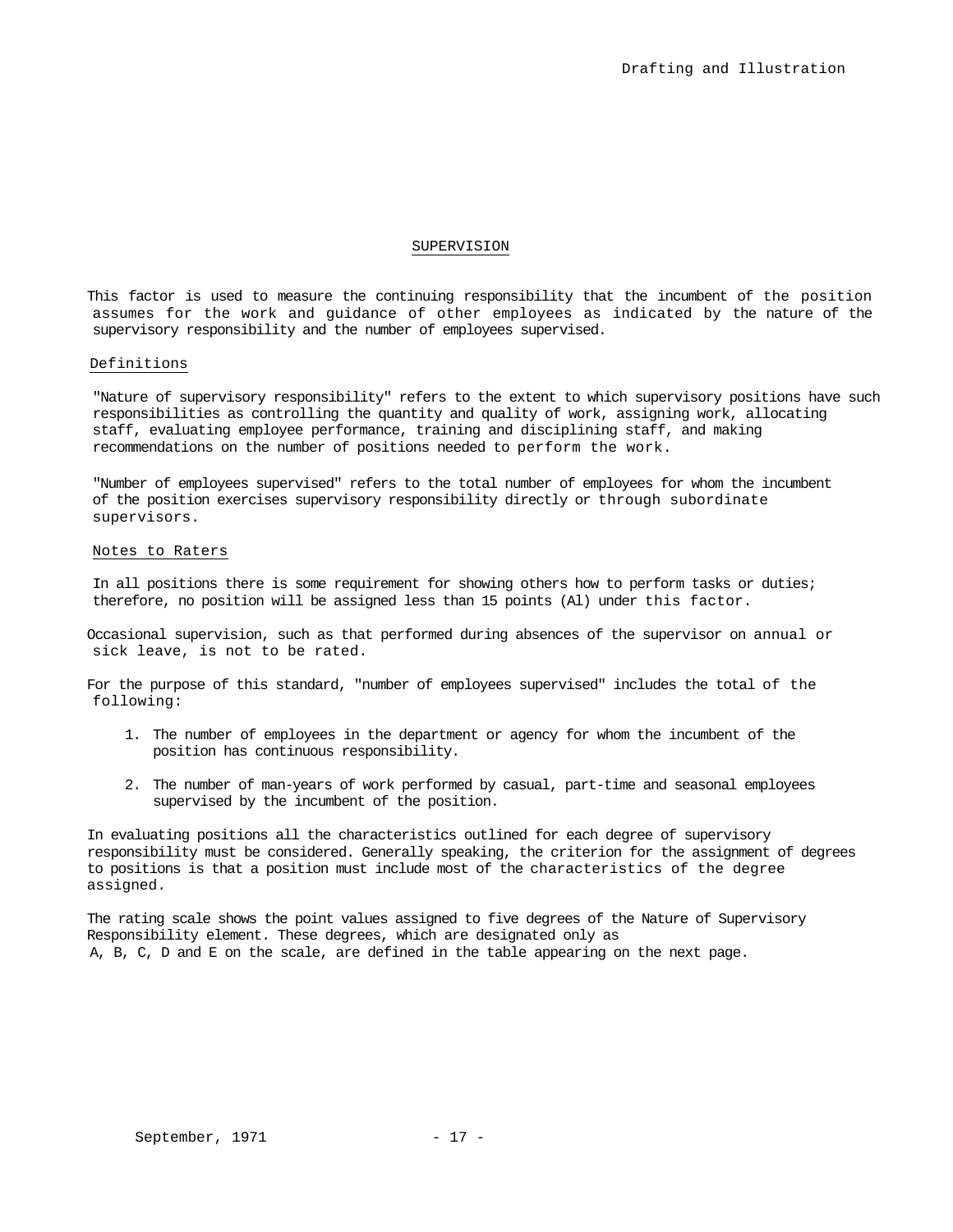| Nature of Supervisory Responsibility.<br>and Degree                                                                                                                                                                                                                                                                                                                                                                                                                                                                                               |   | Bench-mark Position<br>Descriptions                                                                                                                                                                           | Page                                               |
|---------------------------------------------------------------------------------------------------------------------------------------------------------------------------------------------------------------------------------------------------------------------------------------------------------------------------------------------------------------------------------------------------------------------------------------------------------------------------------------------------------------------------------------------------|---|---------------------------------------------------------------------------------------------------------------------------------------------------------------------------------------------------------------|----------------------------------------------------|
| Shows other employees how to<br>perform tasks or duties.                                                                                                                                                                                                                                                                                                                                                                                                                                                                                          | Α | Architectural Draftsman<br>Cart. Compiler<br>Cart. Compiler-Scriber<br>Cart. Draftsman<br>Checker Marine Charts<br>Graphics Illustrator<br>Maintenance Draftsman<br>Photogrammetrist<br>Technical Illustrator | 27<br>29<br>31<br>33<br>35<br>45<br>52<br>57<br>69 |
| Assigns work and deals with<br>difficult work situations.<br>Sets work standards by example.<br>Checks work for adequacy, complete<br>ness and adherence to procedures.                                                                                                                                                                                                                                                                                                                                                                           | B | Architectural Draftsman                                                                                                                                                                                       | 24                                                 |
| Instructs employees in work methods<br>and procedures, and standards of<br>quality and quantity.<br>Assigns work and maintains work flow.<br>Advises employees on the solution of<br>problems.<br>Reports on employee performance.                                                                                                                                                                                                                                                                                                                | C | Team Leader, Mechanical and<br>Electrical Drafting                                                                                                                                                            | 67                                                 |
| Co-ordinates and controls the work of<br>employees through subordinate<br>supervisors.<br>Schedules and assigns work to meet<br>production requirements and to ensure<br>the effective use and development<br>of staff.<br>Evaluates the work performance of<br>subordinates and participates in the<br>appraisal of employees.<br>Implements a staff training program.<br>Proposes promotions and disciplinary<br>action.<br>Proposes changes in numbers and<br>classification of positions.                                                     | D | Supervising Draftsman,<br>Geological Mapping                                                                                                                                                                  | 64                                                 |
| Organizes and directs the work through<br>subordinate supervisors.<br>Reviews the adequacy of work and<br>performance standards and authorizes<br>or recommends changes.<br>Determines the need for staff training<br>and development and implements appro<br>priate programs.<br>Formally evaluates employee performance<br>and participates in the appraisal of<br>employees.<br>Formally recommends promotions and<br>disciplinary action.<br>Reviews, substantiates and. recommends<br>changes in numbers and classification<br>of positions. | E | Chief, Chart Compilation<br>Graphic Art Director                                                                                                                                                              | 38<br>43                                           |

Drafting and Illustration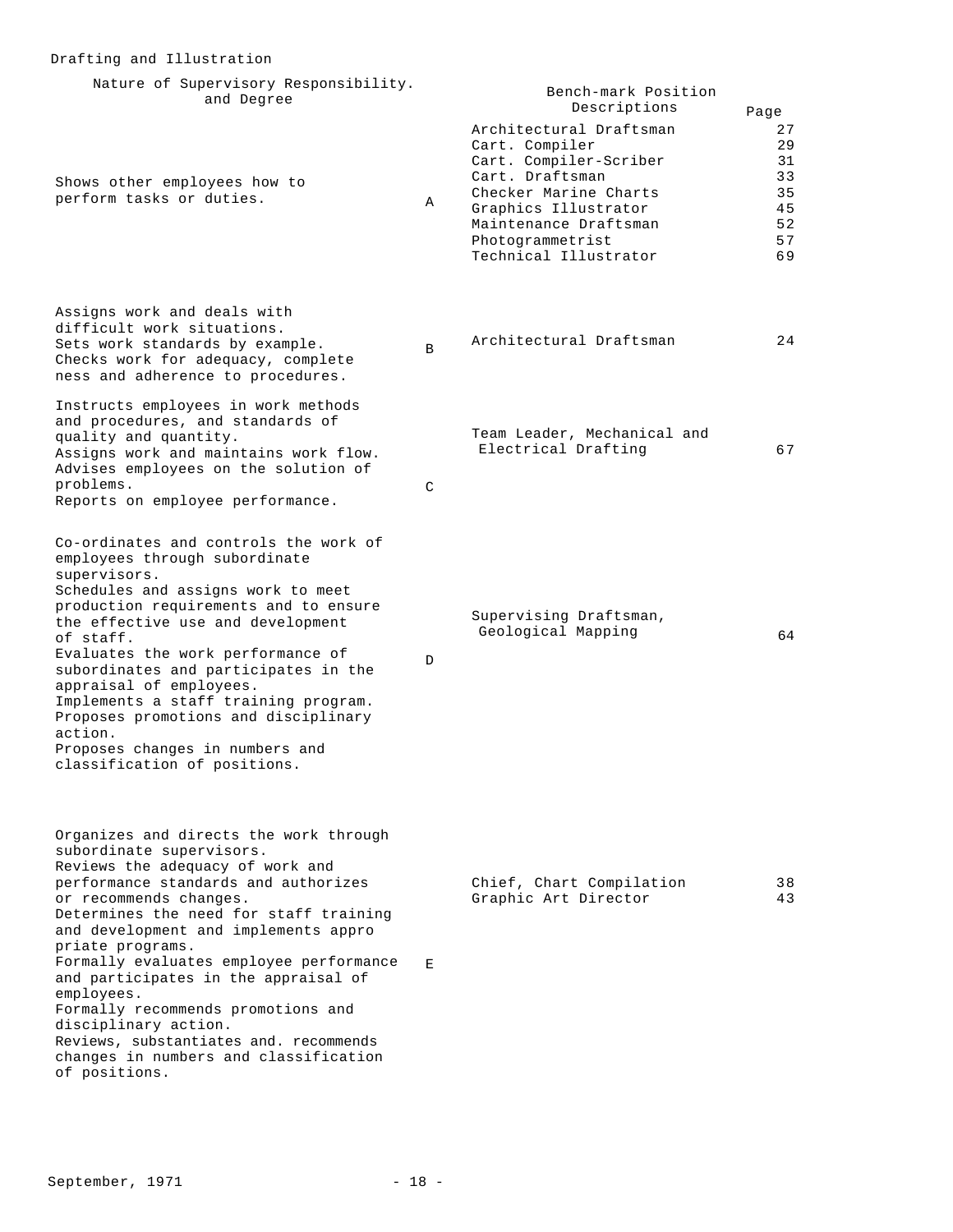# RATING SCALE -SUPERVISION,

| Number of Employees        |                |              | Nature of Supervisory |                                            | Responsibility and Degree |                                          |
|----------------------------|----------------|--------------|-----------------------|--------------------------------------------|---------------------------|------------------------------------------|
| Supervised, and<br>Degree  |                | $\, {\bf A}$ | $\, {\bf B}$          | $\mathsf C$                                | $\mathbb D$               | $\mathbf{E}% _{0}$                       |
| Any number of<br>employees | $\mathbf 1$    | ${\bf 15}$   |                       |                                            |                           |                                          |
| $1 - 4$                    | $\sqrt{2}$     |              | 25                    | $\overline{4}$<br>$\epsilon$               | 68                        | 90                                       |
| $5 - 10$                   | $\mathsf 3$    |              | $40$                  | $\sqrt{6}$<br>$\mathbf 1$                  | 83                        | $1\,0$<br>5                              |
| $11 - 20$                  | $\sqrt{4}$     |              | 55                    | $\sqrt{7}$<br>$\epsilon$                   | 98                        | $1\,2$<br>$\mathsf{O}\xspace$            |
| $21 - 40$                  | $\overline{5}$ |              | $70$                  | $\begin{array}{c} 9 \\ 1 \end{array}$      | 113                       | $\begin{array}{c} 13 \\ 5 \end{array}$   |
| Over 40                    | $\sqrt{6}$     |              | 85                    | $\begin{array}{c} 1 \\ 0 \end{array}$<br>6 | 128                       | $\begin{array}{c} 1\,5 \\ 0 \end{array}$ |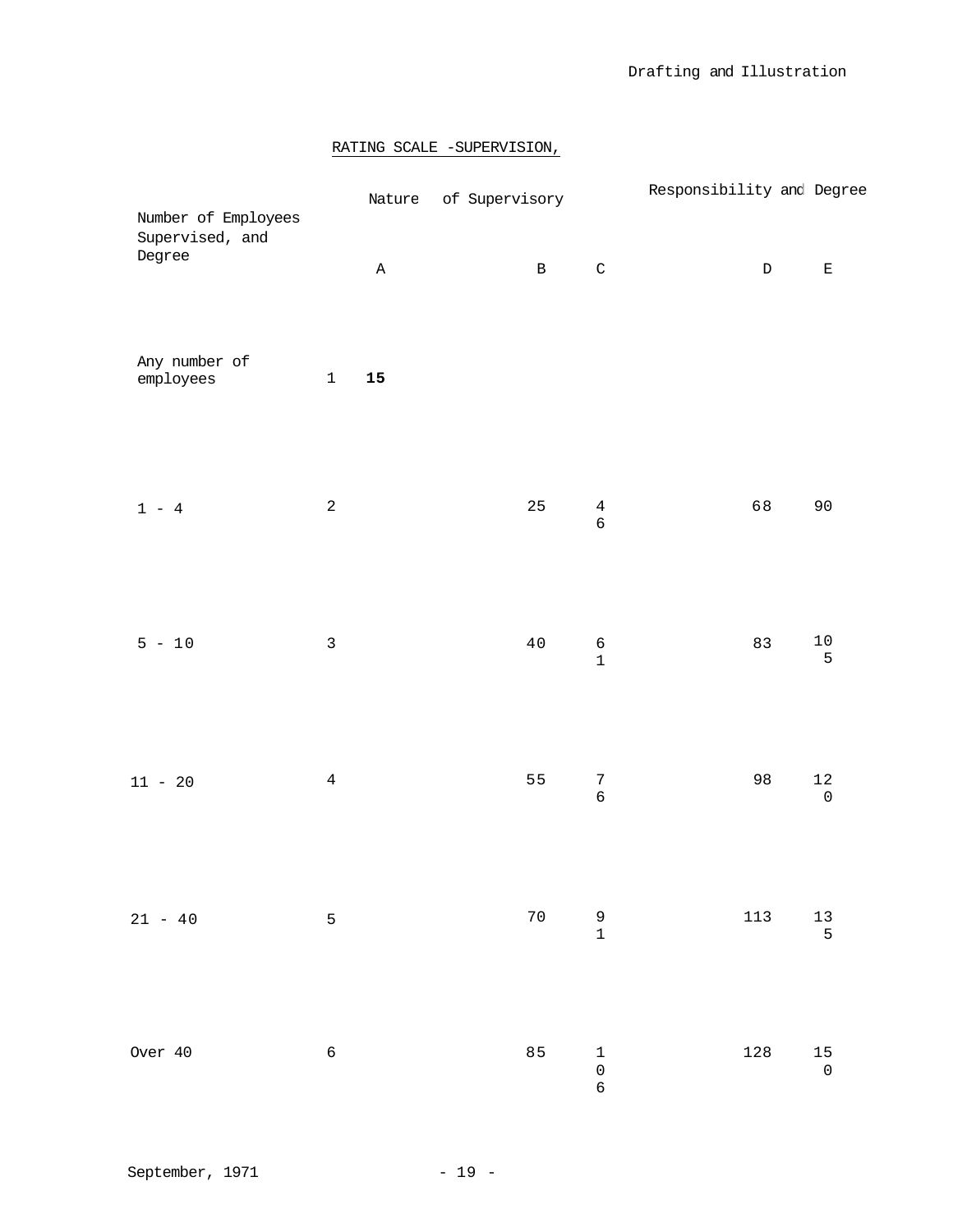# POINT BOUNDARY' TABLE

# Drafting and Illustration Group

| Level           | Point Boundary |
|-----------------|----------------|
|                 |                |
| DD 1            | 180 - 260      |
| DD 2            | 261 - 340      |
|                 |                |
| DD 3            | 341 - 420      |
| DD 4            | $421 - 500$    |
| DD <sub>5</sub> | $501 - 580$    |
| DD 6            | $581 - 660$    |
|                 |                |
| DD 7            | 661 - 740      |
|                 |                |
| DD 8            | 741 - 820      |
| DD <sub>9</sub> | 821 - 900      |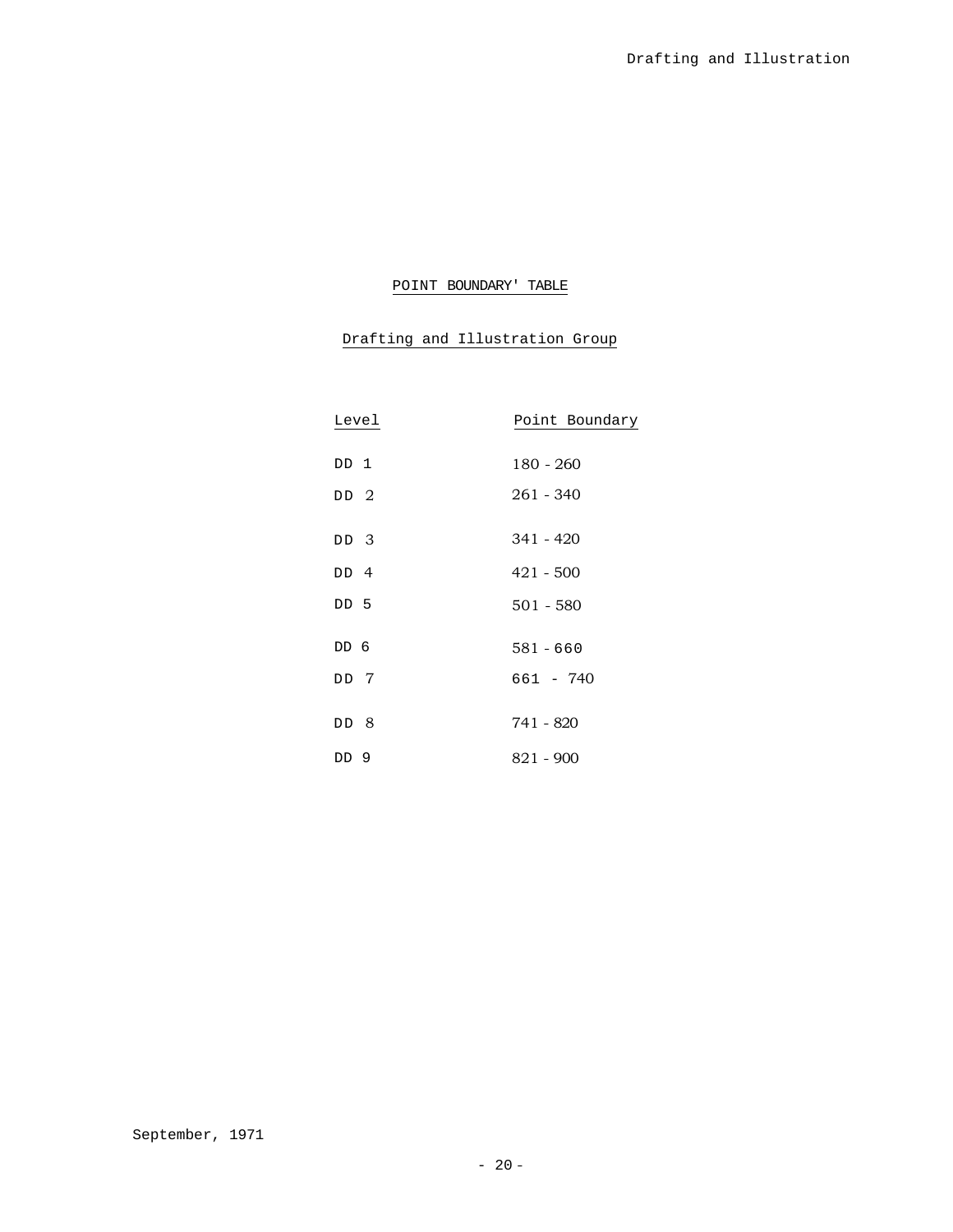# BENCH-MARK POSITION DESCRIPTION INDEX

In Alphabetical Order

| BENCH-MARK<br>POSITION NO. | LEVEL | DESCRIPTIVE TITLE                               | PAGE |
|----------------------------|-------|-------------------------------------------------|------|
| 1                          | 4     | Architectural Draftsman                         | 23   |
| 2                          | 4     | Architectural Draftsman                         | 25   |
| 3                          | 4     | Cartographic Compiler                           | 28   |
| 4                          | 4     | Cartographic Compiler - Scriber                 | 30   |
| 5                          | 4     | Cartographic Draftsman                          | 32   |
| 6                          | 5     | Checker, Marine Charts                          | 34   |
| 7                          | 9     | Chief, Chart Compilation                        | 36   |
| 8                          | 4     | Electrical Draftsman                            | 39   |
| 9                          | 9     | Graphic Art Director                            | 41   |
| 10                         | 2     | Graphics Illustrator                            | 44   |
| 11                         | 2     | Junior Cartographic Draftsman                   | 46   |
| 12                         |       | Junior Illustrator                              | 48   |
| 13                         | 4     | Maintenance Draftsman                           | 50   |
| 14                         | 4     | Mechanical Draftsman                            | 53   |
| 15                         | 5     | Photogrammetrist                                | 55   |
| 16                         | 5     | Photogrammetric Compiler                        | 58   |
| 17                         | 5     | Scientific Illustrator                          | 60   |
| 18                         | 7     | Supervising Draftsman, Geological Mapping       | 63   |
| 19                         | 6     | Team Leader, Mechanical and Electrical Drafting | 65   |
| 20                         | 3     | Technical Illustrator                           | 68   |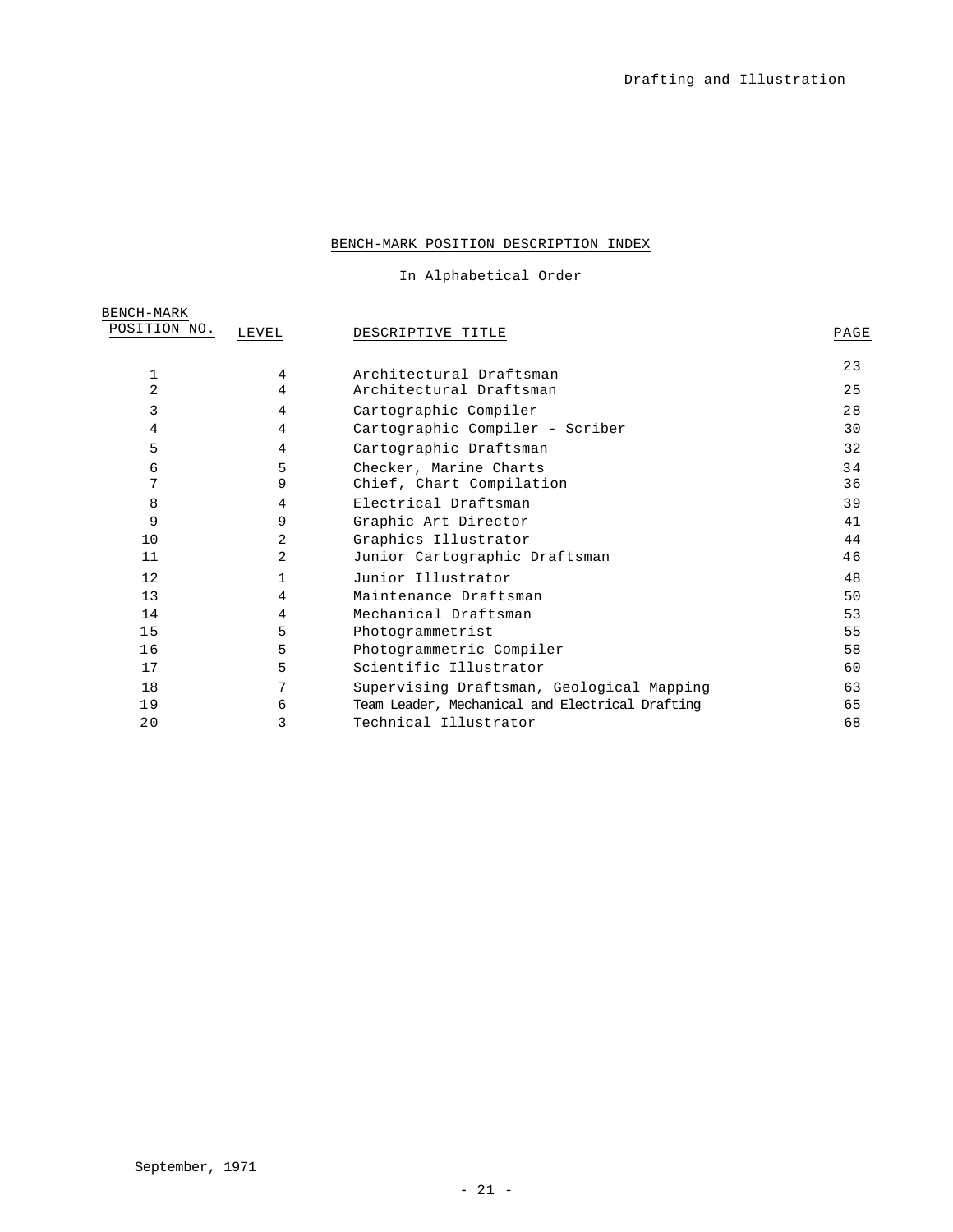# BENCH-MARK POSITION DESCRIPTION INDEX

In Ascending Order of Point Values

|                                                    | <b>BENCH-MARK</b> |                | TOTAL  |      |
|----------------------------------------------------|-------------------|----------------|--------|------|
| CRIPTIVE TITLE                                     | POSITION NO.      | LEVEL          | POINTS | PAGE |
| Junior Illustrator                                 | 12                | $\mathbf{1}$   | 180    | 48   |
| Graphics Illustrator                               | 10                | 2              | 269    | 44   |
| Junior Cartographic Draftsman                      | 11                | $\overline{a}$ | 284    | 46   |
| Technical Illustrator                              | 20                | 3              | 407    | 68   |
| Architectural Draftsman                            | 2                 | 4              | 447    | 25   |
| Electrical Draftsman                               | 8                 | 4              | 447    | 39   |
| Maintenance Draftsman                              | 13                | 4              | 447    | 50   |
| Architectural Draftsman                            | 1                 | 4              | 457    | 23   |
| Cartographic Compiler                              | 3                 | 4              | 458    | 28   |
| Cartographic Compiler - Scriber                    | 4                 | $\overline{4}$ | 458    | 30   |
| Cartographic Draftsman                             | 5                 | 4              | 458    | 32   |
| Mechanical Draftsman                               | 14                | 4              | 481    | 53   |
| Photogrammetrist                                   | 15                | 5              | 512    | 55   |
| Photogrammetric Compiler                           | 16                | 5              | 512    | 58   |
| Checker, Marine Charts                             | 6                 | 5              | 519    | 34   |
| Scientific Illustrator                             | 17                | 5              | 544    | 60   |
| Team Leader, Mechanical and Electrical<br>Drafting | 19                | 6              | 591    | 65   |
| Supervising Draftsman, Geological<br>Mapping       | 18                | 7              | 681    | 63   |
| Chief, Chart Compilation                           | 9                 | 9              | 830    | 36   |
| Graphic Art Director                               |                   | 9              | 831    | 41   |
|                                                    |                   |                |        |      |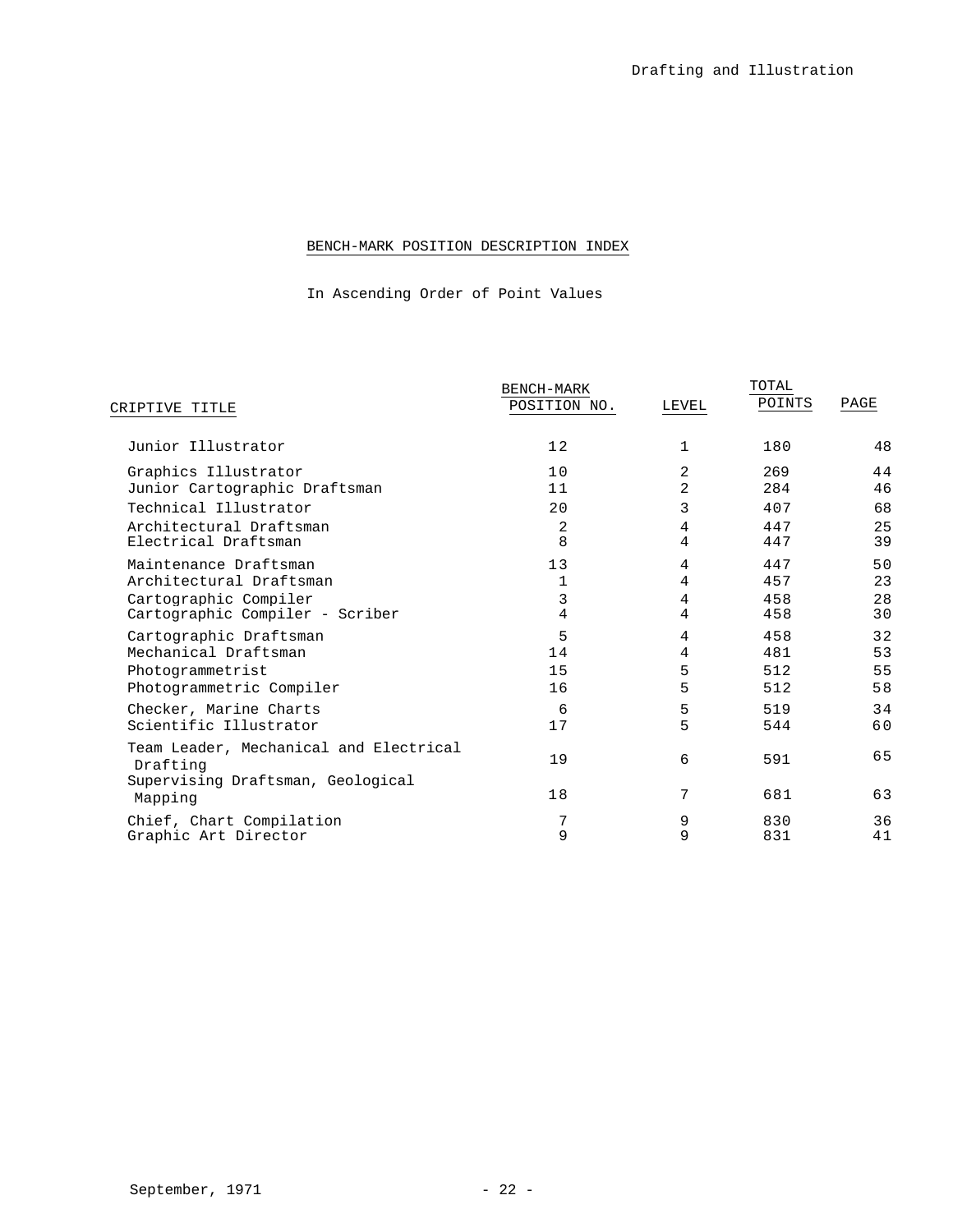Drafting and Illustration B.M.P.D. No. 1

 $B = 4$  179

### BENCH-MARK POSITION DESCRIPTION

| Bench-mark Position Number: 1 |                                            | Tevel: 4 |                   |  |
|-------------------------------|--------------------------------------------|----------|-------------------|--|
|                               | Descriptive Title: ARCHITECTURAL DRAFTSMAN |          | Point Rating: 457 |  |

### Summary

Under the general supervision of an architect in a small architectural section of a department, draws plans for a variety of structures; makes free-hand and presentation drawings; and performs related duties.

# Duties % of Time - Draws plans of schools, apartment buildings, residences, ware houses and other structures for construction and use at various locations by the department - by drafting accurately to scale the structural details of elevations and cross sections of buildings designed by architects, - by illustrating complex or unusual design or construction features with large scale drawings, - by specifying on plans, standard materials, finishes and construction methods from own knowledge, manuals or the designer's specifications, and - by suggesting details of plans and type of construction to effect improvements. 75 - Makes free-hand and presentation sketches for the guidance of junior draftsmen, and isometric or perspective drawings of projects to present pictorial views. 15 - Performs related duties such as assisting junior draftsmen and making necessary corrections to keep master plans of towns and settlements current. 10 Specifications and the contractions of the contractions of the contractions of the contractions of the contractions of the contractions of the contractions of the contractions of the contractions of the contractions of the Knowledge and Experience The work requires a good knowledge of architectural drafting and construction illustration techniques, and familiarity with building construction and materials. It also requires a familiarity with the arithmetic and geometry used to make such calculations

structure.

as angles, dimensions and bearing loads. It requires experience

in the use of drafting instruments and such architectural

drafting techniques as isometric drawings and exploded views to illustrate clearly and accurately the material to be used, the method of construction, and the appearance of the finished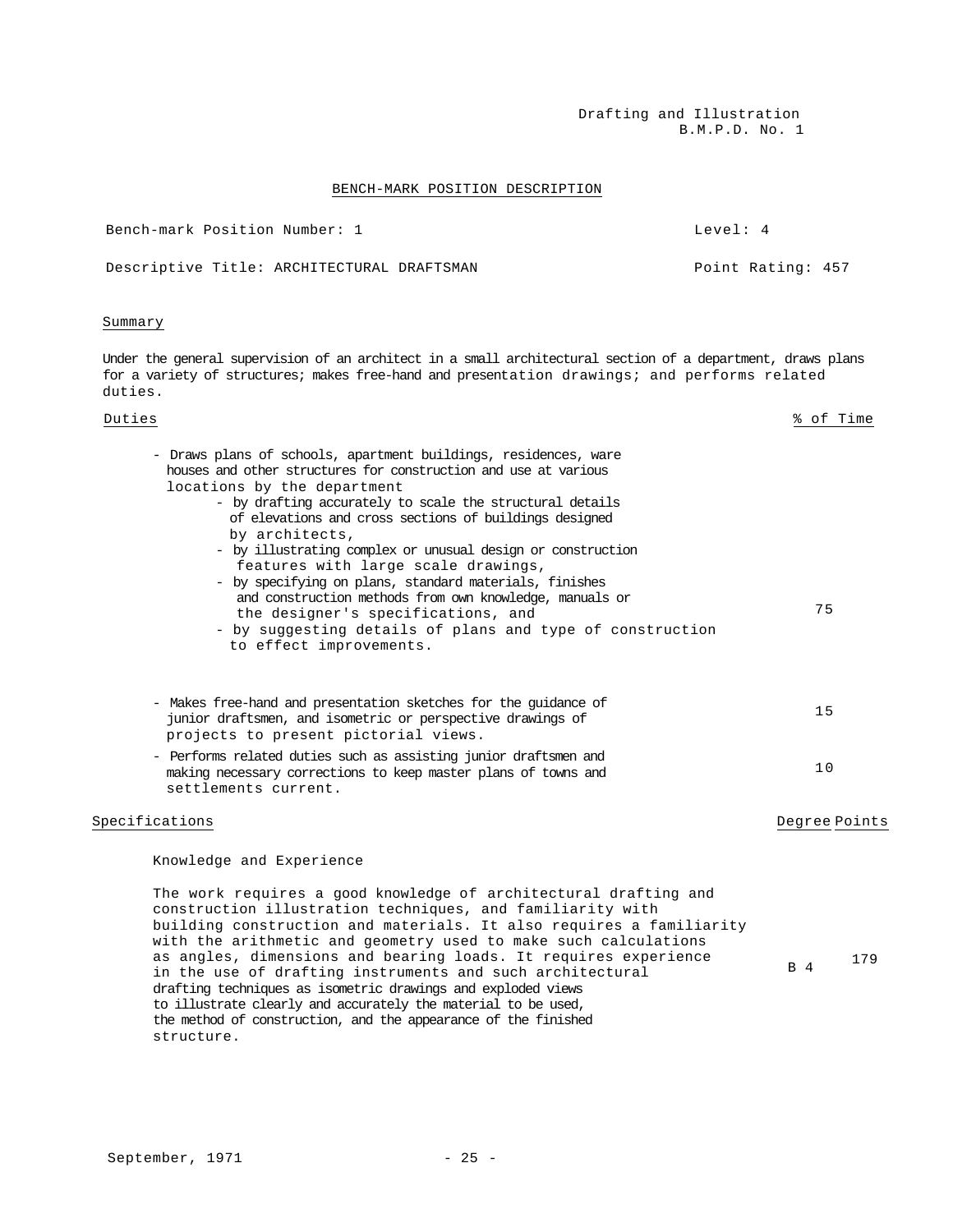|                                                                                                                                                                                                                                                                                                                                                                  | Decree         | points |
|------------------------------------------------------------------------------------------------------------------------------------------------------------------------------------------------------------------------------------------------------------------------------------------------------------------------------------------------------------------|----------------|--------|
| Technical Responsibility                                                                                                                                                                                                                                                                                                                                         |                |        |
| The work requires initiative and judgment in determining the<br>need for special illustration and the most effective type, in<br>choosing construction material and methods within defined<br>limits, and in determining the need for change in plans and<br>specifications to effect economy or improve building use.                                           | 3              | 120    |
| Responsibility for Accuracy and Quality<br>Responsibility for the accuracy of detail and construction<br>information is a requirement of the position. Drawings produced by<br>the employee and his subordinates are checked by architects upon completion<br>for conformity to specifications and for presentation; special jobs may be<br>checked in progress. | 2              | 46     |
| Responsibility for Contacts                                                                                                                                                                                                                                                                                                                                      |                |        |
| Contacts are made with officials in other divisions about<br>requirements of buildings preparatory to drawing building<br>and space specifications. The work also requires reqular<br>contacts with sales representatives to keep informed on<br>new construction materials.                                                                                     | B <sub>2</sub> | 27     |
| Conditions of Work                                                                                                                                                                                                                                                                                                                                               |                |        |
| The work requires eye-hand co-ordination when using drafting<br>instruments and attention when drawing construction detail,<br>drawing layouts, transferring measurements and specifying<br>material and construction techniques.                                                                                                                                | 2              | 60     |
| Supervision                                                                                                                                                                                                                                                                                                                                                      |                |        |
| The work requires the supervision of two student draftsmen<br>employed during the five-month summer season and the part<br>time supervision of a draftsman trainee. Supervisory duties<br>are to assist with work problems and to follow up assigned<br>work to ensure maintenance of time schedules.                                                            | B <sub>2</sub> | 25     |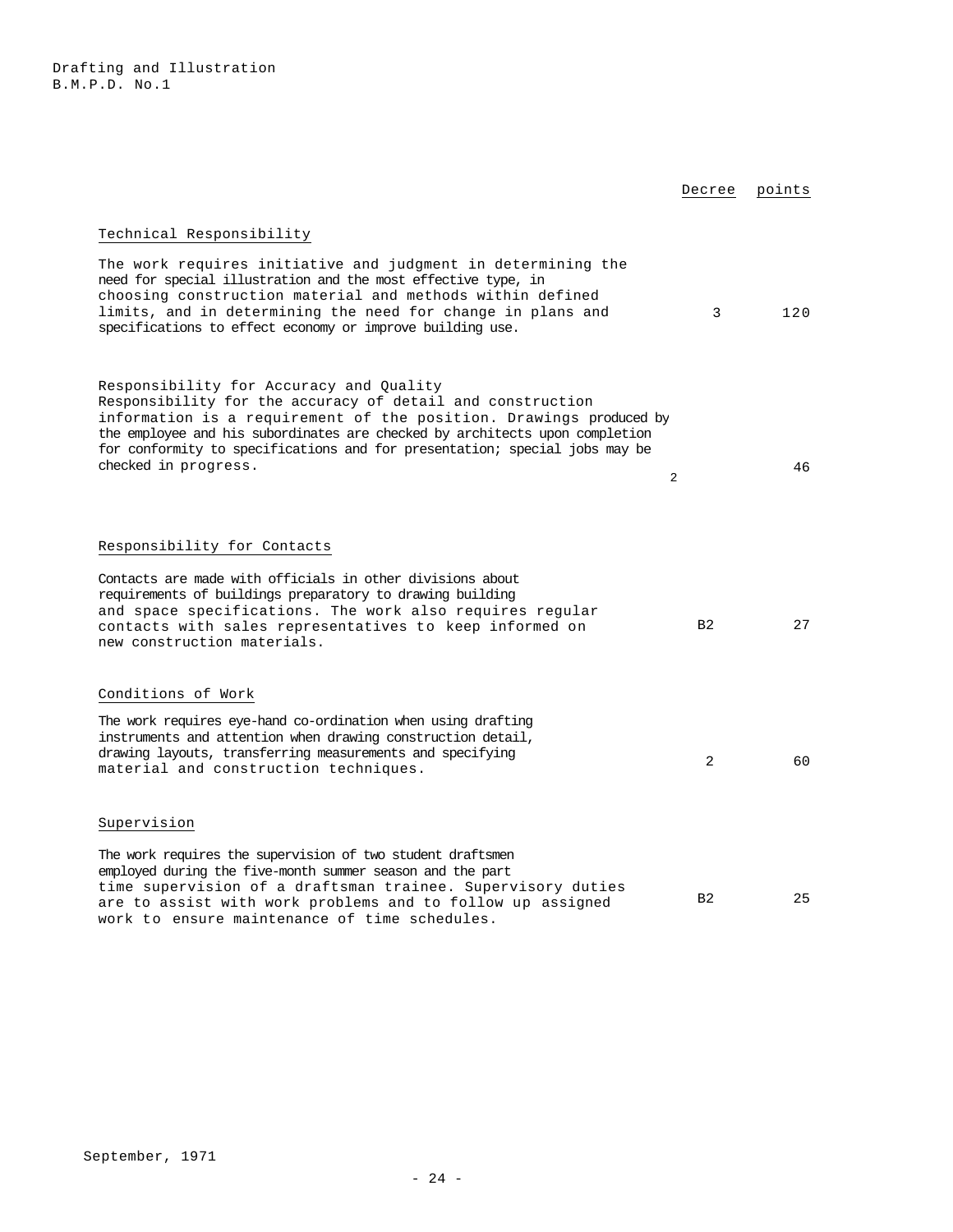### BENCH-MARK POSITION DESCRIPTION

Bench-mark Position Number: 2 Level: 4

Descriptive Title: ARCHITECTURAL DRAFTSMAN POINT Rating: 447

### Summary

Under the general supervision of a drafting supervisor in a district headquarters, makes layouts and drawings for alterations to, and construction of, small buildings of standard design; makes layouts and working drawings of sections of major buildings; and performs related drafting room duties.

Duties, %of Time

 $60$ 

- Makes layouts and working drawings for additions to existing buildings and for the construction of small buildings of standard design within the district
	- by referring to sketches and written or oral instructions that outline space requirements, elevations, basic structure and materials,
	- by visiting building sites and confirming the availability of utilities, noting modifications and alterations not shown on master drawings, and determining measurements and the extent of the alteration,
	- by determining the requirements of mechanical and electrical services,
	- by referring to the departmental building construction manual, graphic standards and materials catalogues,
	- by discussing layouts with the supervisor and making changes as required,
	- by drawing design layouts, giving such details as the construction of walls, floors, entrances, windows, insulation and roofing, and
	- by reviewing mechanical and electrical services drawings to ensure compatibility.

- Makes layouts and working drawings for specific sections of major buildings, such as loading docks and movable walls, in the design stage

- by studying sketches and following verbal instructions that outline the requirements and basic structures, and
- by referring to building and materials catalogues, manuals and graphic standards, and selecting equipment and materials in the light of availability, suitability and cost. 20
- Makes working drawings of the detail construction of sections of major buildings from sketches and verbal instructions, applying design techniques as prescribed by standards and manuals. 10
- Performs related duties such as preparing sets of drawings for contractor's tender, assisting the supervisor in determining the magnitude of maintenance problems of an architectural nature, assisting specification writers by giving interpretation of drawings and techniques, and maintaining drawing and manual files. 10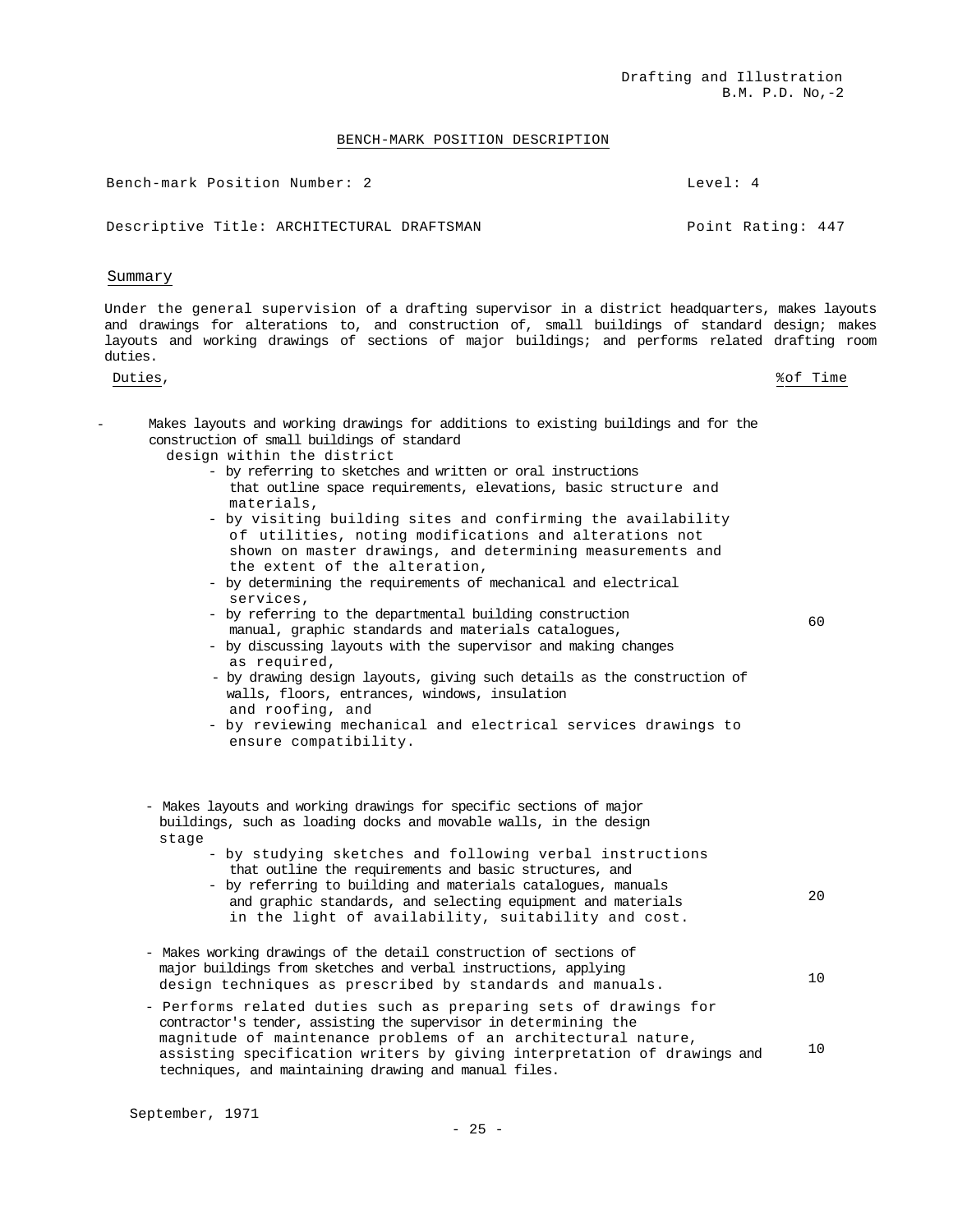Drafting and Illustration B.M.P.D. No. 2

| ppecifications |  |
|----------------|--|
|                |  |
|                |  |

# Specifications **Degree** Points

179

# Knowledge and Experience

The work requires a good knowledge of the drafting techniques used in constructing and renovating buildings, and familiarity with structural, mechanical and space requirements of buildings. It also requires a familiarity with the plane geometry used in architectural drafting and layout. It requires experience in working from general instructions, determining the techniques and standards that apply, selecting materials and standard items of related equipment, and producing acceptable working drawings. B 4

## Technical Responsibility

| The work requires, without direction, initiative and judgment in  |   |     |
|-------------------------------------------------------------------|---|-----|
| selecting suitable building techniques and standards, materials   |   |     |
| and items of equipment; in determining when on site, the extent   |   |     |
| of alterations and the necessity for mechanical and electrical    | 3 | 120 |
| design services; and in determining accurate measurements, method |   |     |
| of presentation, and the numbering of drawings and views.         |   |     |

# Responsibility for Accuracy and Quality

| Responsibility for the technical accuracy and quality of the                |    |
|-----------------------------------------------------------------------------|----|
| layouts and drawings in the application of drafting techniques              |    |
| is a requirement of the position. The work is reviewed in                   |    |
| progress when non-recurring methods are used or construction                |    |
| standards and modifications are not covered by specific instructions. It is | 46 |
| thoroughly checked on completion.                                           |    |

## Responsibility for Contacts

Contacts are made with draftsmen and technical officers of the mechanical, electrical and structural sections to obtain or provide information pertaining to the project. Contacts are made, on occasion, with building management and client departments in obtaining technical data related to the project. Occasional contacts are made with the representatives of building equipment supply companies to obtain technical data and drawings.  $B<sub>2</sub>$ 27

# Conditions of Work

| The work requires eye-hand co-ordination when using drafting |    |
|--------------------------------------------------------------|----|
| instruments and attention to the accuracy of layouts and     |    |
| measurements when interpreting related drawings.             | 60 |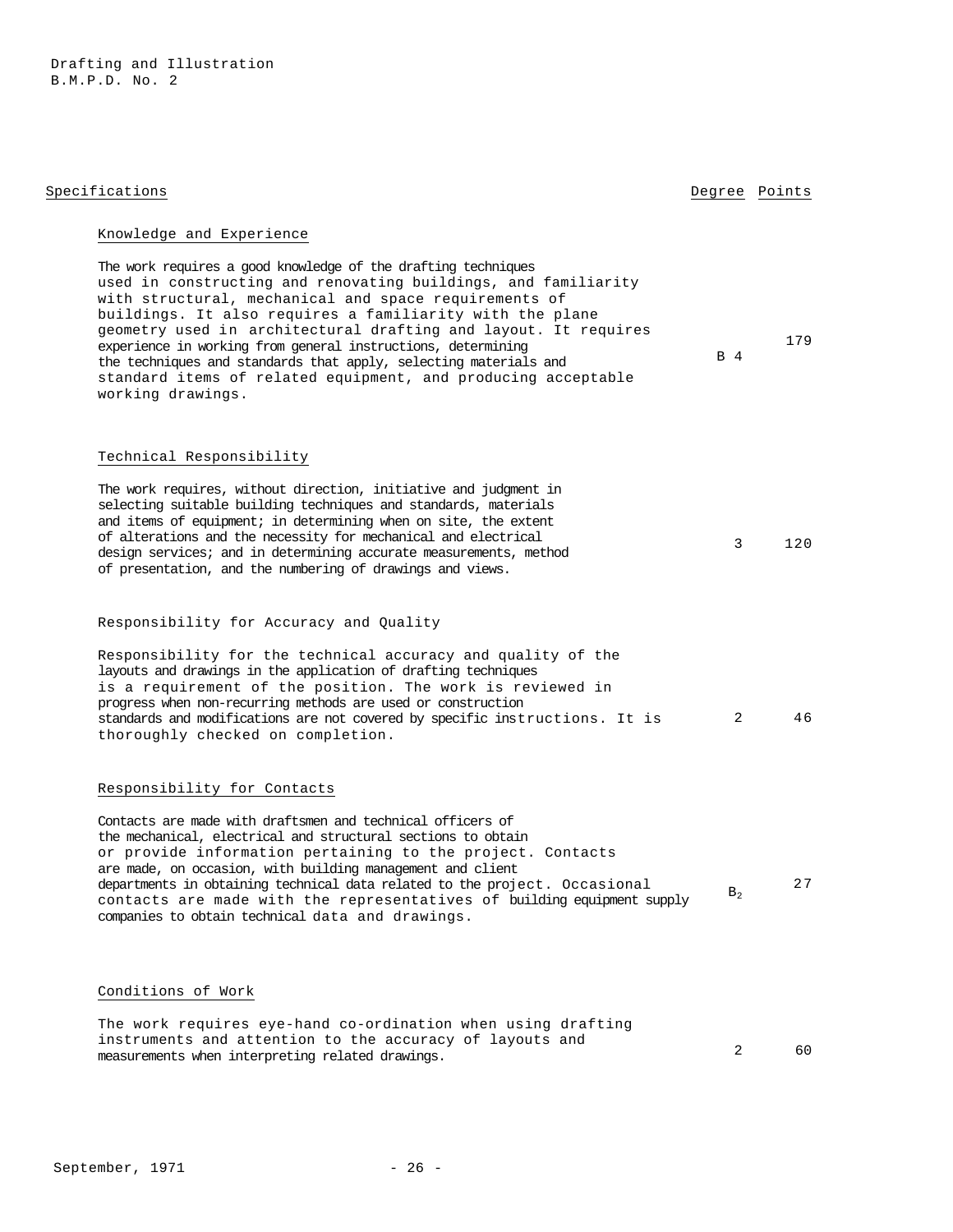|                                                                                                          | Degree | Points |
|----------------------------------------------------------------------------------------------------------|--------|--------|
| Supervision                                                                                              |        |        |
| The work requires advising and guiding a junior draftsman who<br>is assigned for assistance or training. | A 1    | 15     |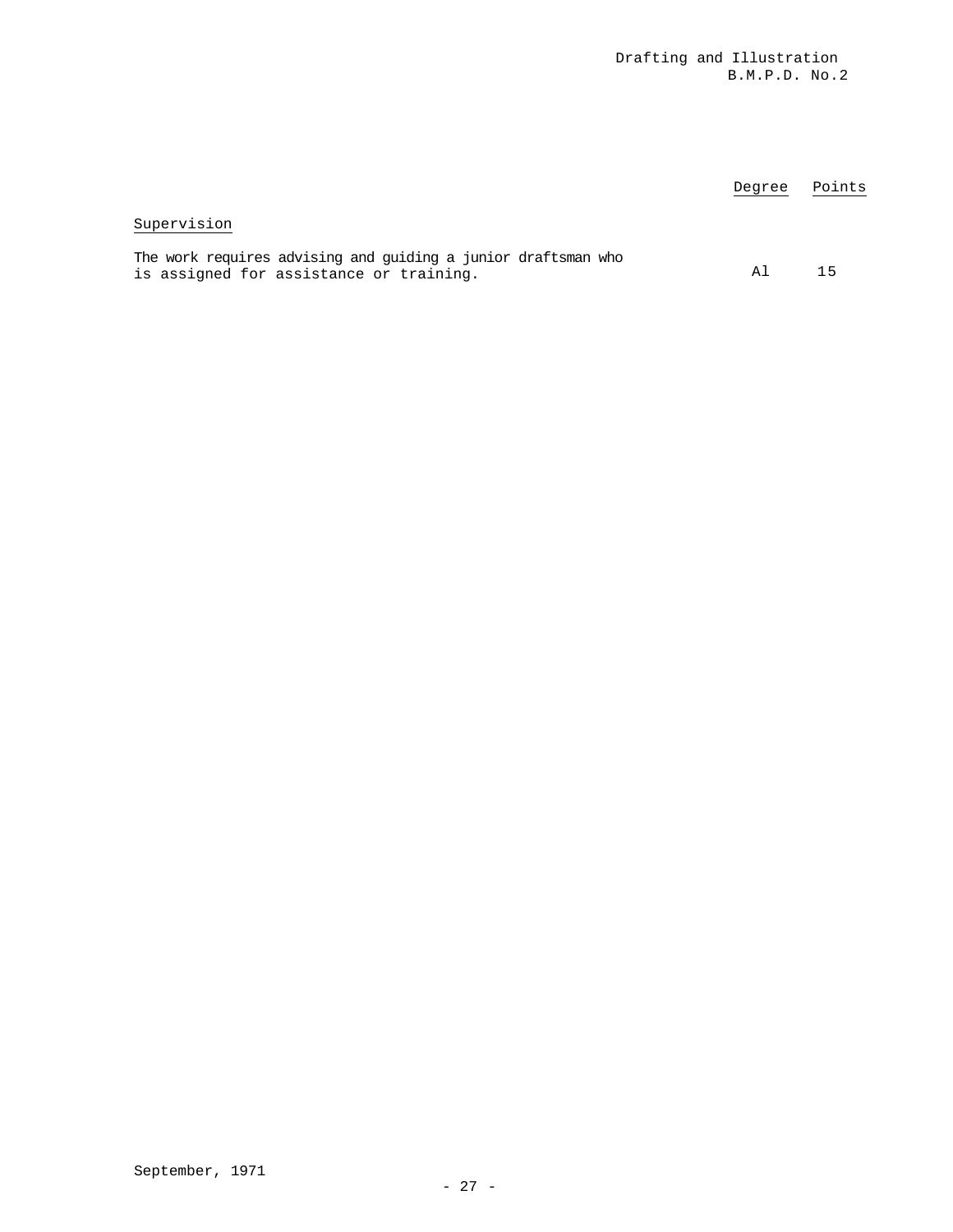Drafting and Illustration B.M.P.D. No..3

# BENCH-MARK POSITION DESCRIPTION

| Bench-mark Position Number:                                                                                                                                                                                                                                                                                                                                                                                                                                                                                                                                                                                                                                                                                                                                                                                                                                                                                   | Level: 4              |
|---------------------------------------------------------------------------------------------------------------------------------------------------------------------------------------------------------------------------------------------------------------------------------------------------------------------------------------------------------------------------------------------------------------------------------------------------------------------------------------------------------------------------------------------------------------------------------------------------------------------------------------------------------------------------------------------------------------------------------------------------------------------------------------------------------------------------------------------------------------------------------------------------------------|-----------------------|
| Descriptive Title: CARTOGRAPHIC COMPILER                                                                                                                                                                                                                                                                                                                                                                                                                                                                                                                                                                                                                                                                                                                                                                                                                                                                      | Point Rating 458      |
| Summary                                                                                                                                                                                                                                                                                                                                                                                                                                                                                                                                                                                                                                                                                                                                                                                                                                                                                                       |                       |
| Under the general supervision of the supervisor of a general purpose map compilation unit in a large map<br>producing organization, compiles original and revised manuscripts; assembles supporting documents<br>concerning completed projects; and performs related duties.                                                                                                                                                                                                                                                                                                                                                                                                                                                                                                                                                                                                                                  |                       |
| Duties                                                                                                                                                                                                                                                                                                                                                                                                                                                                                                                                                                                                                                                                                                                                                                                                                                                                                                        | % of Time             |
| - Compiles original or revised base map manuscripts where detail<br>may be congested, for the construction of medium- and small-scale<br>topographic, regional and special maps<br>- by reviewing specifications, source maps, file notes and<br>the supervisor's instructions to determine the basic<br>information to be shown,<br>- by enlarging or reducing source maps or sections to the<br>required scale, using a vertical reflecting projector,<br>- by converting distances from maps of different scales<br>through the use of proportional dividers,<br>- by selecting and delineating features, smoothing out and<br>simplifying line detail where the topography is crowded,<br>- by emphasizing or de-emphasizing topographic features to<br>conform to the scale and purpose of the maps, and<br>- by noting for the quidance of draftsmen the addition and<br>deletion of symbols and names. | 75                    |
| - Assembles supporting documents concerning completed projects for<br>revision or reference purposes by recording the source data used,<br>decisions made with regard to the adjustments, selection of detail,<br>and other pertinent information.                                                                                                                                                                                                                                                                                                                                                                                                                                                                                                                                                                                                                                                            | 10                    |
| - Performs related duties such as plotting specified projections<br>by means of a co-ordinatograph, computing areas by means of a<br>planimeter, and checking the work of junior employees assigned for training.                                                                                                                                                                                                                                                                                                                                                                                                                                                                                                                                                                                                                                                                                             | 15                    |
| Specifications                                                                                                                                                                                                                                                                                                                                                                                                                                                                                                                                                                                                                                                                                                                                                                                                                                                                                                | Degree Points         |
| Knowledge and Experience                                                                                                                                                                                                                                                                                                                                                                                                                                                                                                                                                                                                                                                                                                                                                                                                                                                                                      |                       |
| The work requires a good knowledge of map compilation techniques<br>and practices, and an understanding of survey and map reproduction<br>processes. It also requires a familiarity with the plane<br>geometry and trigonometry as used in map projection and<br>calculations. It requires experience in the use of drafting<br>instruments and of projection, co-ordinatograph and other<br>machines and in the selection, modification and portrayal of<br>source data to meet the needs of the draftsman and the map                                                                                                                                                                                                                                                                                                                                                                                       | 179<br>B <sub>4</sub> |

user.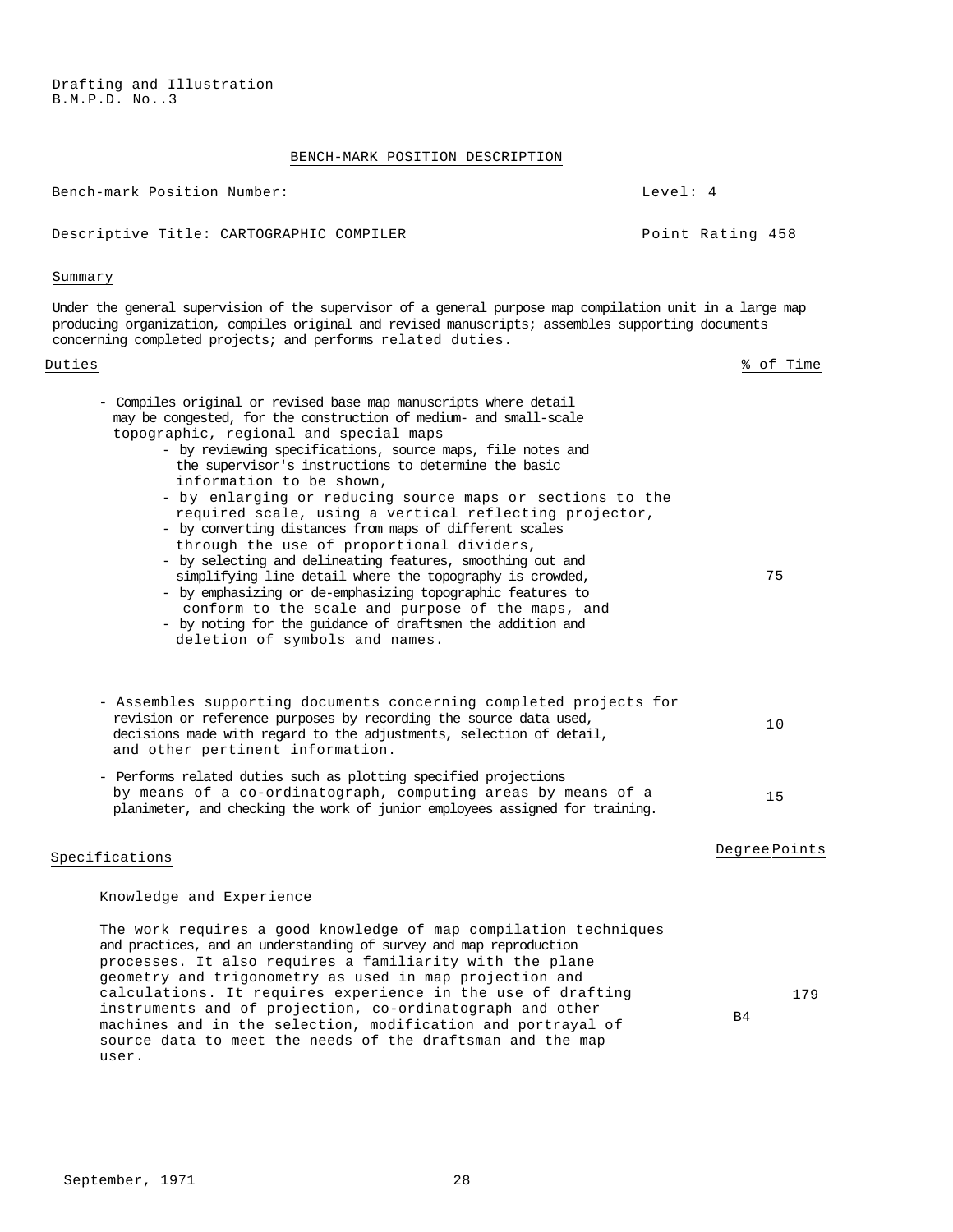# Degree Points

# Technical Responsibility,

| The work requires adherence to established techniques, specifications and job  |    |
|--------------------------------------------------------------------------------|----|
| instruction, but some judgment and initiative is required in identifying the   |    |
| need for additional information, altering the length or direction of lines to  |    |
| avoid overlapping when highways, railways and rivers run together, and         | 80 |
| simplifying or accentuating features to improve legibility without sacrificing |    |
| validity.                                                                      |    |

# Responsibility for Accuracy and Quality

| Responsibility for selecting detail from a variety of source<br>material and portraying it accurately and legibly is a requirement of the<br>position. Unusual work problems and new tasks are discussed with<br>the supervisor. Special assignments may be checked while the work is<br>being done and all assignments are checked on completion. | $\overline{2}$ | 46  |
|----------------------------------------------------------------------------------------------------------------------------------------------------------------------------------------------------------------------------------------------------------------------------------------------------------------------------------------------------|----------------|-----|
| Responsibility for Contacts                                                                                                                                                                                                                                                                                                                        |                |     |
| Contacts are made with supervisors and fellow workers to<br>discuss problems, receive instruction and provide assistance,<br>and discuss technical problems.                                                                                                                                                                                       | B1             | 18  |
| Conditions of Work                                                                                                                                                                                                                                                                                                                                 |                |     |
| The work requires continuous concentration and precise eye<br>hand co-ordination when delineating exacting detail and when<br>using instruments requiring precise settings.                                                                                                                                                                        | 4              | 120 |
| Supervision                                                                                                                                                                                                                                                                                                                                        |                |     |
| The work requires advising, quiding and checking the work of<br>junior compilers who are assigned for training.                                                                                                                                                                                                                                    | A 1            | 15  |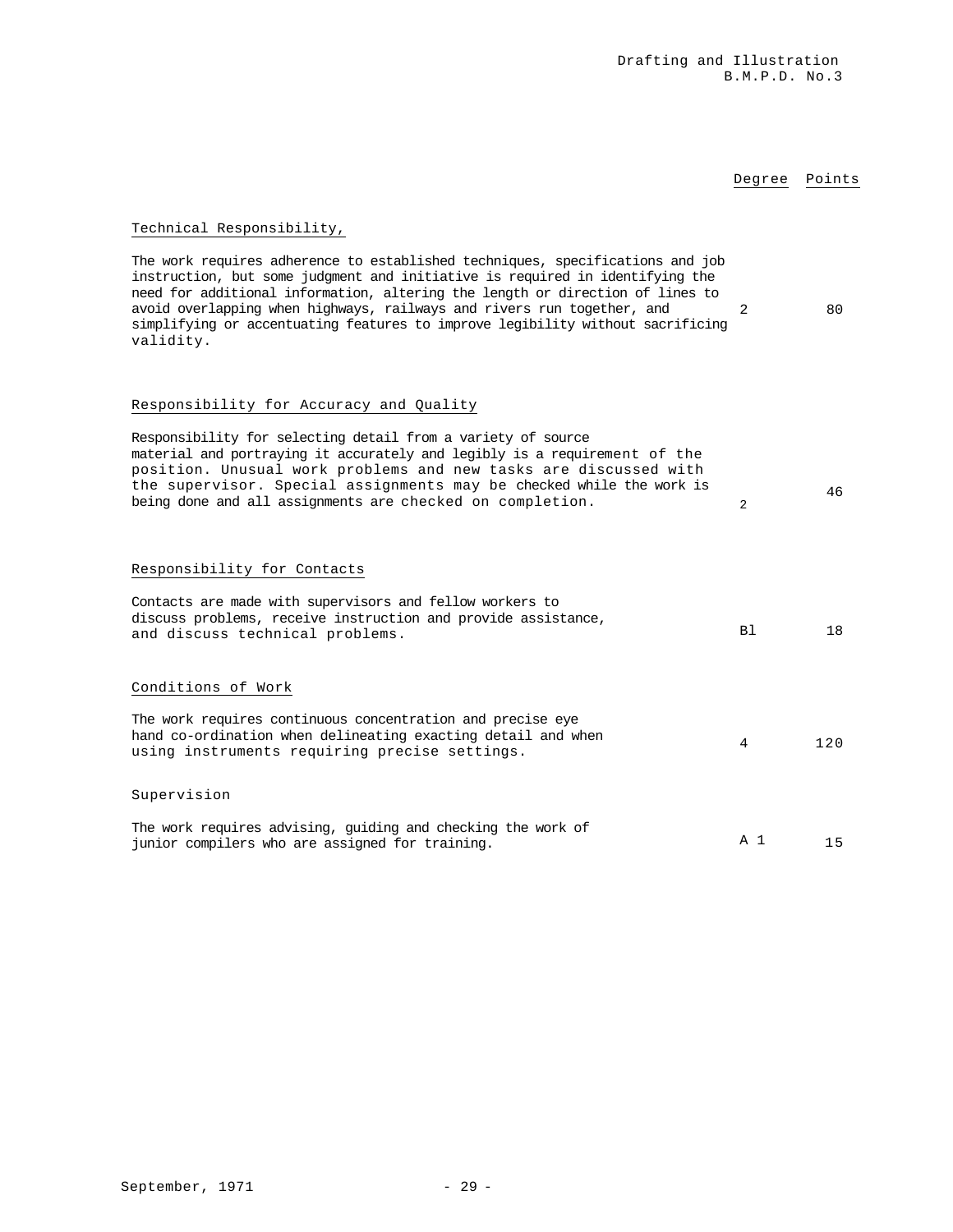B.M.P.D. No. 4

# BENCH-MARK POSITION DESCRIPTION

| Bench-mark Position Number: 4                     | Level. 4 |                   |  |
|---------------------------------------------------|----------|-------------------|--|
| Descritive Title: CARTOGRAPHIC COMPILER - SCRIBER |          | Point Rating: 458 |  |

### Summary

Under the general supervision of the supervisor of a compiling-scribing unit, compile - scribes line positives for medium scale topographic maps, affixes type, and performs the computing and plotting of projections.

# Duties % of Time

| - Compile - scribes line positives suitable for photography to<br>final negative stage for medium scale topographic maps<br>- by reviewing specifications and researching source<br>data to be used<br>- by controlling source maps to manuscript projection to<br>meet prescribed accuracy requirements<br>- by updating source data, as required, on manuscript,<br>using aerial photographs and sketchmaster<br>- by selecting from the reduced manuscript image, types<br>and amounts of data to be shown<br>- by using judgment in the selection, interpretation and<br>generalization of data, and<br>- by scribing on the appropriate base, in accurate<br>register, the selected and generalized data in the<br>prescribed symbols | 70     |
|--------------------------------------------------------------------------------------------------------------------------------------------------------------------------------------------------------------------------------------------------------------------------------------------------------------------------------------------------------------------------------------------------------------------------------------------------------------------------------------------------------------------------------------------------------------------------------------------------------------------------------------------------------------------------------------------------------------------------------------------|--------|
| Prepares type positives by affixing feature names, labels, and<br>$\qquad \qquad -$<br>border data, according to specifications, and in the most effective positions.                                                                                                                                                                                                                                                                                                                                                                                                                                                                                                                                                                      | 15     |
| - Computes and diagrams UIM projections at manuscript scale from<br>tables showing earth distances in meters.<br>- Plots, by co-ordinatograph, the necessary graticule intersections on the                                                                                                                                                                                                                                                                                                                                                                                                                                                                                                                                                | 5      |
| manuscript.                                                                                                                                                                                                                                                                                                                                                                                                                                                                                                                                                                                                                                                                                                                                | 5      |
| - Writes history of completed projects describing source data<br>and techniques used, along with a record of supervisory<br>decisions related to the project.                                                                                                                                                                                                                                                                                                                                                                                                                                                                                                                                                                              | 3      |
| - Performs related duties such as providing advice and quidance<br>to junior employees assigned for training.                                                                                                                                                                                                                                                                                                                                                                                                                                                                                                                                                                                                                              | 2      |
| Specifications<br>Degree                                                                                                                                                                                                                                                                                                                                                                                                                                                                                                                                                                                                                                                                                                                   | Points |
| Knowledge and Experience                                                                                                                                                                                                                                                                                                                                                                                                                                                                                                                                                                                                                                                                                                                   |        |
| The work requires a good knowledge of map compilation and<br>reproduction processes and techniques. It also requires an<br>appreciation of the purpose and specifications of medium and                                                                                                                                                                                                                                                                                                                                                                                                                                                                                                                                                    |        |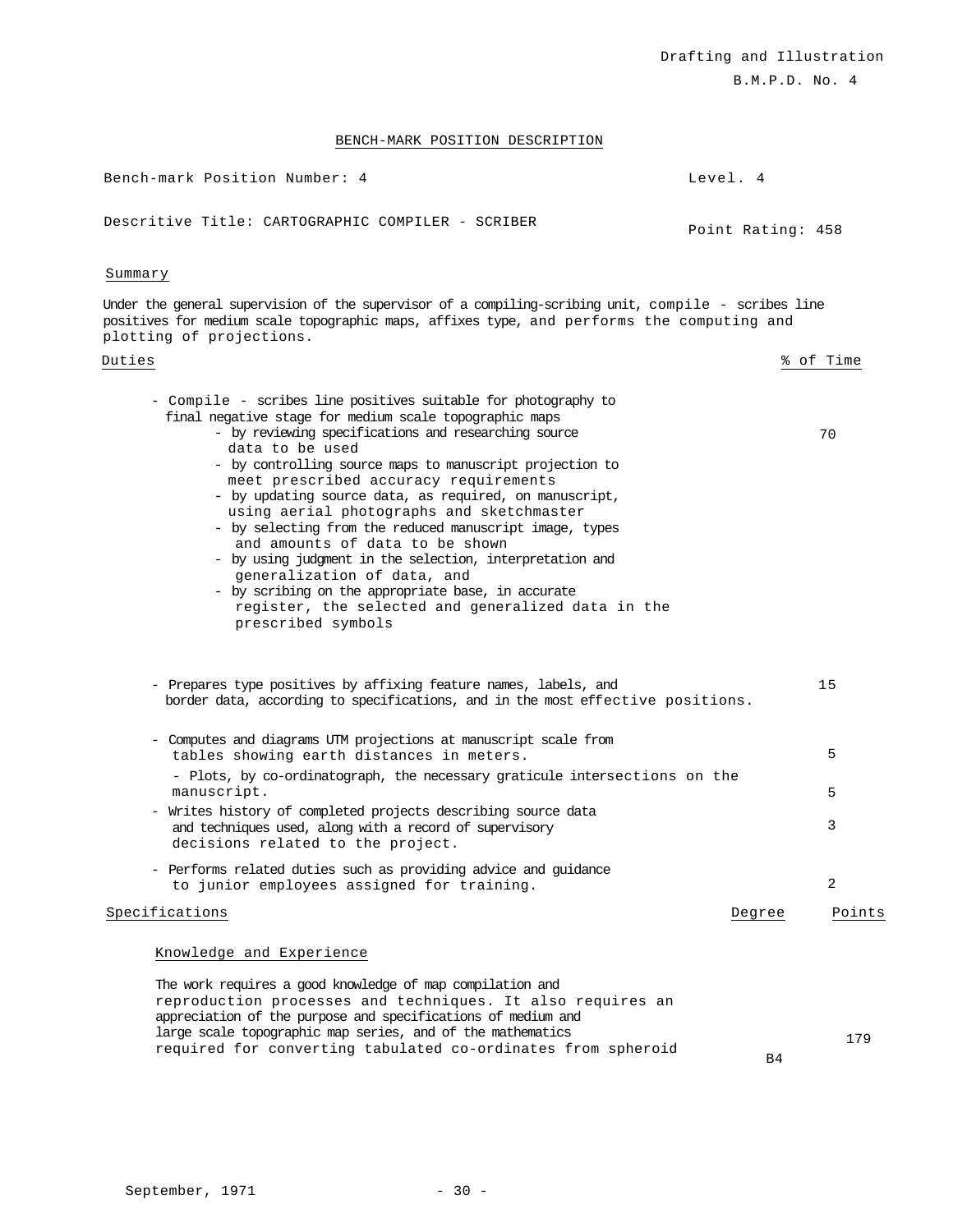### B.M. P.D. No. 4

# DegreePoints

distances in meters to map distances in centimeters, and for computing base chord and diagonal measurements. The work requires experience in the selection, interpretation and generalization of data and in the. use of scribing instruments and materials..

### Technical Responsibility

The work requires adherence to specifications and to established techniques but initiative and judgment is required in assessing the adequacy. of source data, in its updating, and in the selection and generalization of features in congested areas. Judgment is required to ensure that legibility is attained without unnecessarily omitting features and without sacrificing accuracy. It is also required in the positioning of featured names and labels, to provide optimum identification with a minimum of obliteration of line detail. 2 80

# Responsibility for Accuracy and Quality

| There is a requirement for completeness, i.e. that all<br>pertinent data be shown. There is a responsibility that lines<br>and symbols be accurately positioned and conform to line<br>weight and symbol specifications. Work is spot checked by<br>the supervisor during progress, and checked in detail on<br>completion. | 2              | 46  |
|-----------------------------------------------------------------------------------------------------------------------------------------------------------------------------------------------------------------------------------------------------------------------------------------------------------------------------|----------------|-----|
| Responsibility for Contacts,                                                                                                                                                                                                                                                                                                |                |     |
| Contacts are made with supervisors and fellow workers to<br>receive instruction, to discuss technical problems, and to<br>provide assistance.                                                                                                                                                                               | B <sub>1</sub> | 18  |
| Conditions of Work                                                                                                                                                                                                                                                                                                          |                |     |
| The work requires constant attention and precise eye-hand co<br>ordination when selecting, interpreting and generalizing data<br>and scribing lines and symbols, and when using the co-ordinatograph.                                                                                                                       | 4              | 120 |
| Supervision                                                                                                                                                                                                                                                                                                                 |                |     |
| There is an occasional requirement to show employees assigned<br>to the unit for training, how to perform specific tasks.                                                                                                                                                                                                   | A              | 15  |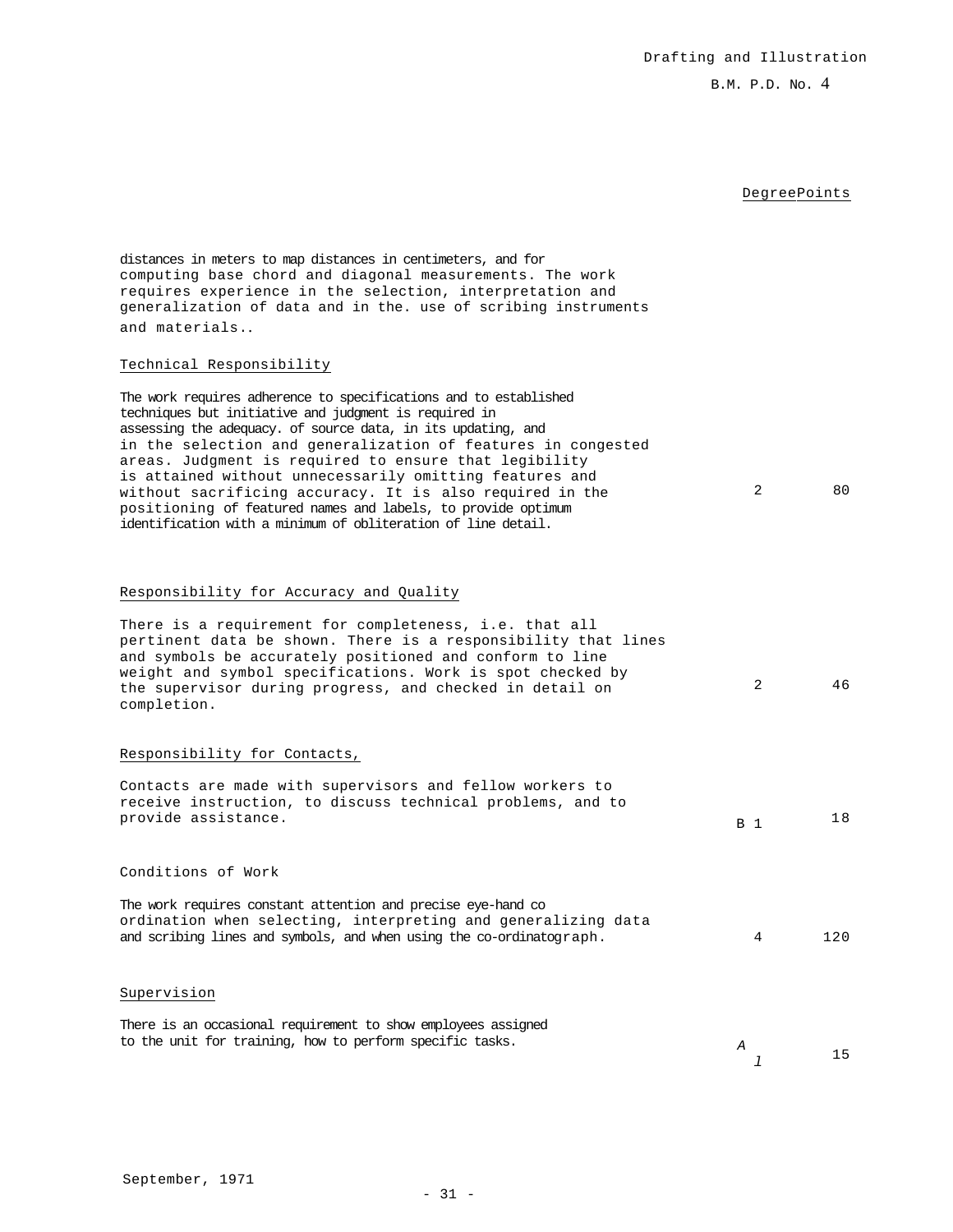Drafting and Illustration B.M.P.D. No. 5

# BENCH-MARK POSITION DESCRIPTION

Bench-mark Position Number: 5 Level: 4

Descriptive Title: CARTOGRAPHIC DRAFTSMAN Point Rating: 458

# Summary

Under the general supervision of a supervisor of a drafting unit in a large chart drafting organization, drafts marine charts, technical illustrations and plotting sheets; revises charts; and performs related duties.

| Duties                                                                                                                                                                                                                                                                                                                                                                                                                                                                                                                                                                                                                                                                                                                                                                                                                                                                                                                                           | % of Time         |
|--------------------------------------------------------------------------------------------------------------------------------------------------------------------------------------------------------------------------------------------------------------------------------------------------------------------------------------------------------------------------------------------------------------------------------------------------------------------------------------------------------------------------------------------------------------------------------------------------------------------------------------------------------------------------------------------------------------------------------------------------------------------------------------------------------------------------------------------------------------------------------------------------------------------------------------------------|-------------------|
| - Drafts marine charts in a variety of scales, to meet the<br>requirements of commercial shipping, naval and fishing operations<br>and small craft users; technical illustrations for scientific<br>publications; and plotting sheets for survey use<br>- by examining specifications, manuscripts, documents and<br>publications to determine the scope and nature of the<br>project,<br>- by using pen and ink or scribing tools to draw or engrave<br>intricate features, contours and aids to navigation to<br>the. requisite degree of precision,<br>- by placing names and symbols to identify features without<br>obscuring detail,<br>- by drawing detail in exact registration on overlays for<br>the production of multiple-color separation negatives, and<br>- by extracting data from tables, plotting position and<br>drawing lattices on Decca and Loran charts used to assist<br>mariners in electronically positioning vessels. | 80                |
| - Revises charts<br>- by drawing new information in pen and ink on film positives<br>or engraving it on black or color negatives in exact<br>registration,<br>- by redrawing areas and stripping in names, notes and other<br>information to obtain a contact film negative for insertion<br>into existing negatives, and<br>- by covering negatives with emulsion coat and redrafting<br>with correct detail.                                                                                                                                                                                                                                                                                                                                                                                                                                                                                                                                   | 15                |
| - Performs related duties such as checking the work of junior<br>draftsmen assigned for training.<br>Specifications                                                                                                                                                                                                                                                                                                                                                                                                                                                                                                                                                                                                                                                                                                                                                                                                                              | 5<br>DegreePoints |
| Knowledge and Experience                                                                                                                                                                                                                                                                                                                                                                                                                                                                                                                                                                                                                                                                                                                                                                                                                                                                                                                         |                   |
| The work requires a good knowledge of cartographic drafting<br>techniques and methods to draft complex hydrographic charts,<br>familiarity with hydrographic survey principles, and an                                                                                                                                                                                                                                                                                                                                                                                                                                                                                                                                                                                                                                                                                                                                                           | 179               |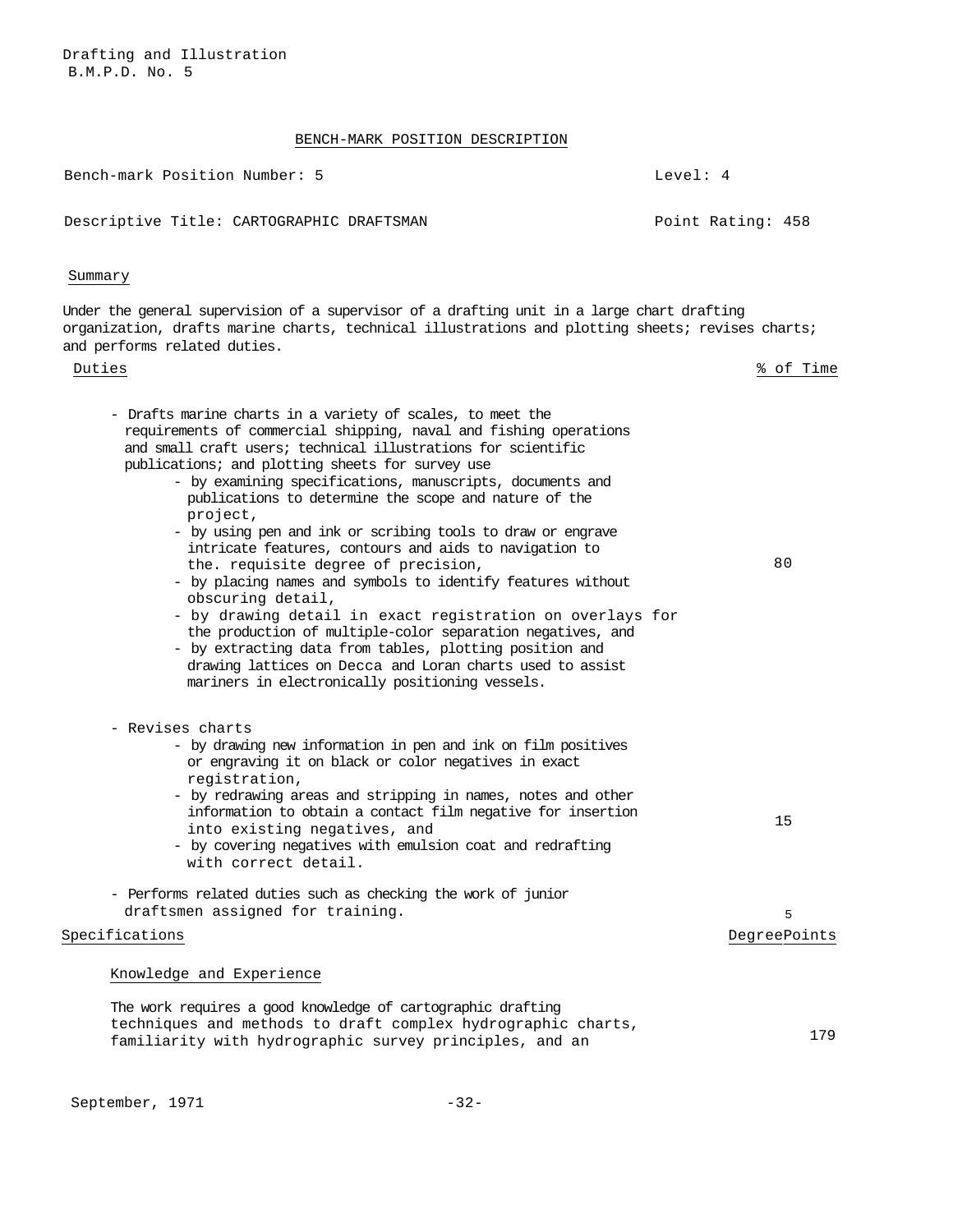# Degre Points

appreciation of the purpose and use of hydrographic charts. It requires experience in the effective use of cartographic drafting techniques such as pen-and-ink drawing, negative engraving and color separation.

### Technical Responsibility

The work requires adherence to specifications and job instructions in the production of informative, accurate and detailed charts to meet the varied and demanding requirements of scientific, naval, commercial, fishing and small craft operations. It requires the exercise of judgment in determining the proper width and density of lines in relation to the complexity of detail to be recorded, in placing names, navigation aids and symbols without obscuring line or other detail, in accentuating features and contours-with suitable. shading or color, and in identifying differences in overlapping charts used as source material. Such differences are referred to the supervisor for clarification. 2 80

# Responsibility for Accuracy and Quality

| The work must-be extremely legible, with precision in registration<br>of detail, coupled with artistic presentation, and must conform,<br>within limitations of space, to the information shown on the<br>original compilation chart. Detail such as names, symbols, and<br>navigation aids may be checked by the supervisor while the<br>chart is being drawn. All work is checked when completed. | 2              | 46  |
|-----------------------------------------------------------------------------------------------------------------------------------------------------------------------------------------------------------------------------------------------------------------------------------------------------------------------------------------------------------------------------------------------------|----------------|-----|
| Responsibility for Contacts                                                                                                                                                                                                                                                                                                                                                                         |                |     |
| Contacts are made with supervisors and fellow workers to<br>obtain information, clarify instructions and discuss problems<br>of technique and quality.                                                                                                                                                                                                                                              | <b>B</b> 1     | 18  |
| Conditions of Work                                                                                                                                                                                                                                                                                                                                                                                  |                |     |
| The work requires continuous concentration and precise eye<br>hand co-ordination in doing fine line drawing, depicting<br>intricate detail and maintaining registration of overlays.                                                                                                                                                                                                                | 4              | 120 |
| Supervision                                                                                                                                                                                                                                                                                                                                                                                         |                |     |
| The work requires advising and quiding junior draftsmen assigned<br>for assistance and training.                                                                                                                                                                                                                                                                                                    | A <sub>1</sub> | 15  |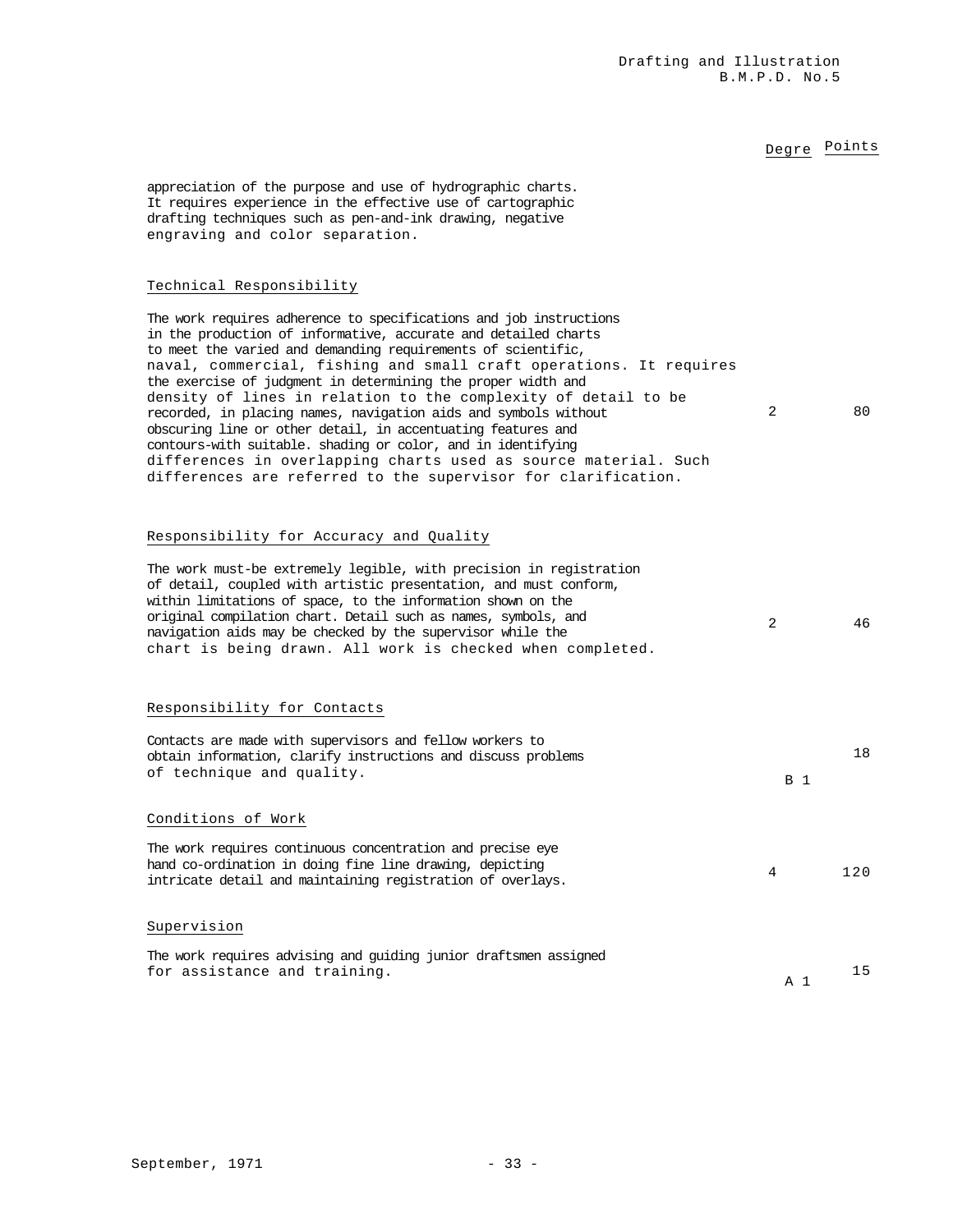# BENCH-MARK POSITION DESCRIPTION

Bench-mark Position Number: 6 Level: 5

Descriptive title: CHECKER, MARINE CHARTS FRAGIC RATING: 519

Summary

Under the general supervision of a supervisor of a marine chart-drafting unit in a large chart-producing organization, checks in detail completed charts for accuracy, adherence to specifications and instructions, quality and general presentation; and verifies proofs and printed charts. Duties % of Time

| Checks new, special and revised charts prepared by a section of<br>18 draftsmen, to ensure accuracy of data and adherence to specifications,<br>techniques, instructions and other work requirements<br>- by examining such detail as border graduations,. delineation<br>of features, aids to. navigation, relation of type placement<br>to features named, spelling, depth contour symbolization<br>and accuracy for placement of critical soundings, width<br>and density of lines, style and size of symbols and<br>lettering, conformity to project data and map scale, and<br>suitability to method of-reproduction to be used,<br>- by obtaining from the supervisor, when necessary, clarification of source<br>data and its interpretation,<br>- by using measuring instruments and making calculations to<br>determine the accuracy and quality of work being<br>checked, and<br>- by assessing artistic presentation and quality of completed<br>charts and recommending changes or approving them on behalf<br>of the supervisor. |     | 85            |
|-----------------------------------------------------------------------------------------------------------------------------------------------------------------------------------------------------------------------------------------------------------------------------------------------------------------------------------------------------------------------------------------------------------------------------------------------------------------------------------------------------------------------------------------------------------------------------------------------------------------------------------------------------------------------------------------------------------------------------------------------------------------------------------------------------------------------------------------------------------------------------------------------------------------------------------------------------------------------------------------------------------------------------------------------|-----|---------------|
| - Verifies proofs and printed charts<br>- by examining them for fidelity to the original, and<br>- by assessing them for general quality and presentation.                                                                                                                                                                                                                                                                                                                                                                                                                                                                                                                                                                                                                                                                                                                                                                                                                                                                                    |     | 15            |
| Specifications                                                                                                                                                                                                                                                                                                                                                                                                                                                                                                                                                                                                                                                                                                                                                                                                                                                                                                                                                                                                                                |     | Degree Points |
| Knowledge and Experience                                                                                                                                                                                                                                                                                                                                                                                                                                                                                                                                                                                                                                                                                                                                                                                                                                                                                                                                                                                                                      |     |               |
| The work requires a good knowledge of the work processes and<br>procedures of cartographic drafting. It also requires<br>familiarity with trigonometry and plane geometry, and with<br>hydrographic survey practices sufficient to discuss work<br>problems arising out of source data and a knowledge of chart<br>reproduction practices and techniques. It requires experience<br>in using drafting instruments, interpreting standards, and<br>judging techniques, and a high degree of skill in recognizing                                                                                                                                                                                                                                                                                                                                                                                                                                                                                                                               | B 5 | 203           |

errors in a mass of detail.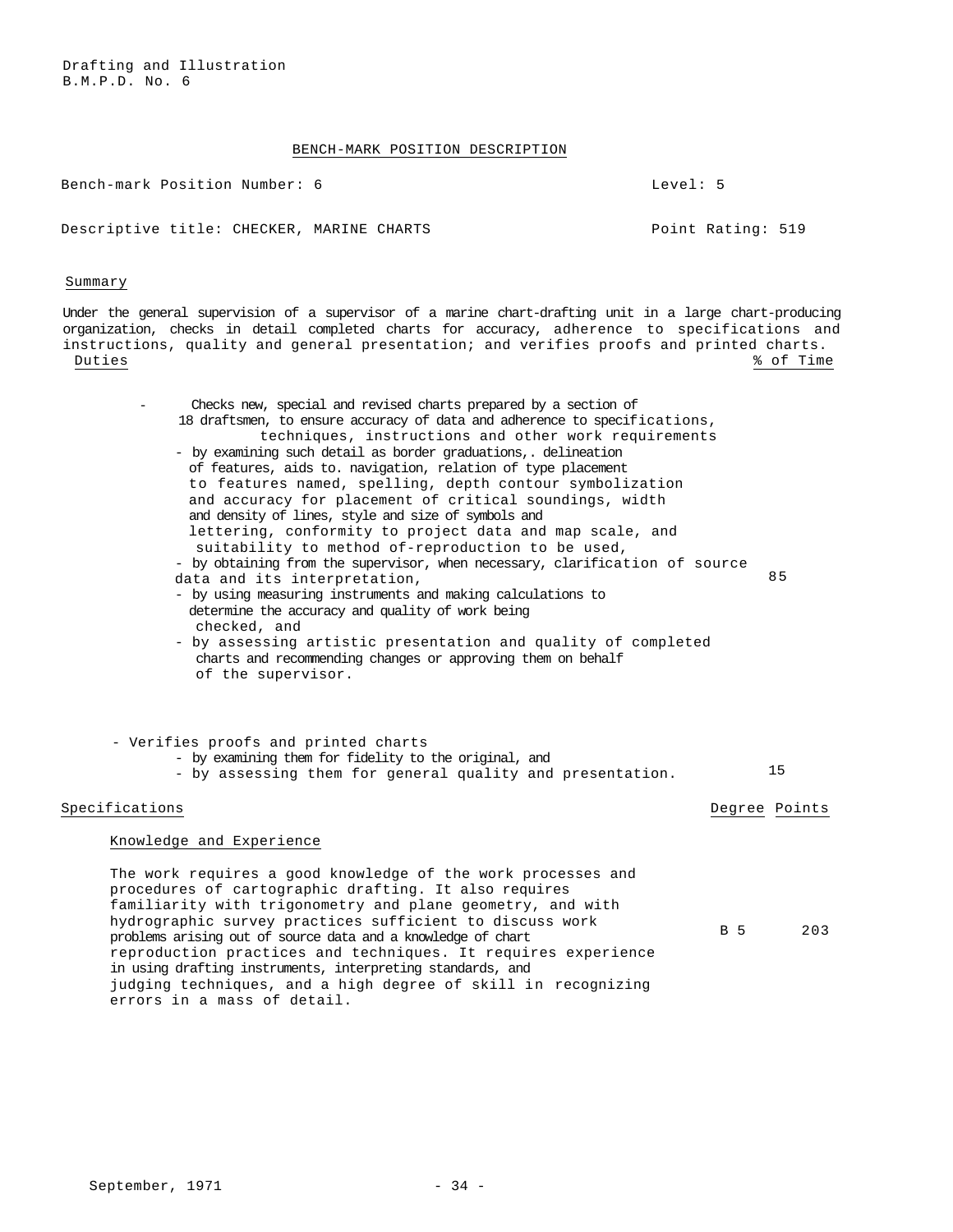|                                                                                                                                                                                                                                                                                                                                                                 | Degree         | Points |
|-----------------------------------------------------------------------------------------------------------------------------------------------------------------------------------------------------------------------------------------------------------------------------------------------------------------------------------------------------------------|----------------|--------|
| technical Responsibility                                                                                                                                                                                                                                                                                                                                        |                |        |
| The work requires the careful examination of chart detail.<br>Judgment is required in approving or rejecting on behalf<br>of the supervisor the draftsman's accuracy of scale, method<br>of portrayal of detail, adjustment of accentuation of shape<br>and contour, placement of features and symbols, and location,<br>size and shape of names and lettering. | 3              | 120    |
| Responsibility for Accuracy and Quality                                                                                                                                                                                                                                                                                                                         |                |        |
| Responsibility on behalf of the supervisor for the accuracy of<br>detail and conformity to standards of all charts produced by<br>the 18 draftsmen in the section is a requirement of the position.<br>The supervisor checks samples of work for quality and artistic<br>presentation to ensure conformity with work requirements.                              | 3              | 73     |
| Responsibility for Contact                                                                                                                                                                                                                                                                                                                                      |                |        |
| Contacts are made with the supervisor to obtain explanations and<br>to discuss errors and problems of presentation and technique.                                                                                                                                                                                                                               | $B_1$          | 18     |
| Conditions of Work                                                                                                                                                                                                                                                                                                                                              |                |        |
| The work requires concentration in the continual checking of<br>chart detail to detect errors of fact, technique or presentation.                                                                                                                                                                                                                               | 3              | 90     |
| Supervision                                                                                                                                                                                                                                                                                                                                                     |                |        |
| There is an occasional requirement to show others how to perform<br>certain tasks.                                                                                                                                                                                                                                                                              | A <sub>1</sub> | 15     |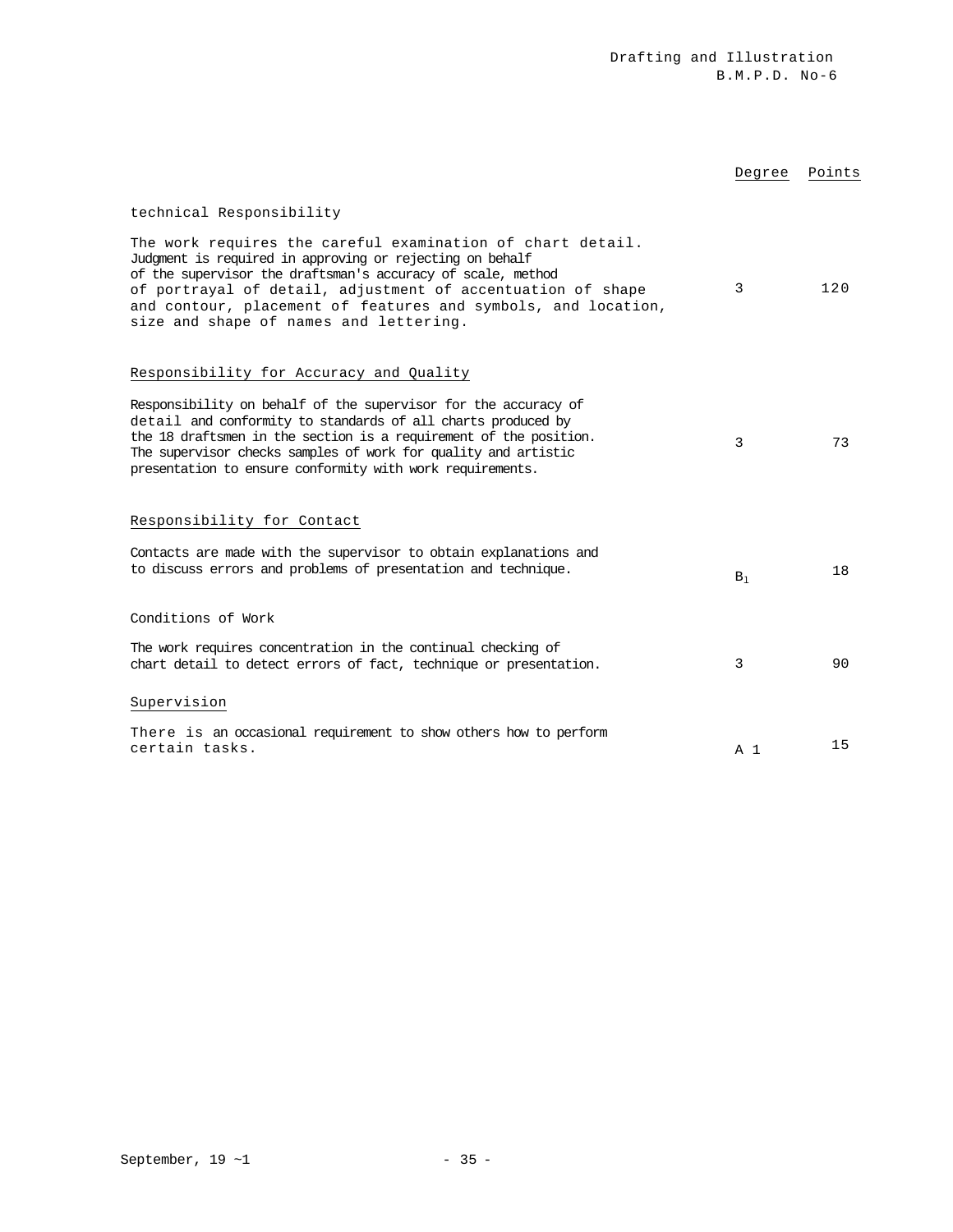Drafting and Illustration B.M.P.D. No . 7

### BENCH-MARK POSITION DESCRIPTION

Bench-mark Position Number: 7 Level: 9

### Descriptive Title: CHIEF, CHART COMPILATION FRAGIST Point Rating: 830

### Summary

Under the general direction of a chief of chart production, plans, organizes and coordinates the activities of a marine chart compilation section; investigates, evaluates and recommends modifications to chart compilation standards, procedures and techniques; supervises and trains a staff of 54 employees through 3 subordinate supervisors; and performs related duties.

Duties % of Time

- Plans, organizes and co-ordinates the activities of a section engaged in compiling new charts, reconstructing foreign and Canadian charts into new Canadian chart editions, revising existing charts, and preparing notification of chart amendments for mariners, to meet the requirements of naval, fishing, small craft, bathymetric, hydrographic survey and scientific engineering operations
	- by defining objectives and requirements of projects,
	- by estimating workload and staff requirements,
	- by recommending plans for individual or series-type projects based on good practice and precedent, and establishing priorities, schedules and target completion dates,
	- by issuing instructions and delegating to subordinate supervisors responsibility for detailed planning and allocation of work,
	- by providing advice and guidance on technical details and resolving problems of verification, evaluation, correlation and presentation of source data or initiating requests for further information,
	- by reviewing progress of work, re-allocating staff and equipment within the section, modifying established routines to ensure maintenance of priorities, schedules and deadlines or recommending revision of schedules to the chief, and
	- by reviewing the technical quality and adequacy of presentation of completed work in relation to chart requirements and attainment of objectives, and taking corrective action when required.
- Investigates, evaluates and recommends modifications to chart compilation techniques and to chart construction and maintenance procedures and techniques to improve production, design and format
	- by reviewing and discussing problem areas with staff,
	- by introducing modified work procedures and techniques, on a trial basis, to research and test materials and processes, and by assessing and reporting on results,

15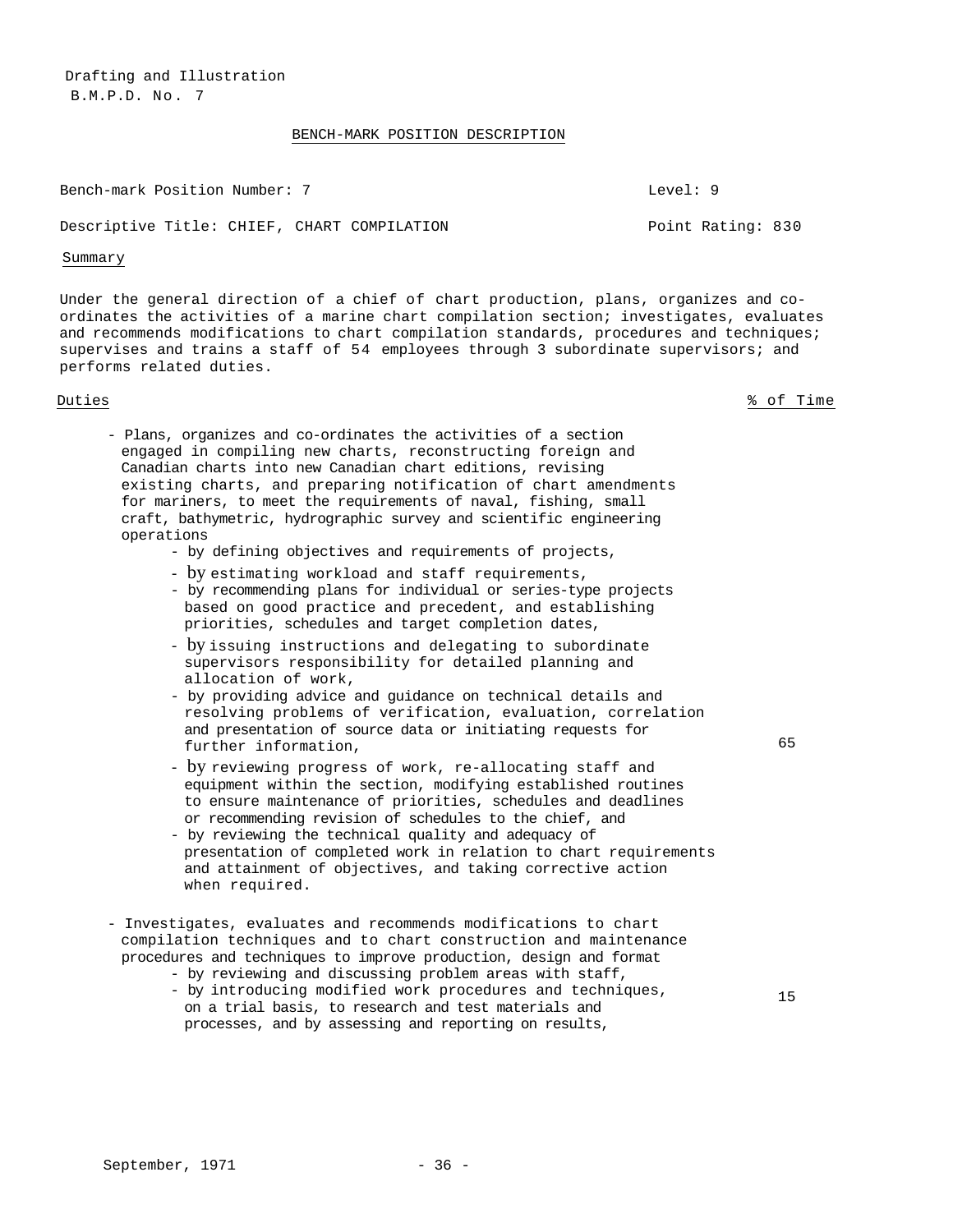% of Time

| - by initiating or reviewing suggestions for change in<br>format or design of charts and recommending approval,<br>- by serving on technical committees concerning chart<br>requirements,<br>- by visiting other charting agencies to observe,<br>report on, and, if applicable, recommend adoption or<br>adaptation of their procedures and techniques,<br>- by obtaining information on new products, services and<br>developments, and<br>- by reviewing user reaction and comment.                                                                                                                                                                                                                                                              |               |     |
|-----------------------------------------------------------------------------------------------------------------------------------------------------------------------------------------------------------------------------------------------------------------------------------------------------------------------------------------------------------------------------------------------------------------------------------------------------------------------------------------------------------------------------------------------------------------------------------------------------------------------------------------------------------------------------------------------------------------------------------------------------|---------------|-----|
| - Supervises and trains a staff of 54 employees through 3 subordinate<br>supervisors<br>- by appraising performance of. supervisors and discussing<br>with them their appraisal reports of staff,<br>- by interviewing and counseling staff on work and<br>disciplinary problems,<br>- by assessing training needs, recommending or providing<br>courses and making rotational assignments to develop<br>capabilities and. further knowledge of staff,<br>- by recommending promotion, transfer and formal disciplinary action,<br>and<br>- by reviewing and recommending changes to the establishment.                                                                                                                                             | 10            |     |
| - Performs related duties such as advising on cartographic<br>production, maintaining effective working relations with other<br>units of the hydrographic service and acting on selection boards.                                                                                                                                                                                                                                                                                                                                                                                                                                                                                                                                                   | 10            |     |
| Specifications                                                                                                                                                                                                                                                                                                                                                                                                                                                                                                                                                                                                                                                                                                                                      | Degree Points |     |
| Knowledge and Experience<br>The work requires a thorough knowledge of the methods and<br>techniques of cartographic compilation and drafting, and a good<br>knowledge of hydrographic survey principles and techniques and of<br>administrative practices. It also requires a good knowledge of<br>trigonometry and plane geometry as used in chart drawing and<br>navigation. It requires extensive experience in progressively<br>more responsible work in drafting and techniques of chart<br>compilation, requirements of chart users, planning and co-ordination<br>of all phases of chart compilation, administrative practices and<br>procedures, and the organization, co-ordination and supervision of<br>the activities of a large staff. | $D_{\rm R}$   | 350 |

Technical Responsibility

The work requires a significant. degree of initiative and judgment in evaluating source material, chart production procedures, administrative practices, chart format and design, and the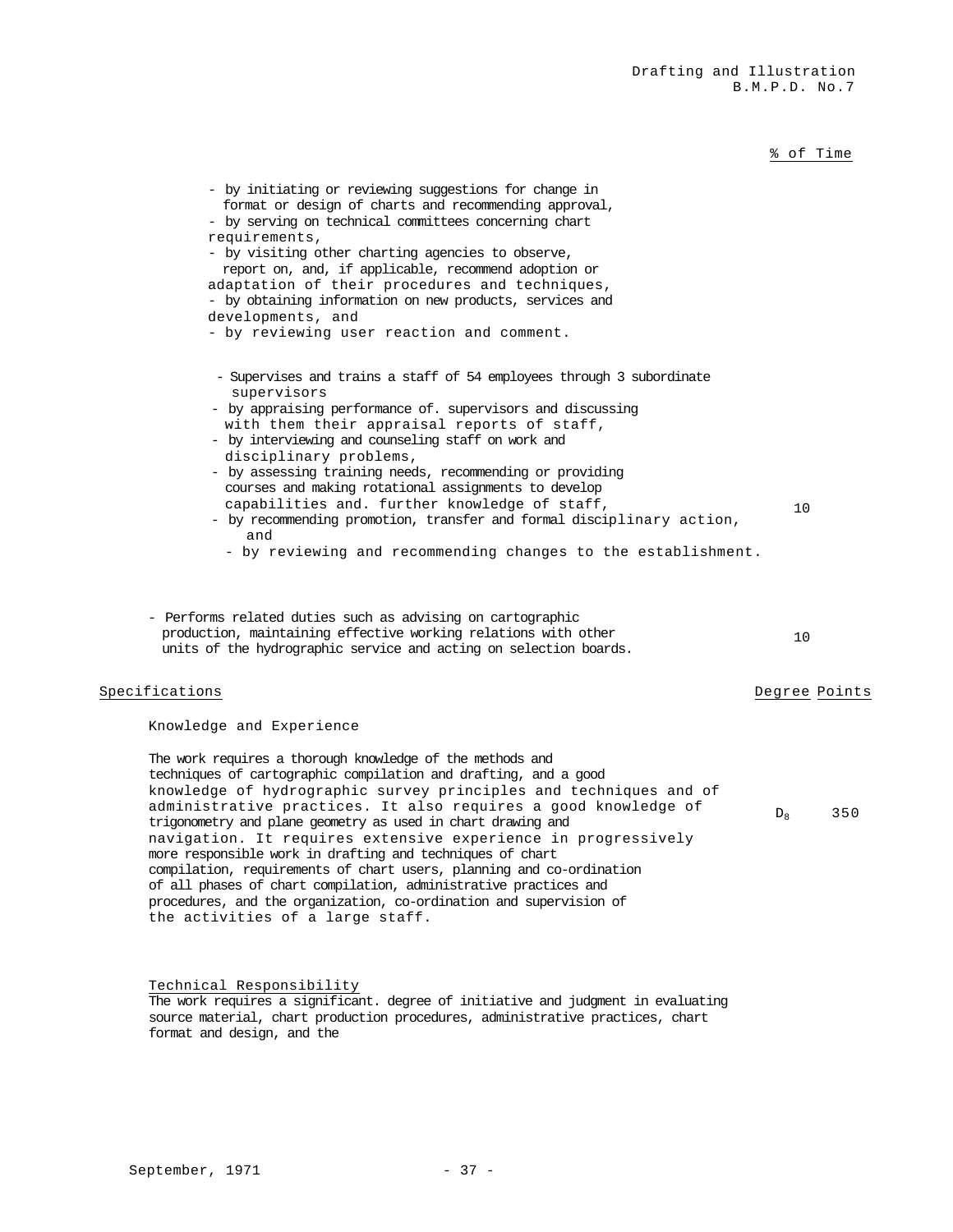|                                                                                                                                                                                                                                                                                                                                                                                                                                        | Degree Points  |     |
|----------------------------------------------------------------------------------------------------------------------------------------------------------------------------------------------------------------------------------------------------------------------------------------------------------------------------------------------------------------------------------------------------------------------------------------|----------------|-----|
| needs of chart users; in making recommendations to the chief of<br>chart production; in planning and allocating work; and in<br>resolving technical and staff problems referred by subordinate<br>supervisors.                                                                                                                                                                                                                         | 4              | 160 |
| Responsibility for Accuracy and Quality                                                                                                                                                                                                                                                                                                                                                                                                |                |     |
| Responsibility for the technical accuracy and quality of the<br>work of the section and for advising on the technical aspects<br>of chart production is a requirement of the position.                                                                                                                                                                                                                                                 | 4              | 100 |
| Responsibility for Contacts<br>The work requires serving on interdepartmental technical committees<br>concerning chart production and requirements, staff appraisals and<br>selection and rating boards. It is also necessary to develop<br>effective inter-branch working relations through discussion with<br>departmental professional and administrative staff in order to co-ordinate<br>the work and resolve technical problems. | C <sub>2</sub> | 40  |
| Conditions of Work                                                                                                                                                                                                                                                                                                                                                                                                                     |                |     |
| The work requires administering the section, with an occasional<br>requirement for concentration when reviewing completed work<br>or resolving technical problems.                                                                                                                                                                                                                                                                     | $\mathbf{1}$   | 30  |
| Supervision                                                                                                                                                                                                                                                                                                                                                                                                                            |                |     |
| The work requires the supervision of 54 employees through 3<br>subordinate supervisors; this includes responsibility for<br>appraising staff performance, recommending on staff training,<br>promotion, transfer, leave and formal disciplinary action.                                                                                                                                                                                | E6             | 150 |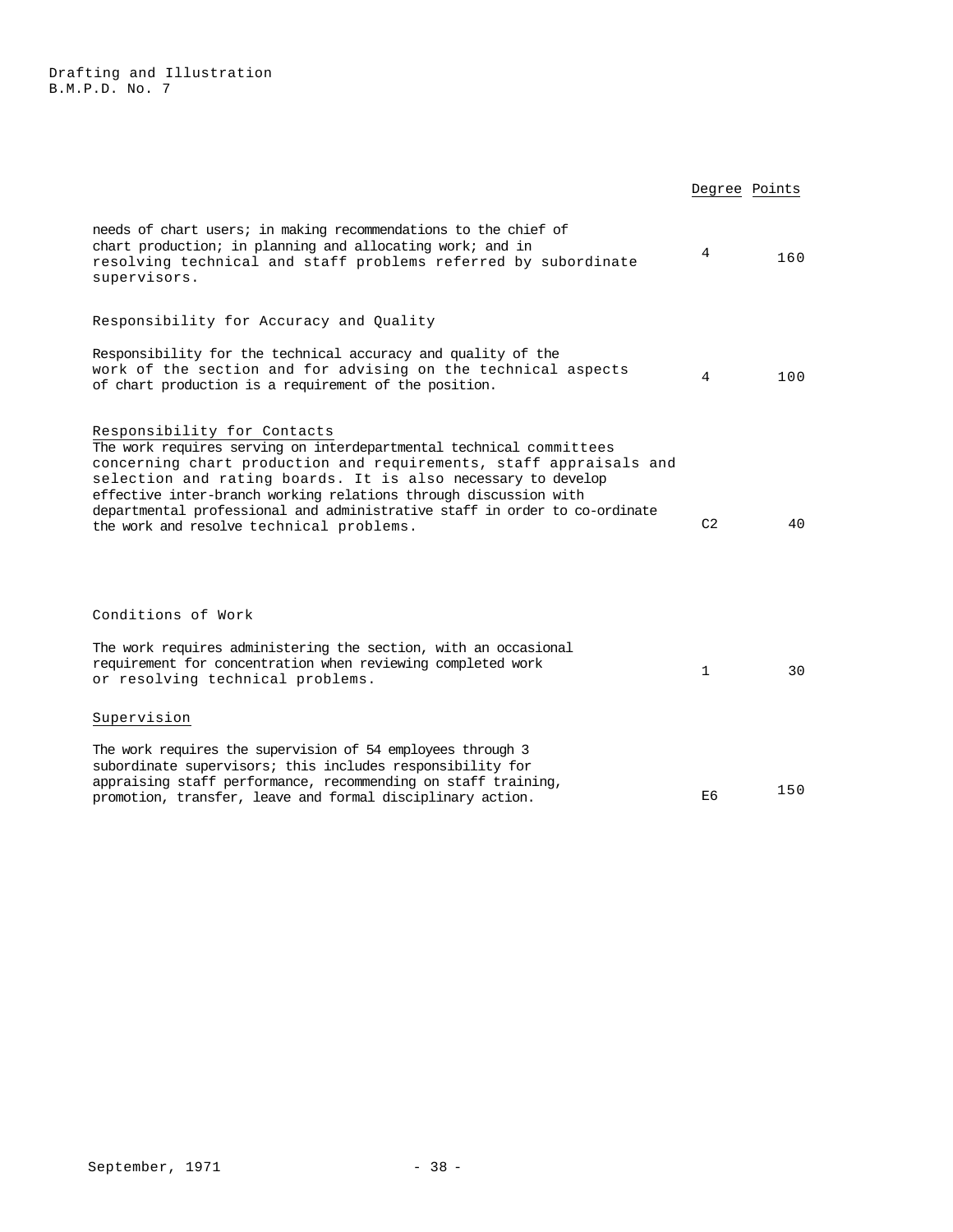Drafting and Illustration B.M.P.D. No.8

# BENCH-MARK POSITION DESCRIPTION

Bench-mark Position Number: 8 Level: 4

Descriptive Title: ELECTRICAL DRAFTSMAN POINT Rating: 447

### Summary

Under the general supervision of a drafting supervisor in a small drafting section, makes layouts and working drawings for a variety of electrical and associated equipment used for airport lighting and power transmission; makes standard drawings; and performs related duties.

Duties

- Makes layouts and complete working drawings for the planning and installation of airport lighting systems, power distribution facilities, power and lighting control systems and panels, static grounding systems, and other equipment - by discussing the drafting requirements of proposed electrical services and equipment with engineers and own supervisor, - by referring to government standards on abbreviations, electrical symbols and drafting practices, - by discussing drawing size and layout with the supervisor and making changes as required, - by contacting manufacturers' sales and technical representatives for demonstrations of equipment, to transfer functions and details to drawings, and - by referring to electrical equipment catalogues to prepare bills of material. 70 - Makes detailed standard drawings for manufacture, contract

installation, and assembly and maintenance of electrical and associated equipment used for airport lighting and power supply systems

- by checking office records and associated drawings for information,
- by planning presentation and format of drawings to give the most effective illustrative details, and - by re-drawing existing plans to present a clearer, more comprehensive and up-to-date layout. 15
- Performs related duties such as checking the drawings of other draftsmen for accuracy on a reciprocal basis; obtaining and filing office tracings, records and catalogues; and keeping a daily work progress report. 15

# Specifications **Degree Points** Degree Points **Degree Points**

### Knowledge and Experience

The work requires a good knowledge of the drafting techniques

% of Time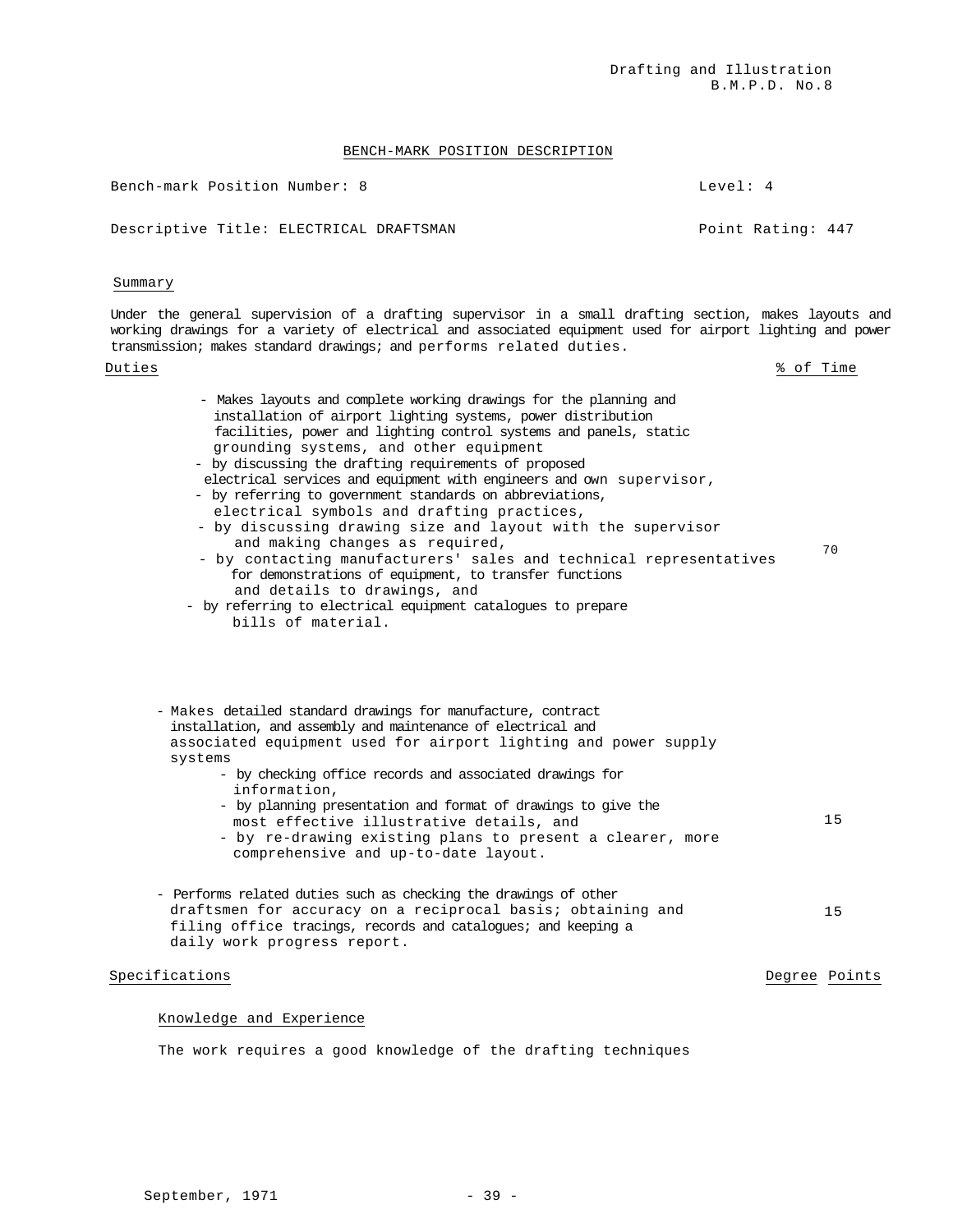### Degree Points

used in planning and installing airport lighting and power equipment, and familiarity with electrical equipment and systems. It also requires familiarity with the geometry used in electrical drafting. It requires experience in working from general instructions and in accordance with construction standards and in using drafting instruments and electrical drafting techniques to produce acceptable working drawings that clearly illustrate the material and equipment to be used. B 4 179

### Technical Responsibility

| The work requires initiative and judgment in determining the                          |     |
|---------------------------------------------------------------------------------------|-----|
| need for a change in drawing size, scale or layout if the drawing is not suitable and |     |
| in determining accurate measurements, method of presentation, and the                 |     |
| numbering of drawings and views.                                                      | 120 |

### Responsibility for Accuracy and Quality

Responsibility for. the accuracy and quality of the layouts and drawings in the application of drafting techniques is a requirement of the position. The work produced is reviewed during progress when advice and guidance on non-recurring methods and procedures is required. The work may be checked for accuracy by other draftsmen in the section, and there is a responsibility to reciprocate by checking the work of other draftsmen. All work is thoroughly checked on completion. 2 46

## Responsibility for Contacts

Contacts are made continually with draftsmen, technical officers, and engineers of electrical sections to obtain information and discuss problems pertaining to the work, and occasionally with technical officers of other departments to obtain technical data related to the work. Occasional contacts are also made with manufacturers' sales and technical representatives to arrange for demonstrations or to obtain details of electrical equipment. B 2 27

### Conditions of Work

The work requires eye-hand co-ordination when using drafting instruments; close attention to detail when preparing planning, layout, contract, and standard drawings; and attention to the accuracy of material specifications. 2 60

### Supervision

|  |  |  |                                                                |  |  | There is an occasional requirement to show new employees how to |  |     |    |
|--|--|--|----------------------------------------------------------------|--|--|-----------------------------------------------------------------|--|-----|----|
|  |  |  | perform tasks and, on an exchange basis, to check the accuracy |  |  |                                                                 |  |     |    |
|  |  |  | of drawings of other draftsmen in the section.                 |  |  |                                                                 |  | A 1 | 15 |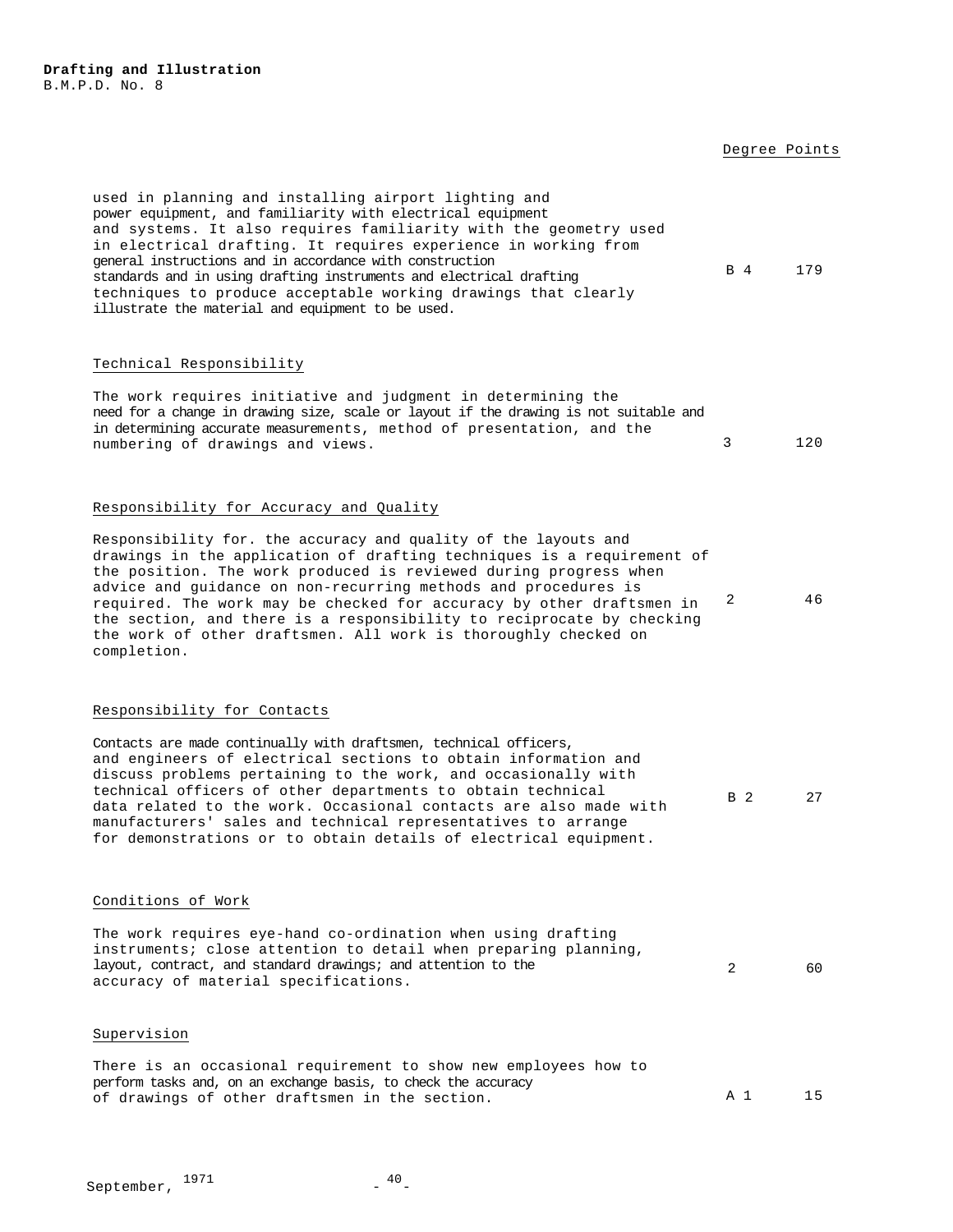# BENCH-MARK POSITION DESCRIPTION

Bench-mark Position Numbers ~ 9 deepers and the set of the Level: 9

Descriptive Title: GRAPHIC ART DIRECTOR THE RATION Point Rating: 831

# Summary

Under the general direction of a supervisor of a public information division, plans, directs and co-ordinates the work of a section engaged in the production of graphic art; acts as departmental consultant on graphic arts; and supervises the staff of 24 employees *through* 8 subordinate supervisors.

Duties % of Time

- Plans, directs and co-ordinates the work of the graphic arts section, engaged in the production of technical illustrations, visual aids and graphic art, employing a variety of techniques, to meet the requirements of the Canadian Forces Headquarters and the Defense Research Board for visual aids for training, magazine illustrations, posters, catalogue illustrations, brochures, pamphlets ,and engineering and historical record illustrations
	- by determining requirements in staff, equipment and space to meet the needs of the program,
	- by organizing staff and material resources into functional work units,
	- by developing schedules, determining priorities and coordinating the work of the section,
	- by assigning work and instructing on methods and techniques to be used,
	- by establishing guidelines for quality and quantity and ensuring they are followed,
	- by contracting to commercial firms certain jobs not within the time or technical resources of the section,
	- by keeping informed on new developments in the field of graphic art and assessing their value to the section,
	- by developing and introducing new practices and techniques to improve the quality of illustrations or to effect economies, and
	- by suggesting and implementing changes in program.
- Acts as a consultant to the department on the use of graphic art as a means of communication and on the purchase and use of graphic art facilities, equipment and material
	- by discussing with users the purpose and objectives of requests for graphic art, suggesting the theme and determining techniques to be used,
	- by examining, evaluating and recommending on requests for equipment and supplies from departmental units with graphic art facilities to maintain a relationship between equipment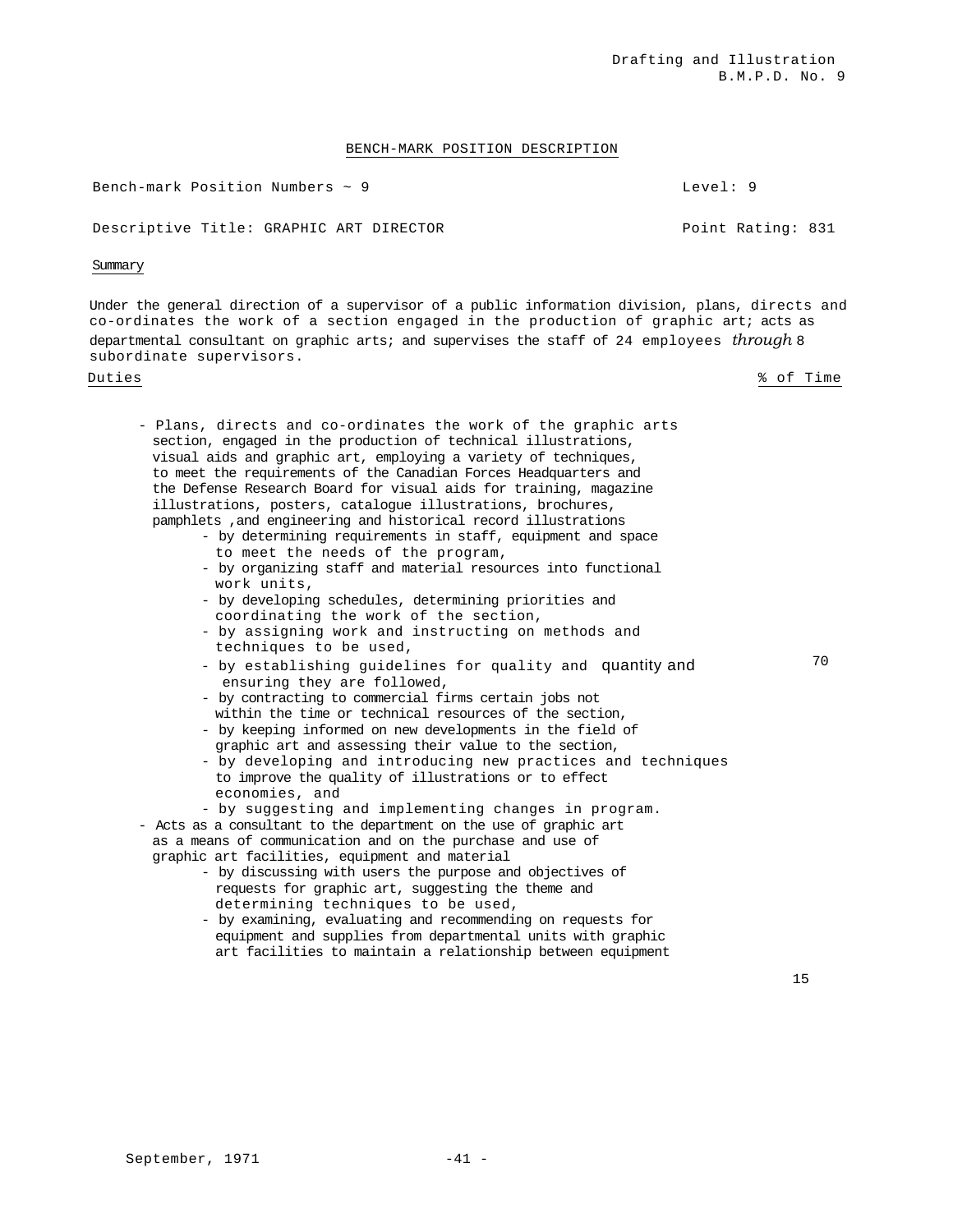# % of Time

the production of graphic arts in the department, and - by advising on the graphic arts program within the department. - Supervises, through 8 subordinate supervisors, a staff of 24 technical illustrators, commercial artists, make-up technicians, mechanical reproduction technicians, clerks and illustration design technicians - by determining training needs and assigning employees for training purposes, - by appraising and reporting on employees performance, - by interviewing employees to discuss work performance, - by assisting in selection of own staff and acting as technical adviser in selection of other staff for graphic

and supplies requested and the facilities available and

capability of the requesting unit, and to co-ordinate

- arts positions when requested to do so, - by approving leave schedules and authorizing absenteeism for cause, and
- by exercising discipline and recommending formal discipline, promotions, transfers and establishment changes.

# Specifications **DegreePoints** DegreePoints **DegreePoints**

Knowledge and Experience The work requires a thorough knowledge of graphic art techniques and practices and the-effective presentation of-graphic and illustrative material, and a good knowledge of printing and reproduction techniques and requirements and administrative practices. It requires considerable experience in the use of graphic technique and in effective graphic presentation, in directing the production of black-and-white and colored commercial and technical art work and advising on its production and use, and in coordinating the production of a number of graphic arts units.

# Technical Responsibility

The work requires determining effective themes or motifs and subject matter that best convey the desired message or impression, in selecting, developing and introducing. new procedures and techniques, in suggesting. changes in program, in coordinating the activities. of a graphic arts section, and in determining the needs for graphic arts in the department and how best to meet these needs with the resources allocated. 5 200

15

326

D 7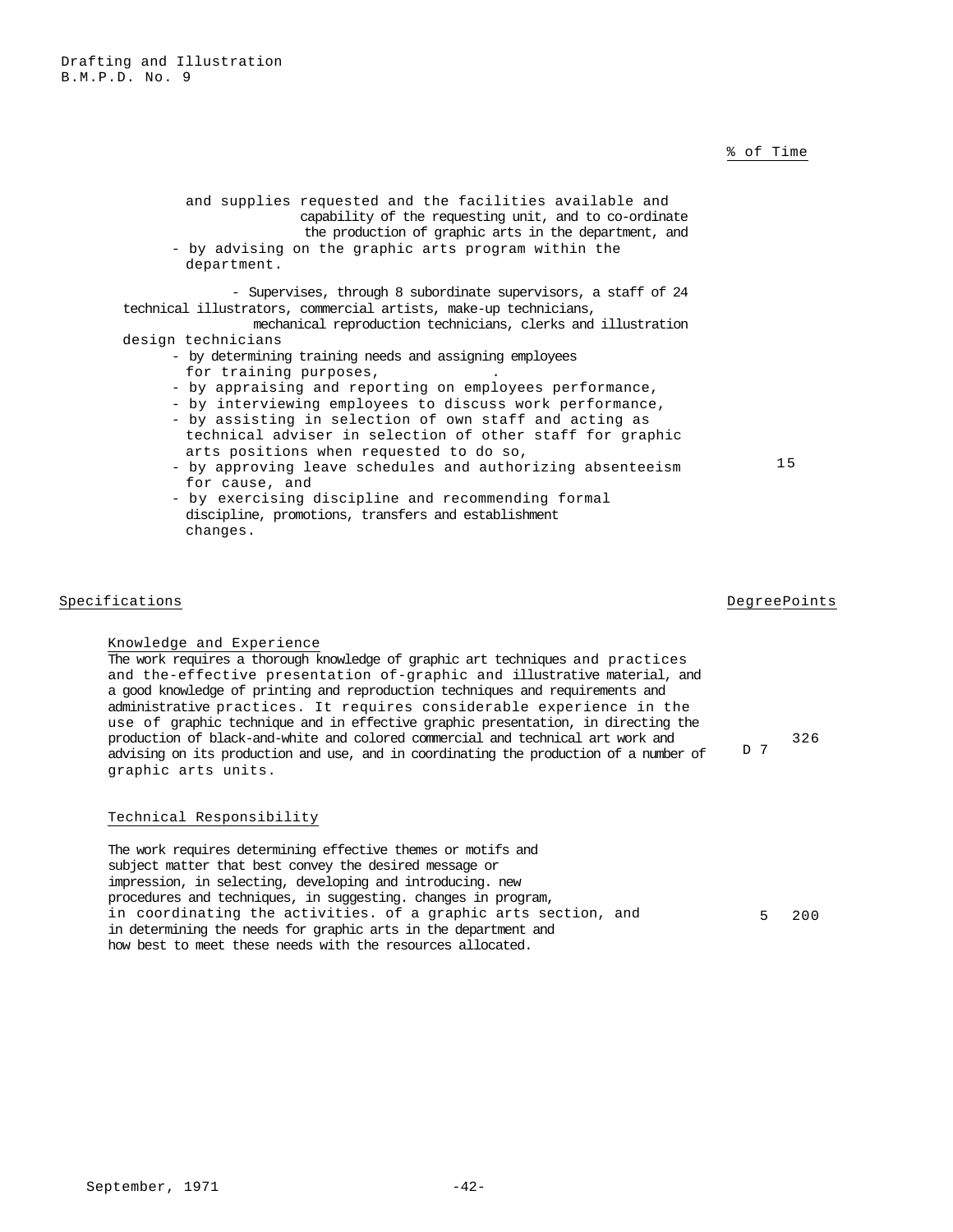| Responsibility for Accuracy and Quality                                                                                                                                                                                                                                                                                                                                                                                                                                                 |                |     |
|-----------------------------------------------------------------------------------------------------------------------------------------------------------------------------------------------------------------------------------------------------------------------------------------------------------------------------------------------------------------------------------------------------------------------------------------------------------------------------------------|----------------|-----|
| Responsibility for the work of the section, in which a high degree of<br>accuracy in technical illustrations, artistic presentation, and<br>appeal is of prime importance, is a requirement of the position.<br>There is also responsibility for the quality of work done under<br>contract, for the operations of the section, and for the level of<br>service.                                                                                                                        | 4              | 100 |
| Responsibility for Contacts                                                                                                                                                                                                                                                                                                                                                                                                                                                             |                |     |
| The work requires establishing and maintaining effective working<br>relations with senior officials under conditions which require<br>that conflicts of priority be resolved, requests be adjusted<br>because of technical and facility limitations, or program or<br>administrative problems be solved. Contacts are also made<br>with representatives of suppliers and contract firms to discuss<br>technical questions and the quality, cost and delivery dates<br>of contract work. | C <sub>2</sub> | 4 N |
| Conditions of Work                                                                                                                                                                                                                                                                                                                                                                                                                                                                      |                |     |
| The work requires assessing work quality, administering the<br>section, and proposing changes or alterations in production.                                                                                                                                                                                                                                                                                                                                                             | $\mathbf{1}$   | 3 O |
| Supervision                                                                                                                                                                                                                                                                                                                                                                                                                                                                             |                |     |
| The work requires supervision of 24 employees through 8<br>subordinate supervisors; this includes responsibility for<br>appraising staff performance, training staff and recommending<br>promotion, transfer, leave and formal disciplinary action.                                                                                                                                                                                                                                     | E <sub>5</sub> | 135 |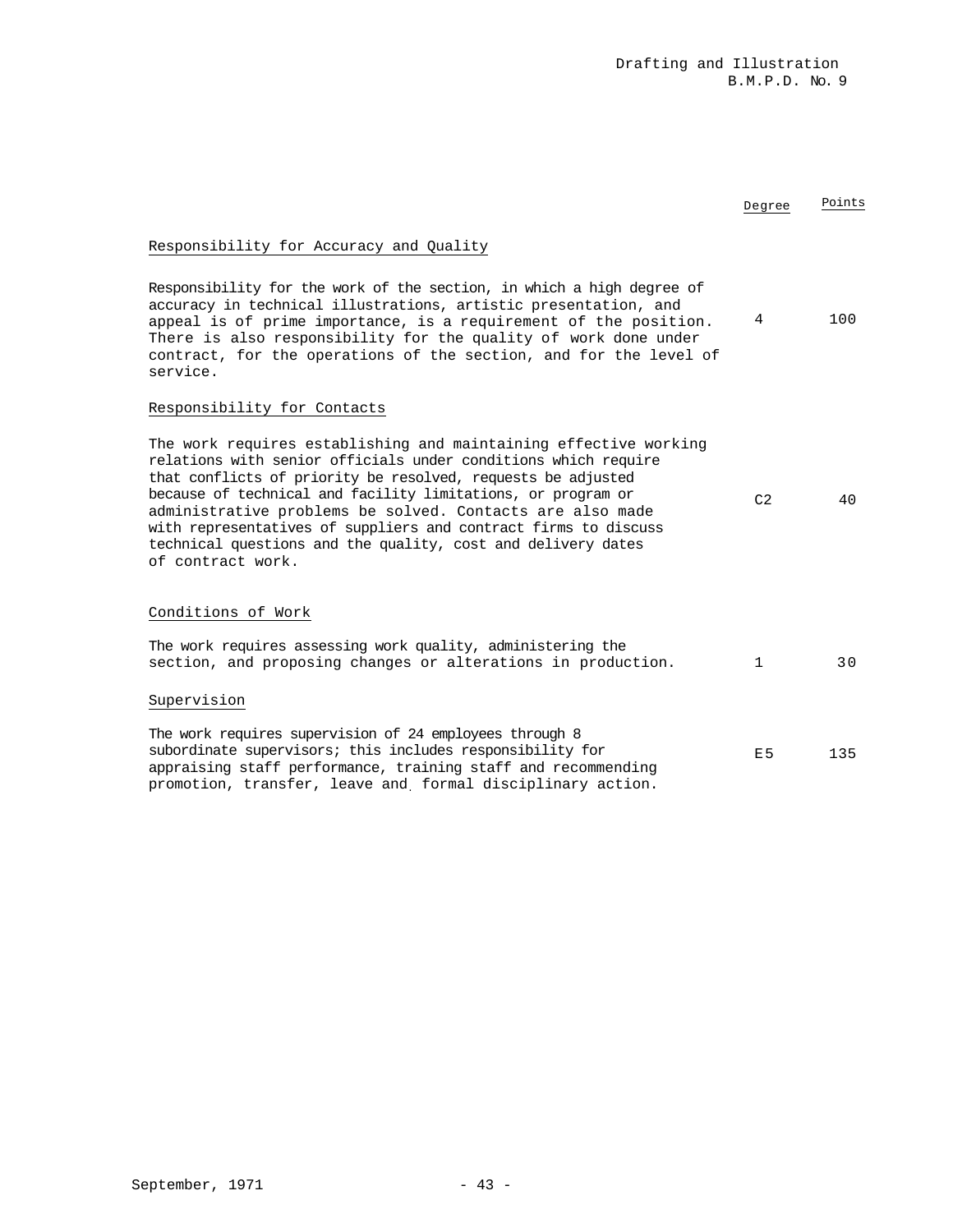Drafting and Illustration B.M.P.D. No. 10

# BENCH-MARK POSITION DESCRIPTION

| Bench-mark Position Number: 10                                                                                                                                                                                                                                                                                                                                                                                                                                                                                                                                     | Level: 2 |                      |
|--------------------------------------------------------------------------------------------------------------------------------------------------------------------------------------------------------------------------------------------------------------------------------------------------------------------------------------------------------------------------------------------------------------------------------------------------------------------------------------------------------------------------------------------------------------------|----------|----------------------|
| Descriptive Title: GRAPHICS ILLUSTRATOR                                                                                                                                                                                                                                                                                                                                                                                                                                                                                                                            |          | Point Rating: 269    |
| Summary                                                                                                                                                                                                                                                                                                                                                                                                                                                                                                                                                            |          |                      |
| Under the supervision of a graphics supervisor in a bio-graphics unit, makes ink drawings of charts,<br>graphs, diagrams and illustrative maps; makes photographic layouts and layouts of copy and<br>illustrations; and performs related duties.                                                                                                                                                                                                                                                                                                                  |          |                      |
| Duties                                                                                                                                                                                                                                                                                                                                                                                                                                                                                                                                                             |          | % of Time            |
| - Makes ink drawings of charts, graphs, diagrams and illustrative<br>maps for publication in scientific journals<br>- by studying job instruction sheets, rough sketches or<br>previously published material to determine requirements,<br>- by obtaining from the supervisor or scientific staff<br>additional clarification of instructions as required,<br>- by using drafting instruments and a light-table, and<br>- by applying craftint, zipatone, chart-pack and similar<br>materials to achieve patterned and shaded effects and<br>to denote boundaries. |          | 60                   |
| - Makes photographic layouts and layouts of typed material and<br>illustrations for inclusion in technical and scientific journals<br>and departmental bulletins<br>- by trimming and mounting photographs according to<br>instructions on spacing, to achieve the most effective<br>layout, and<br>- by pasting up) copy, captions and illustrations according<br>to instructions to prepare final reproducible copy.                                                                                                                                             |          | 30                   |
| - Performs related duties such as operating a head-liner lettering<br>machine to produce captions and numbers and a technifax machine<br>to make diazo material for slide projection.                                                                                                                                                                                                                                                                                                                                                                              |          | 10                   |
| Specifications                                                                                                                                                                                                                                                                                                                                                                                                                                                                                                                                                     |          | Degree Points        |
| Knowledge and Experience                                                                                                                                                                                                                                                                                                                                                                                                                                                                                                                                           |          |                      |
| The work requires a knowledge of graphic illustration techniques<br>and drafting and lettering instruments and machines. It requires<br>experience in the use of drawing instruments, materials and<br>symbols and in applying techniques such as zipatone and chart-pack.                                                                                                                                                                                                                                                                                         |          | 94<br>A <sub>2</sub> |
| Technical Responsibility                                                                                                                                                                                                                                                                                                                                                                                                                                                                                                                                           |          |                      |

The work is performed under supervision in accordance with de tailed instructions and procedures. There is a requirement to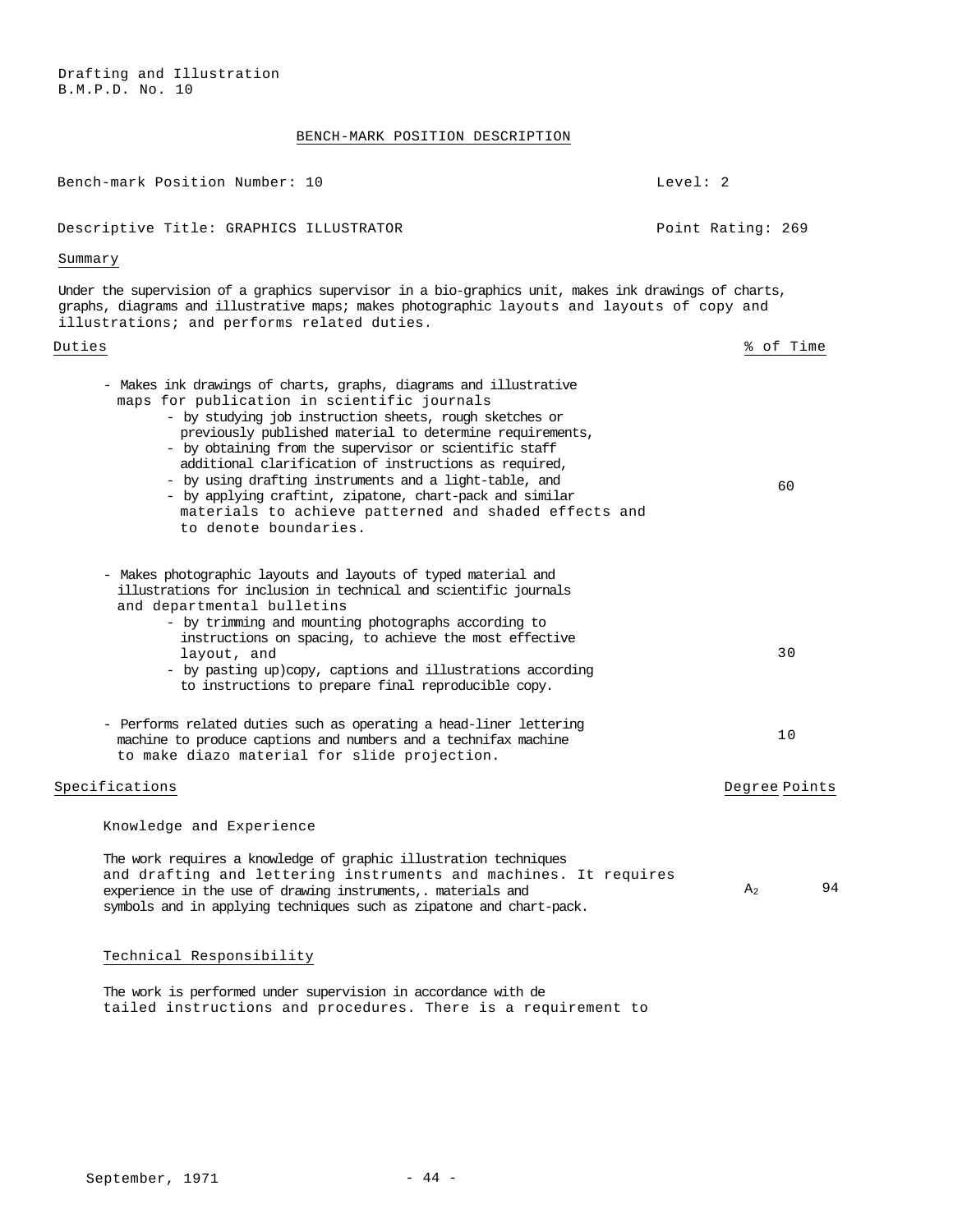|                                                                                                                                                                                                                                           | Degree         | Points |
|-------------------------------------------------------------------------------------------------------------------------------------------------------------------------------------------------------------------------------------------|----------------|--------|
| choose from a limited range the weight of line and zipatone<br>patterns best suited to the kind of drawing and the method<br>of reproduction.                                                                                             | $\mathbf{1}$   | 40     |
| Responsibility for Accuracy and Quality                                                                                                                                                                                                   |                |        |
| Charts, graphs and diagrams must be accurate and neatly<br>presented. Scientific data for publication may be checked<br>before the work is completed; all work is checked on completion.                                                  | 2              | 46     |
| Responsibility for Contacts,                                                                                                                                                                                                              |                |        |
| Contacts are made with scientific staff in the department<br>and members of the work group to clarify instructions and<br>requirements.                                                                                                   | A <sub>2</sub> | 14     |
| Conditions of Work                                                                                                                                                                                                                        |                |        |
| The work requires continuous attention to detail and a moderate<br>level of eye-hand co-ordination when using drafting instruments<br>and machines and when mounting, pasting, cutting and<br>stripping in head-lines and other material. | 2              | 60     |
| Supervision                                                                                                                                                                                                                               |                |        |
| There is an occasional requirement to show employees assigned<br>to the unit for training how to perform specific tasks.                                                                                                                  | Al             | 15     |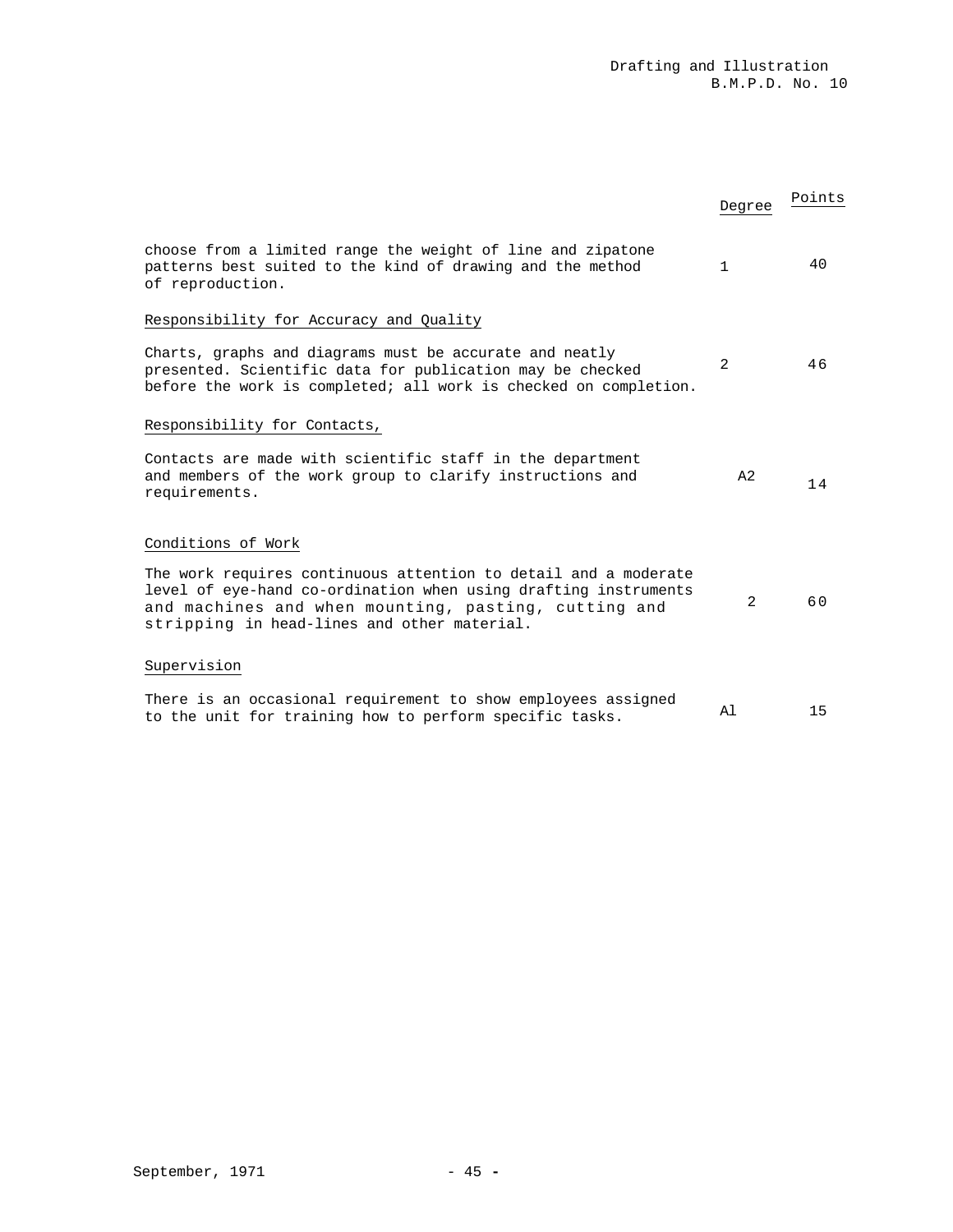### BENCH-MARK POSITION DESCRIPTION

| Bench-mark Position Number: 11 |  |                                                  | Level: 2 |                   |  |
|--------------------------------|--|--------------------------------------------------|----------|-------------------|--|
|                                |  | Descriptive Title: JUNIOR CARTOGRAPHIC DRAFTSMAN |          | Point Rating: 284 |  |

### Summary

Drafting and Illustration

B.M.P.D. No. 11

Under the supervision of a mapping unit supervisor, inserts detail on forest inventory maps and draws charts and graphs and simple location maps to various scales for publication; and performs related duties.

### Duties % of Time

 - Inserts detail-on forest inventory maps and draws charts and graphs and simple location maps to various scales for publication - by engraving dots and curved, parallel and double lines on colored or white scribe coat material placed over a light-table or by drawing lines with pen. and ink, - by. using French curves for drawing irregular curves on maps or graphs, - by using a map-o-graph and stereoscopic projector to enlarge or reduce map detail according to the scale required, and - by manually lettering text and symbols. 85 - Performs related duties such as operating a cold-type photo

 composing machine to typeset names, captions. and legends for maps, graphs and charts and maintaining a map filing system. 15

# Specifications **Degree Points**

### Knowledge and Experience

The work requires a knowledge, of cartographic terminology and symbols, projection, scribing, lettering, pen-and-ink techniques, and basic drafting tools and equipment. It requires experience in the use of standard techniques, drafting machines and instruments, a map-o-graph and stereoscopic projector.  $A_3$  118

### Technical Responsibility

The work is performed under supervision in accordance with detailed oral instructions and with procedure manual and other written instructions. There is a requirement to decide the placement of names, legend and symbols on forest cover maps and to delete topographical detail, as instructed, on base maps to permit the addition of, forest detail and avoid crowding of information. 1 40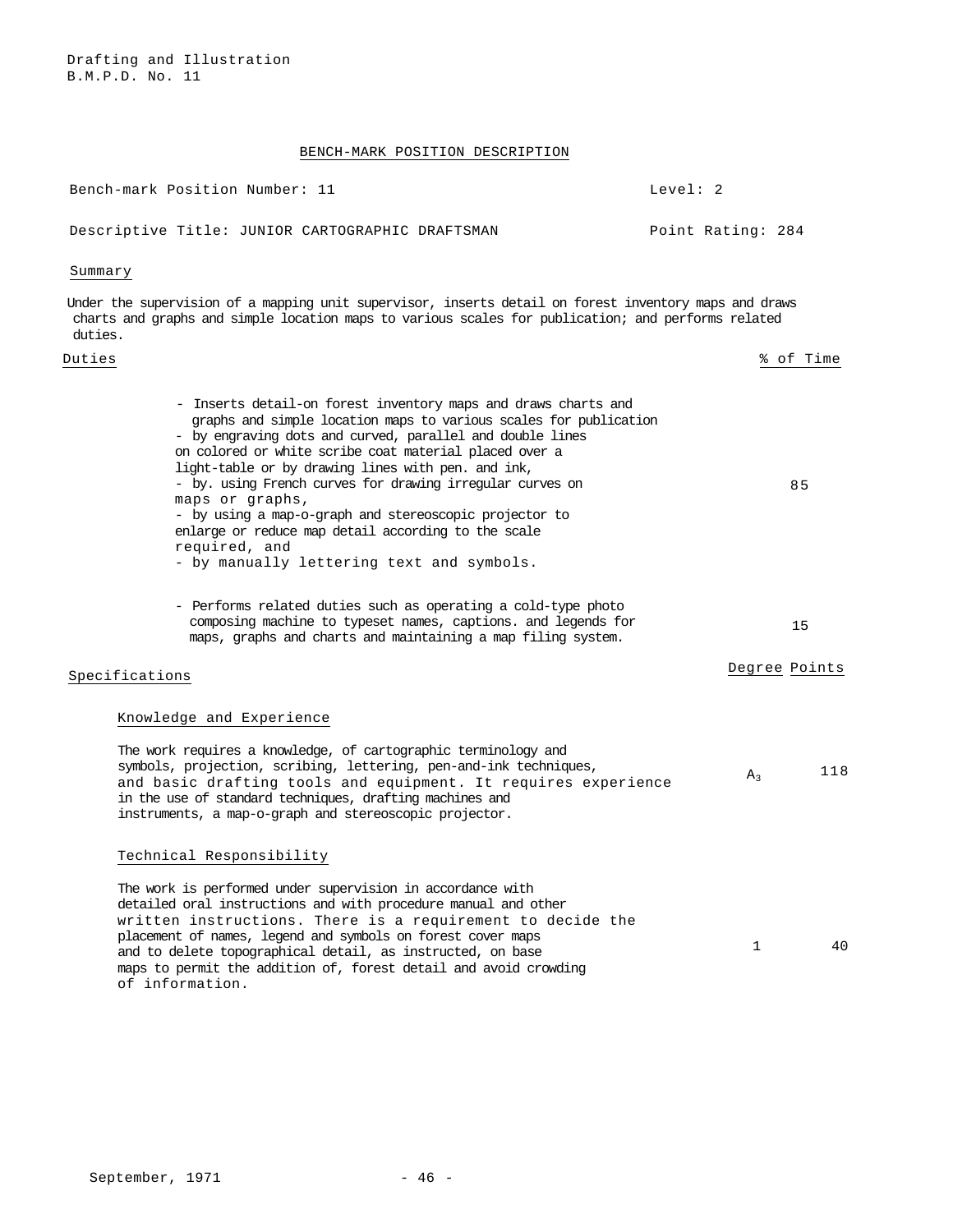# Degree Points

# Responsibility for Accuracy and Quality

| Responsibility for uniformity in width and density of lines and<br>for the placement of lines, letters and symbols is a requirement<br>of the position. All work is checked in detail on completion<br>and critical detail is checked in progress. | 2              | 46 |
|----------------------------------------------------------------------------------------------------------------------------------------------------------------------------------------------------------------------------------------------------|----------------|----|
| Responsibility for Contacts                                                                                                                                                                                                                        |                |    |
| Contacts are made with members of the immediate work group<br>to clarify procedures or obtain information.                                                                                                                                         | A <sub>2</sub> | 5  |
| Conditions of Work                                                                                                                                                                                                                                 |                |    |
| The work requires constant attention to detail and a moderate<br>level of eye-hand co-ordination when drawing maps and inserting map detail.                                                                                                       | 2              | 60 |
| Supervision                                                                                                                                                                                                                                        |                |    |
| There is an occasional requirement to show new employees how to<br>perform tasks or to make a preliminary check of work of others<br>for spelling or accuracy.                                                                                     | A 1            | 15 |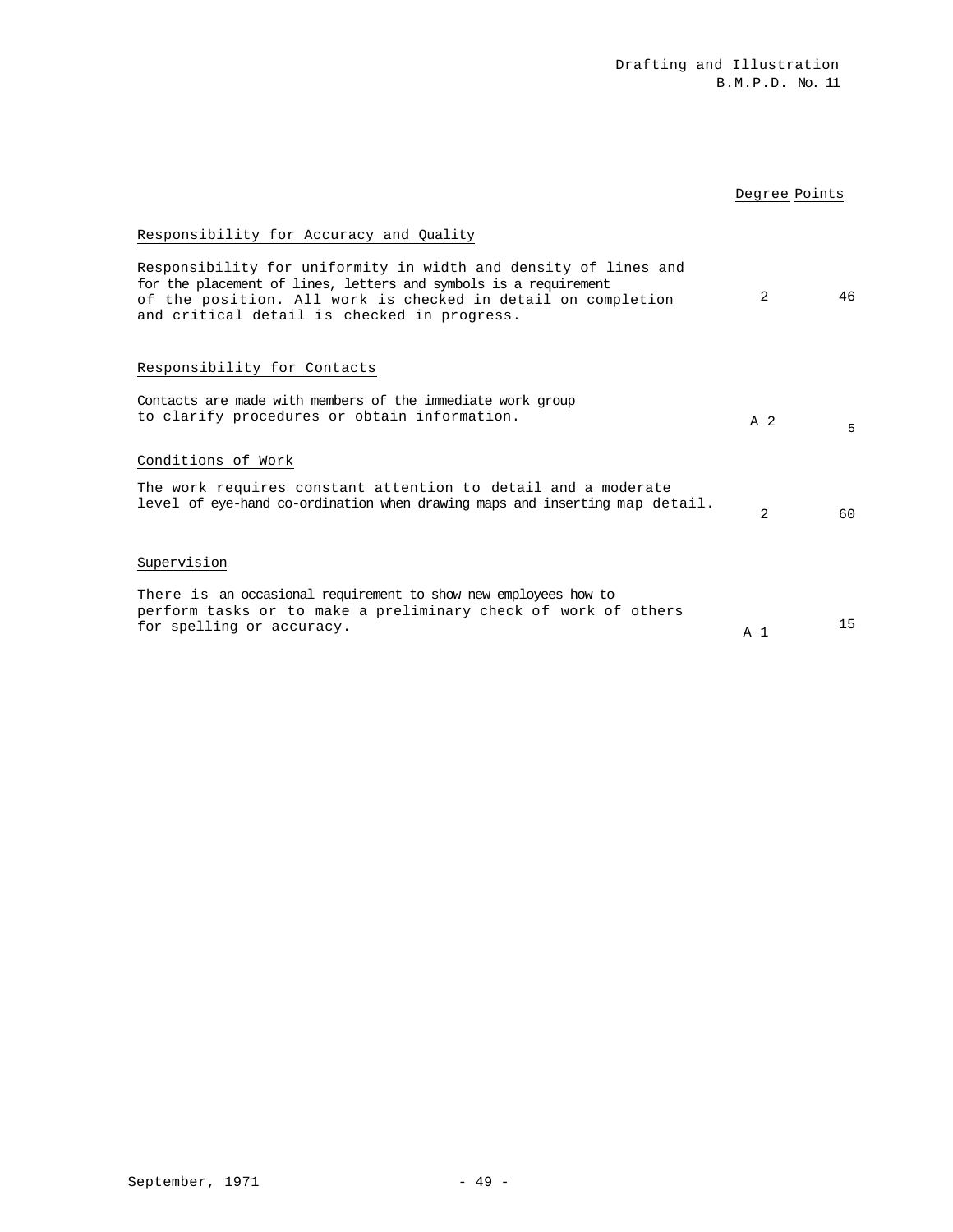Drafting and Illustration B.M.P.D. No. 12

# BENCH-MARK POSITION DESCRIPTION

| BENCH-MARK POSITION DESCRIPIION                                                                                                                                                                                                                                                                                                                                                                                                                  |                   |                     |    |
|--------------------------------------------------------------------------------------------------------------------------------------------------------------------------------------------------------------------------------------------------------------------------------------------------------------------------------------------------------------------------------------------------------------------------------------------------|-------------------|---------------------|----|
| Bench-mark Position Number: 12                                                                                                                                                                                                                                                                                                                                                                                                                   | Level: 1          |                     |    |
| Descriptive Title: JUNIOR ILLUSTRATOR                                                                                                                                                                                                                                                                                                                                                                                                            | Point Rating: 180 |                     |    |
| Summary                                                                                                                                                                                                                                                                                                                                                                                                                                          |                   |                     |    |
| Under the supervision of a forms manager, makes pen-and-ink drawings of flow charts, network diagrams,<br>office forms, office layouts and graphs; and performs related duties.                                                                                                                                                                                                                                                                  |                   |                     |    |
| Duties                                                                                                                                                                                                                                                                                                                                                                                                                                           |                   | % of Time           |    |
| - Draws, in ink, flow charts, network diagrams, office forms, office<br>layouts, and $bar$ , line and pie graphs from notes, oral and written<br>instructions,-rough drafts and previously drawn but altered<br>illustrations, for use in office manuals, as instructional aids,<br>as administrative guides, or $in$ publications and-pamphlets                                                                                                 |                   |                     |    |
| - by drawing in standard format the symbols, marks and<br>characters to depict the desired information,<br>- by arranging the drawings to give a symmetrical and balanced<br>appearance, and<br>- by using pens, rulers, T-squares, templates, lettering<br>aids, and micro- and standard typewriters.<br>- Performs-related duties such as proofreading written and graphic<br>material, maintaining a record of job assignments, maintaining a |                   | 90                  |    |
| small stock of supplies and preparing monthly productivity reports.                                                                                                                                                                                                                                                                                                                                                                              |                   | 10                  |    |
| Specifications                                                                                                                                                                                                                                                                                                                                                                                                                                   |                   | <b>DegreePoints</b> |    |
| Knowledge and Experience                                                                                                                                                                                                                                                                                                                                                                                                                         |                   |                     |    |
| The work requires knowledge of illustrating work aids and practices<br>and some knowledge of standard designs for simple office charts,<br>such as work flow and organization charts.                                                                                                                                                                                                                                                            |                   | A <sub>1</sub>      | 70 |
| Technical Responsibility                                                                                                                                                                                                                                                                                                                                                                                                                         |                   |                     |    |
| The work is performed in accordance with detailed instructions and<br>procedures. There is some requirement to arrange drawings to<br>give balance and to arrange the positioning of chart identification<br>and lettering.                                                                                                                                                                                                                      |                   | $\mathbf{1}$        | 40 |
| Responsibility for Accuracy and Quality                                                                                                                                                                                                                                                                                                                                                                                                          |                   |                     |    |

Responsibility for neatness and for the positioning and arrangement of lines to give a balanced appearance is a requirement of the position. The work is done from rough sketches or detailed instructions and is checked on completion and as required in progress. 1 20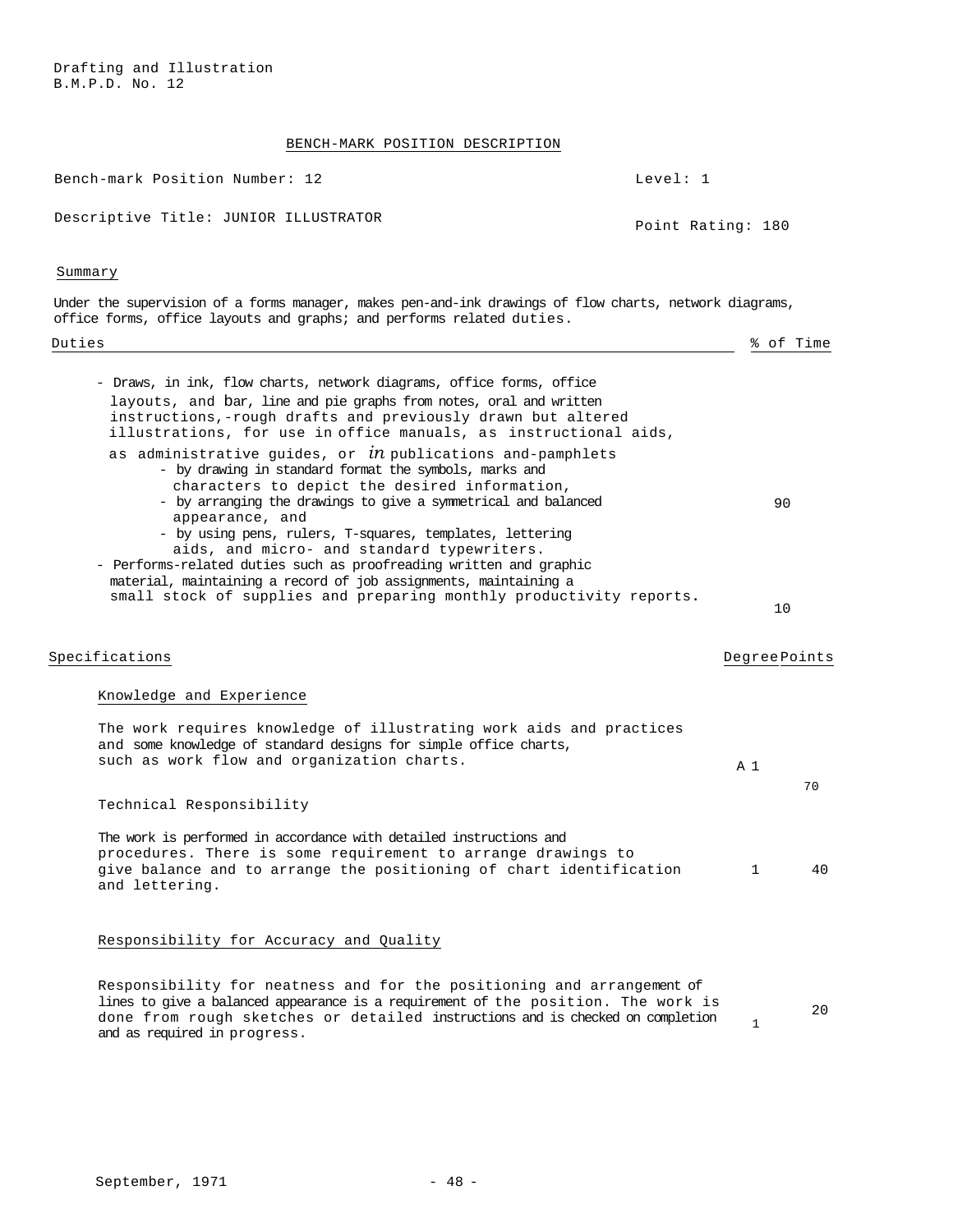|                                                                                                                                                                                                                  | Degree | Points |
|------------------------------------------------------------------------------------------------------------------------------------------------------------------------------------------------------------------|--------|--------|
| Responsibility for Contacts<br>Contacts are made with members of the immediate work groups to<br>receive instructions and to obtain information.                                                                 | A 1    | 5      |
| Conditions of Work                                                                                                                                                                                               |        |        |
| The work requires spacing of lines and symbols according to<br>the amount of material to be illustrated, format and space<br>available. There is some requirement for eye-hand coordination in<br>drawing forms. |        | 30     |
| Supervision                                                                                                                                                                                                      |        |        |
| The work occasionally requires showing others how to perform<br>specific tasks.                                                                                                                                  | A 1    | 15     |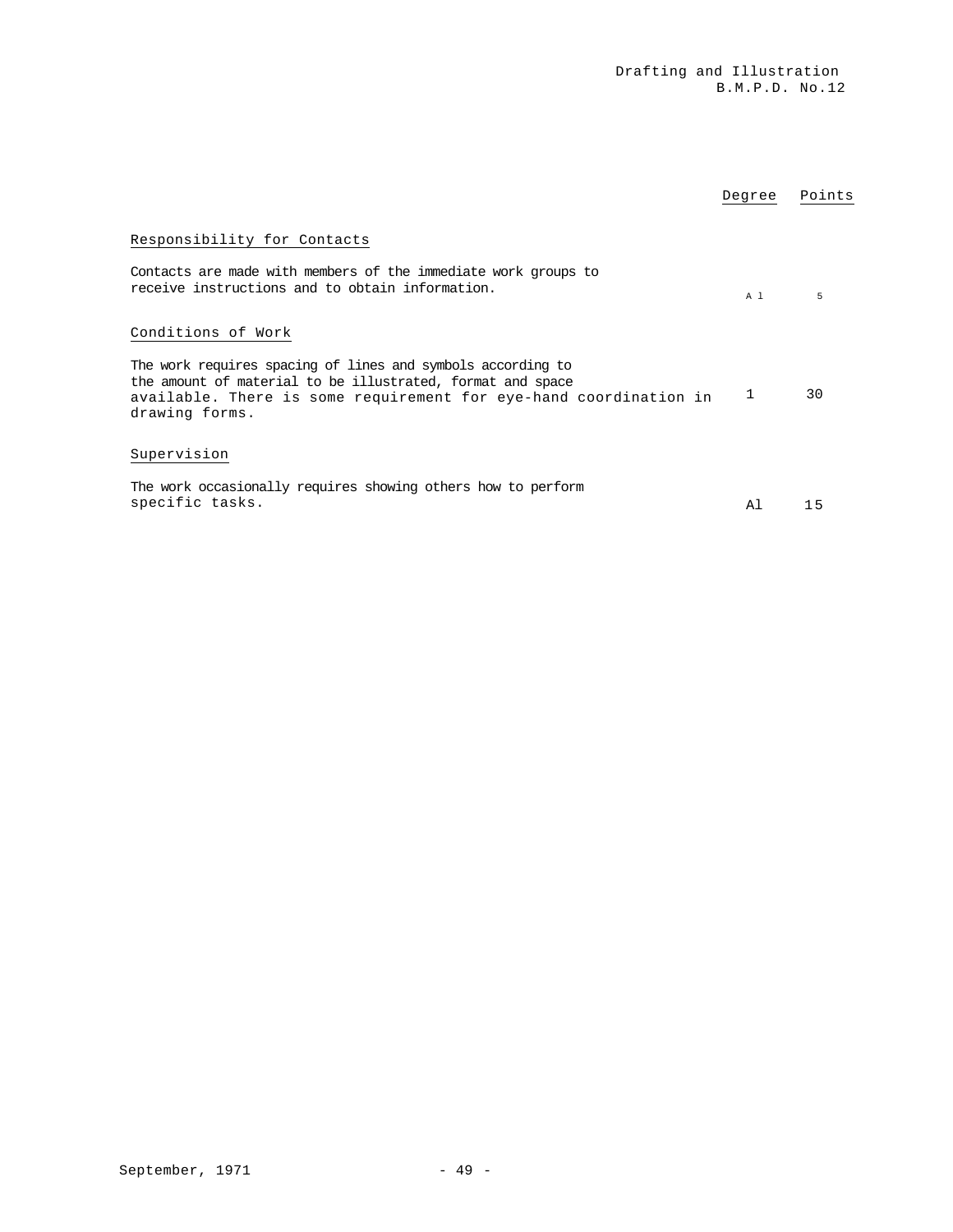**B.M.P.D. No. 13** 

**Drafting and Illustration** 

### BENCH-MARK POSITION DESCRIPTION

Bench-mark Position Numbers 13 Level: 4

Descriptive Titles MAINTENANCE DRAFTSMAN POINT Rating: 447

Under the general supervision of a regional buildings and utilities maintenance engineer, makes layouts and drawings for proposed alterations and modifications to regional airport buildings and utilities; makes feasibility study layouts and site plans for building utility and facility project proposals; up-dates drawings of buildings and facilities and maintains office manuals and specifications; and performs related duties.

% of Time

- Makes layouts and working drawings for modifications and altercations

| to buildings, grounds, equipment and utilities |  |  |
|------------------------------------------------|--|--|

| - by referring to sketches and oral instructions received<br>from the supervisor and the engineering sections, which<br>outline the design concepts, and by studying drawings of<br>existing buildings and utilities,<br>- by taking field measurements of existing buildings, equipment<br>and facility layouts,<br>- by making detailed design layouts and final drawings of<br>support structures and installations such as equipment<br>stands, benches, cabinets, brackets, supports and wall<br>sections from rough sketches and notes,<br>- by referring to equipment and material catalogues and<br>specifications, regional and departmental directives<br>and circulars, material handbooks, manufacturers'<br>equipment catalogues, and drafting manuals, and applying<br>graphic and drafting standards, and<br>- by determining and applying approved construction and<br>fabrication methods and materials, finishes, limits and<br>tolerances. | 40       |
|---------------------------------------------------------------------------------------------------------------------------------------------------------------------------------------------------------------------------------------------------------------------------------------------------------------------------------------------------------------------------------------------------------------------------------------------------------------------------------------------------------------------------------------------------------------------------------------------------------------------------------------------------------------------------------------------------------------------------------------------------------------------------------------------------------------------------------------------------------------------------------------------------------------------------------------------------------------|----------|
| - Makes feasibility study layouts and site plans for building utility<br>and facility projects proposals, as directed, to be used in the<br>preparation of cost estimates and contract specifications.                                                                                                                                                                                                                                                                                                                                                                                                                                                                                                                                                                                                                                                                                                                                                        | 20       |
| - Keeps up-to-date records of changes in utilities and buildings<br>by making new and revised drawings.<br>- Makes inserts and drawings for maintenance instruction manuals<br>and circulars for distribution to the maintenance staff.                                                                                                                                                                                                                                                                                                                                                                                                                                                                                                                                                                                                                                                                                                                       | 20<br>10 |
| - Performs related duties such as maintaining project progress<br>by                                                                                                                                                                                                                                                                                                                                                                                                                                                                                                                                                                                                                                                                                                                                                                                                                                                                                          |          |
| compiling data and transposing the information to graph or chart<br>presentation, and maintaining up-to-date records of drawings,<br>reference books, catalogues, specifications, circulars and<br>drafting supplies.                                                                                                                                                                                                                                                                                                                                                                                                                                                                                                                                                                                                                                                                                                                                         | 10       |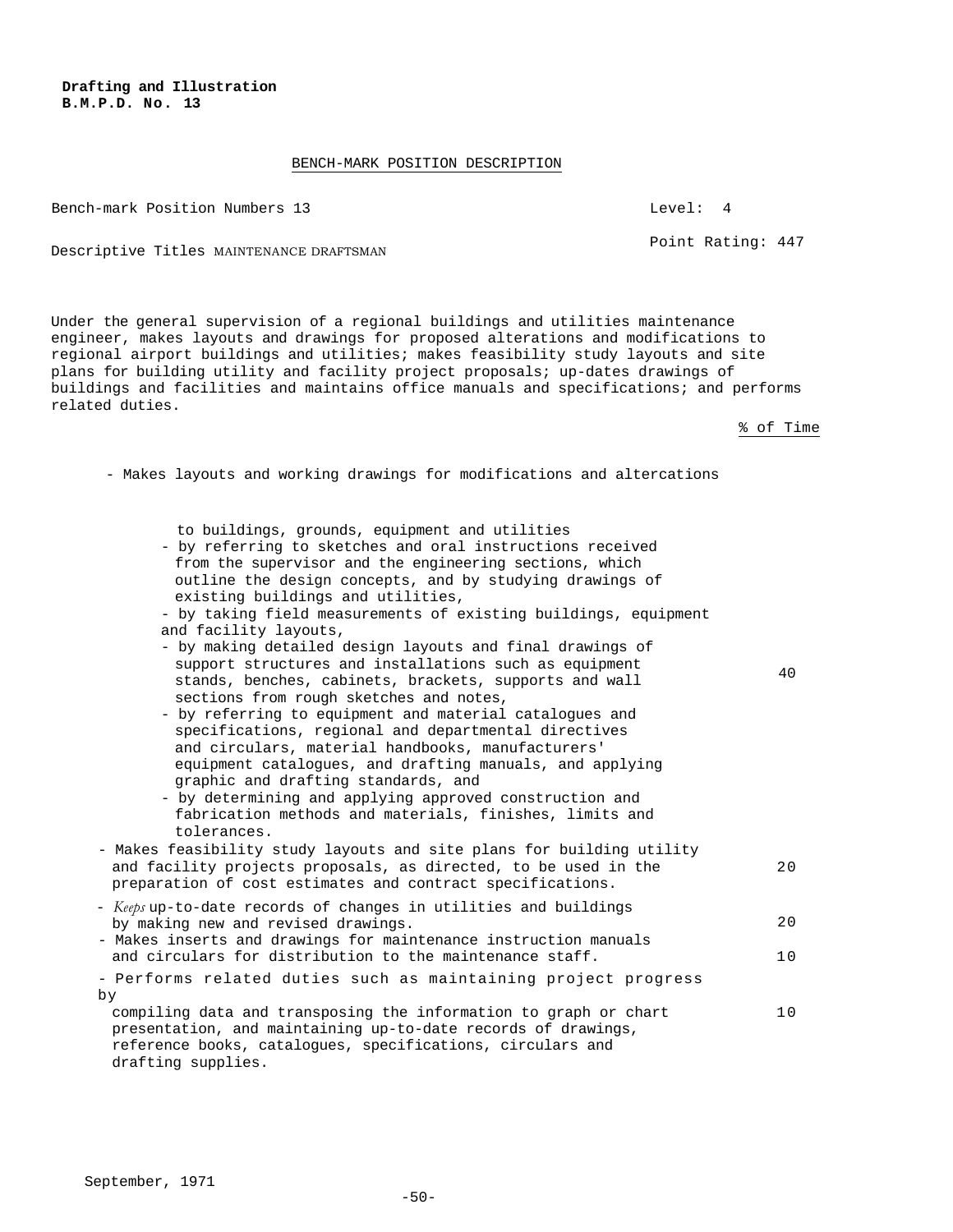# Specifications **DegreePoints** DegreePoints **DegreePoints**

# Knowledge and Experience

| The work requires a good knowledge of the drafting techniques used |     |     |
|--------------------------------------------------------------------|-----|-----|
| in renovating buildings and utilities, and familiarity with        |     |     |
| structural, mechanical and electrical requirements of buildings,   |     |     |
| to communicate with engineers and architects and to understand     |     |     |
| directions. It also requires familiarity with the geometry used    |     | 179 |
| structural and engineering drafting. It requires experience        | B 4 |     |
| in working from sketches and general instructions, selecting       |     |     |
| standard items of equipment, and producing final drawings that     |     |     |
| can be readily interpreted by the maintenance staff.               |     |     |
|                                                                    |     |     |

## Technical Responsibility

| The work requires selection of standard construction materials, |     |
|-----------------------------------------------------------------|-----|
| suitable construction techniques and standards, standard items  |     |
| of equipment, means of fabrication, and finishes for the        |     |
| preparation of layouts of supporting components and final       | 120 |
| modification or alteration drawings. It requires judgement in   |     |
| determining accurate measurements - either calculated or taken  |     |
| on site, the method of presentation, and the numbering and      |     |
| sequencing of drawings and views.                               |     |

# Responsibility for Accuracy and Quality

| Responsibility for the technical accuracy and quality of the        |   |    |
|---------------------------------------------------------------------|---|----|
| layouts and drawings and the application of drafting practices      |   |    |
| is a requirement of the position. The work is reviewed in           |   |    |
| progress when non-recurring methods are used and when modifications | 2 | 46 |
| are not covered by specific instructions. It is thoroughly checked  |   |    |
| on completion.                                                      |   |    |

### Responsibility for Contacts

| Contacts are made with. departmental maintenance engineers, other        |            |    |
|--------------------------------------------------------------------------|------------|----|
| branch personnel and operations staff to obtain information and          |            | 27 |
| technical details related to projects. Occasional contacts are           | <b>B</b> 2 |    |
| made with manufacturers' representatives to obtain technical information |            |    |
| on equipment, materials and reference drawings and with construction     |            |    |
| supervisors regarding the interpretation of drawings.                    |            |    |

# Conditions of Work

The work requires periods of eye-hand co-ordination and of concentration on detail to ensure the accuracy of layouts and measurements, and the correctness of interpretation of manufacturers' specifications and the drawings made by the other branches. 2 60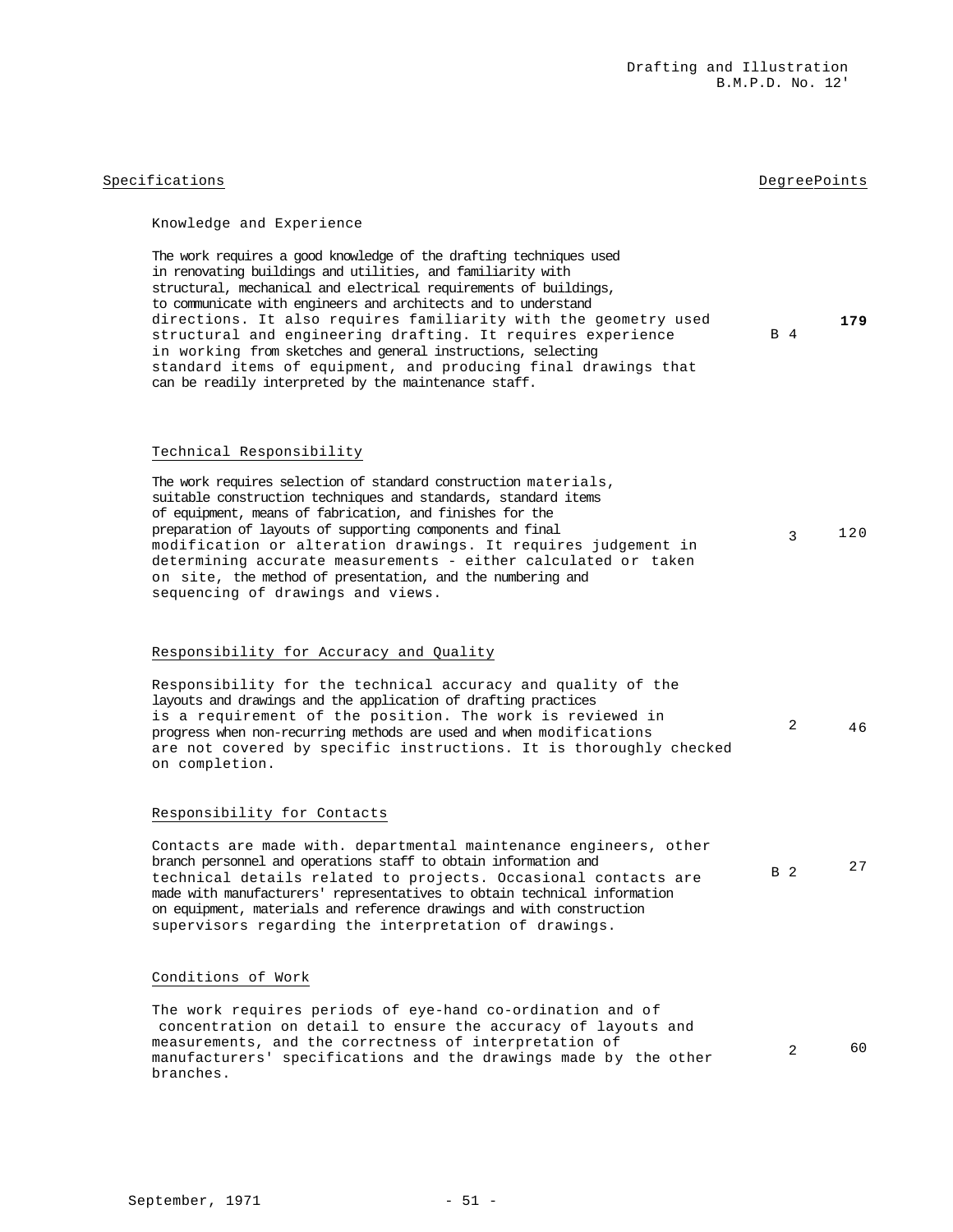| supervision                                                                                      | degree | points |
|--------------------------------------------------------------------------------------------------|--------|--------|
| There may be a requirement to provide working<br>direction to a draftsman assigned to a project. | ΑT     | 15     |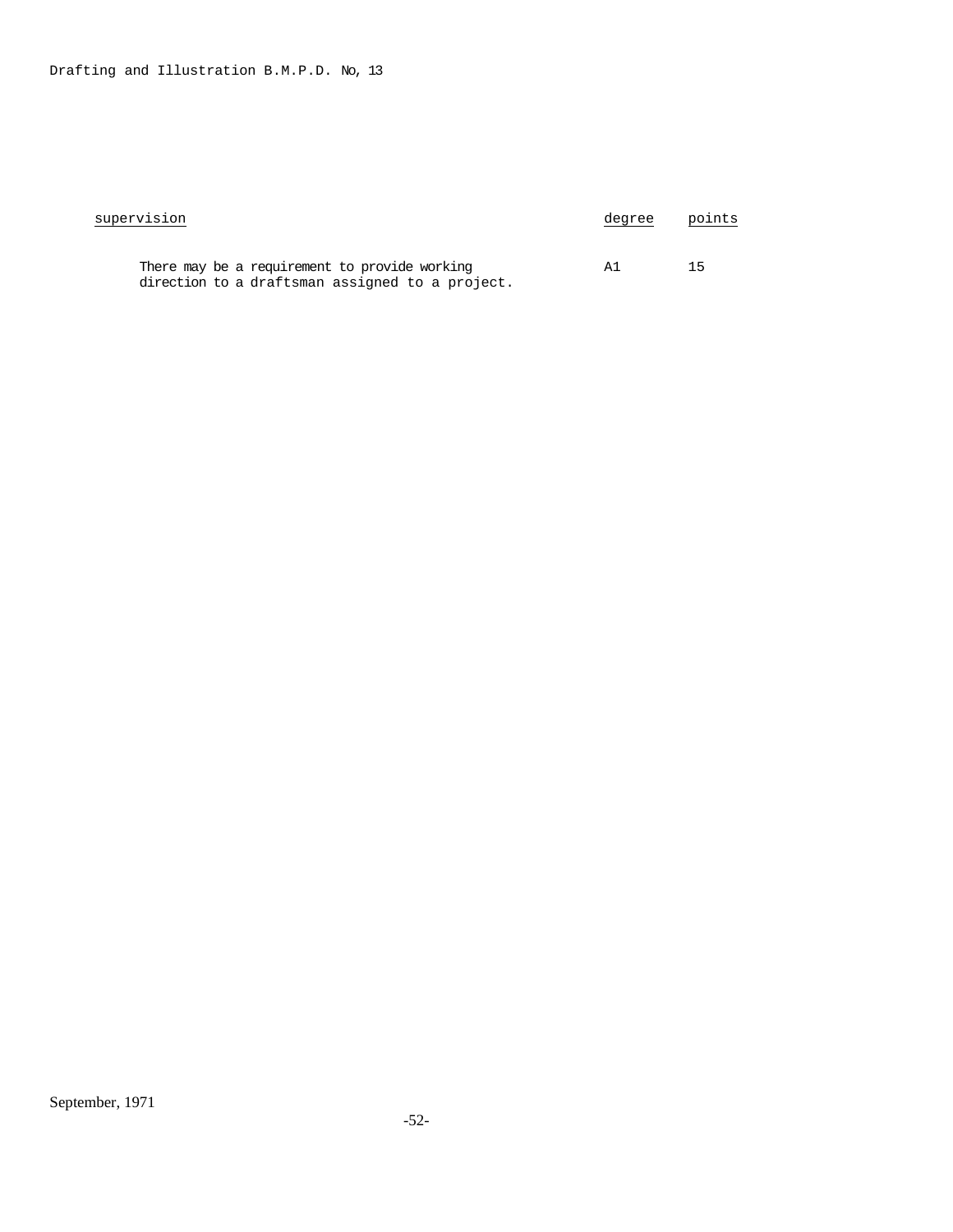### \$ENCH-MARK POSITION DESCRIPTION

| Bench-mark Position Numbers 14          | Level: 4          |  |
|-----------------------------------------|-------------------|--|
| Descriptive Title: MECHANICAL DRAFTSMAN | Point Rating: 481 |  |

### Summary

Under the general supervision of a drafting team leader in a mechanical drafting section, makes layouts and production drawings of assemblies and components of mechanical military equipment; writes specifications; and performs related duties.

### Duties % of Time

| - Makes layouts, preliminary drawings and production drawings of |    |
|------------------------------------------------------------------|----|
| a wide range of assemblies, sub-assemblies and components of     |    |
| military equipment for engineering and manufacturing purposes    |    |
| - by referring to sketches and oral or written instructions      |    |
| received from engineers, project managers or the supervisor,     |    |
| - by visiting equipment sites, taking measurements, and          |    |
| noting assembly methods, types of materials and physical         |    |
| settings,                                                        |    |
| - by making freehand sketches from prototype and pilot           |    |
| models with sufficient information to allow preparation          |    |
| of production drawings at a later date,                          |    |
| - by discussing matters such as drafting layout, equipment       |    |
| components, assembly methods and materials with the              |    |
| supervisor, engineers or project managers,                       |    |
| - by drawing presentation sketches to scale for study by         | 60 |

- by drawing presentation sketches to scale for study by the project manager,
- by illustrating complex and unusual design or assembly features through blow-ups, isometric drawings or other appropriate techniques, and
- by drawing all views, dimensions and assembly methods necessary for manufacture.
- Writes specifications to accompany production drawings of
	- assemblies, sub-assemblies and components of mechanical equipment - by determining from project managers or other sources the
		- requirements such as limits and fits, types of materials, surface and protective finishes,
		- by selecting standard components and materials from catalogues q
		- by referring to standard tables and specification manuals, and
		- by compiling schedules of technical data for use in manufacturing.
- Performs related duties such as suggesting ways to improve the design and to reduce costs of manufacture, discussing drawing requirements with contracting drafting firms, reviewing and checking the work of other draftsmen (including that of contractors) for accuracy and adequacy, and instructing junior draftsmen in drafting as required.

15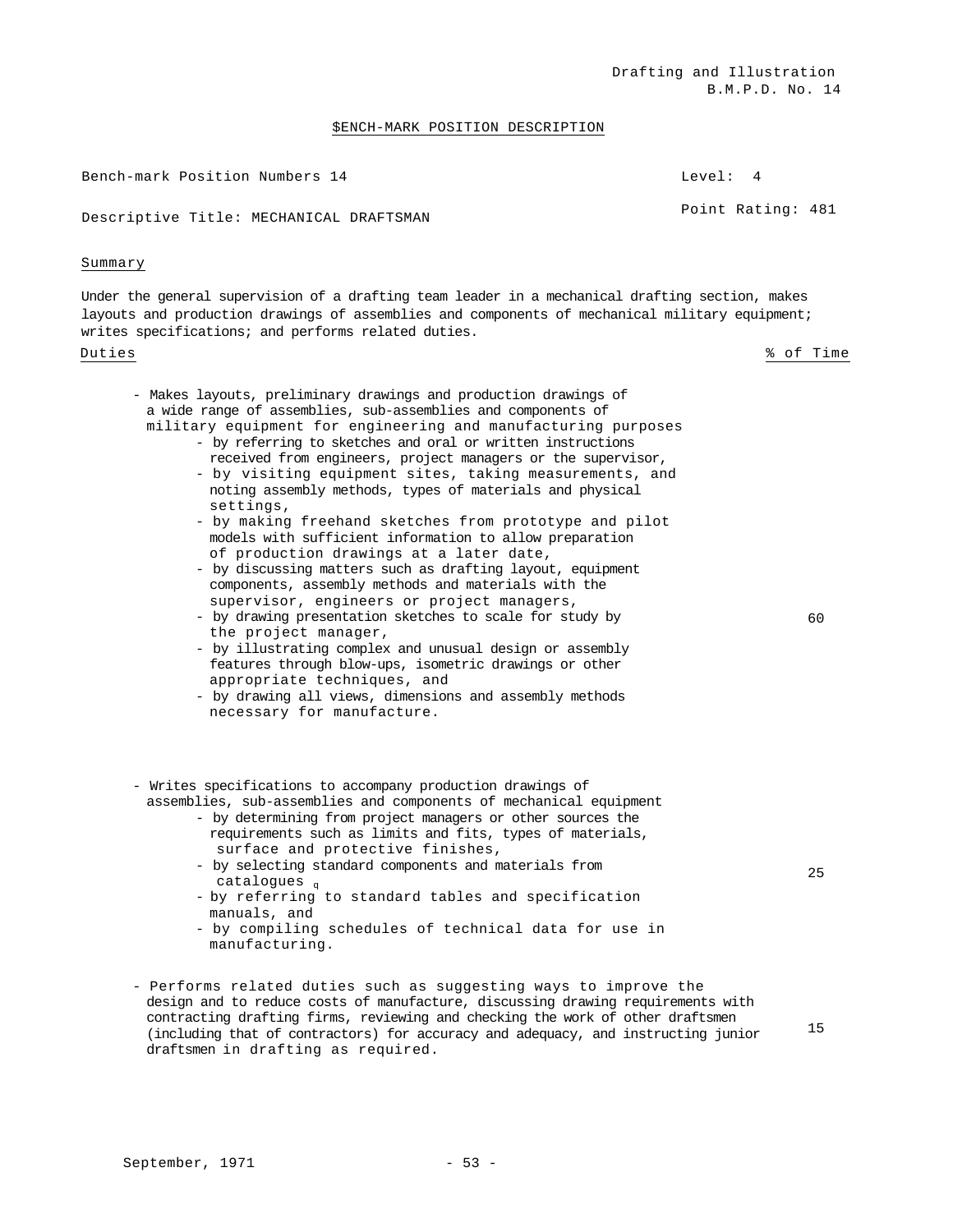Drafting and Illustration  $B.M.P.D. No.  $1<sup>4</sup>$$ 

# Specifications **Degree Points**

# Knowledge and Experience

| The work requires a good knowledge of drafting techniques used<br>to convey technical and meaningful information on mechanical<br>equipment and systems, and familiarity with mechanical and<br>electrical equipment. It also requires familiarity with the<br>geometry used in mechanical drafting and layout. It requires                       |                |     |
|---------------------------------------------------------------------------------------------------------------------------------------------------------------------------------------------------------------------------------------------------------------------------------------------------------------------------------------------------|----------------|-----|
| experience in working from. oral instructions, in selecting<br>materials on the basis of performance records and knowledge of<br>serviceability under varying conditions, in the use of<br>standardized. components, and in interpreting and communicating<br>design concepts and mechanical ideas in graphic form.                               |                | 203 |
| Technical Responsibility                                                                                                                                                                                                                                                                                                                          |                |     |
| The work requires initiative and judgment in selecting suitable<br>illustrating techniques, determining material to be used, and<br>suggesting ways to improve design and reduce costs of manufacture.                                                                                                                                            | 3              | 120 |
| Responsibility for Accuracy and Quality                                                                                                                                                                                                                                                                                                           |                |     |
| Responsibility for the technical accuracy and quality of the<br>drawings and the application of drafting practices is a requirement of the<br>position. The work is reviewed in progress when non-recurring<br>methods are used and when modifications are not covered by specific<br>instructions. The work is thoroughly checked on completion. | 2              | 46  |
| Responsibility for Contacts                                                                                                                                                                                                                                                                                                                       |                |     |
| Contacts are made with engineers and project managers to discuss<br>and clarify technical problems associated with the preparation of<br>drawings, and with production plant technical and professional<br>personnel to discuss requirements and details of drafting design<br>and manufacturing.                                                 | B <sub>3</sub> | 37  |
| Conditions of Work                                                                                                                                                                                                                                                                                                                                |                |     |
| The work requires eye-hand co-ordination when using drafting<br>instruments, attention to accuracy when taking measurements of<br>prototypes and models, and short periods of concentration when<br>illustrating the workings of assemblies and sub-assemblies.                                                                                   | 2              | 60  |
| Supervision                                                                                                                                                                                                                                                                                                                                       |                |     |
| There is the occasional requirement to provide working direction<br>to draftsmen assigned to a project.                                                                                                                                                                                                                                           | $A_1$          | 15  |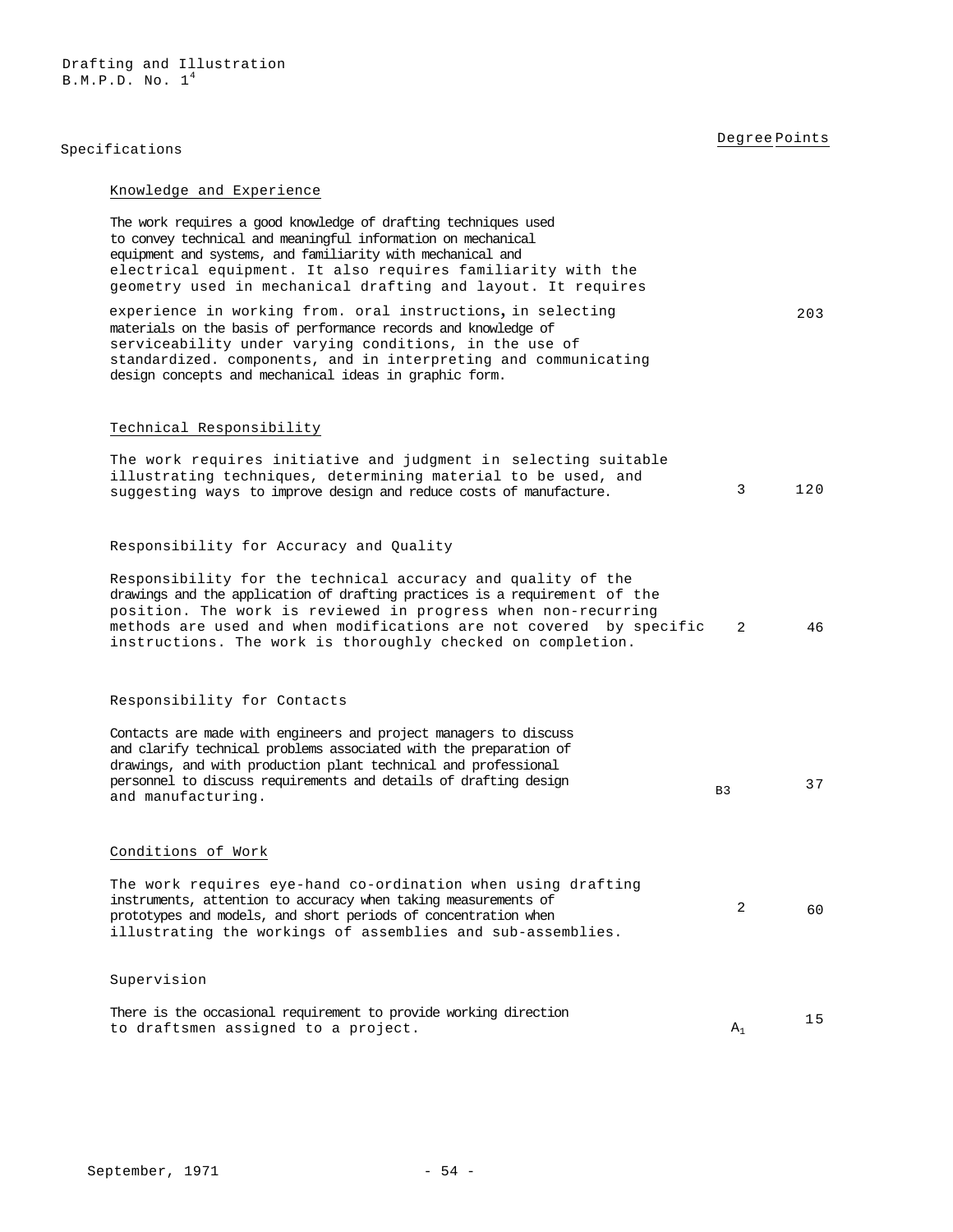### BENCH-MARK POSITION DESCRIPTION

Bench-mark Position Number: 15 Level: 5

Descriptive Title: PHOTOGRAMMETRIST FOR CONSERVATION Point Rating: 512

Summary

Under the general supervision of the supervisor of an aero triangulation section, establishes supplementary control points on aerial photographs for map compilation; compiles large-scale maps; transfers control points from photographs to glass diapositives; and performs related duties. Duties % of Time

- Establishes supplementary control points on aerial photographs to give map compilers fixed points on the earth's surface from which to orient map detail, using a complex precision bridging instrument
	- by projecting overlapping photographs (printed on glass
		- plates to form an exact optical model in miniature of the terrain on which the supplementary control points are to be established,
		- by perfectly positioning and orienting the projectors to duplicate the orientation of the aerial cameras at the instant of exposure, involving inner orientation (film to holders, and settings of cameras), relative orientation (one camera to the other), and absolute orientation (positioning of the cameras in space in relation to the ground surface),
		- by ascertaining the photogrammetric (spatial) co-ordinates for the location and elevation of control points and establishing a pattern between them and the known true co-ordinates of the control points (allowing for apparent parallax), and
		- by converting photogrammetric (spatial) co-ordinates for supplementary control points to true ground elevations and true geographic positions, using the established patterns.
- Compiles large-scale maps from aerial photographs, using a complex stereoscopic plotter and coordinatograph
	- by placing aerial photographs in the machine and making necessary adjustments and settings to establish the floating mark in a known position on the projected image,
	- by manipulating controls to move the floating mark on the apparent surface of the model and automatically delineate the contour detail to scale on the plotting sheet, and
	- by checking detail delineated by the co-ordinatograph to detect errors in setting or judgment, and re-tracing lines.

Setptember, 1971

 $20$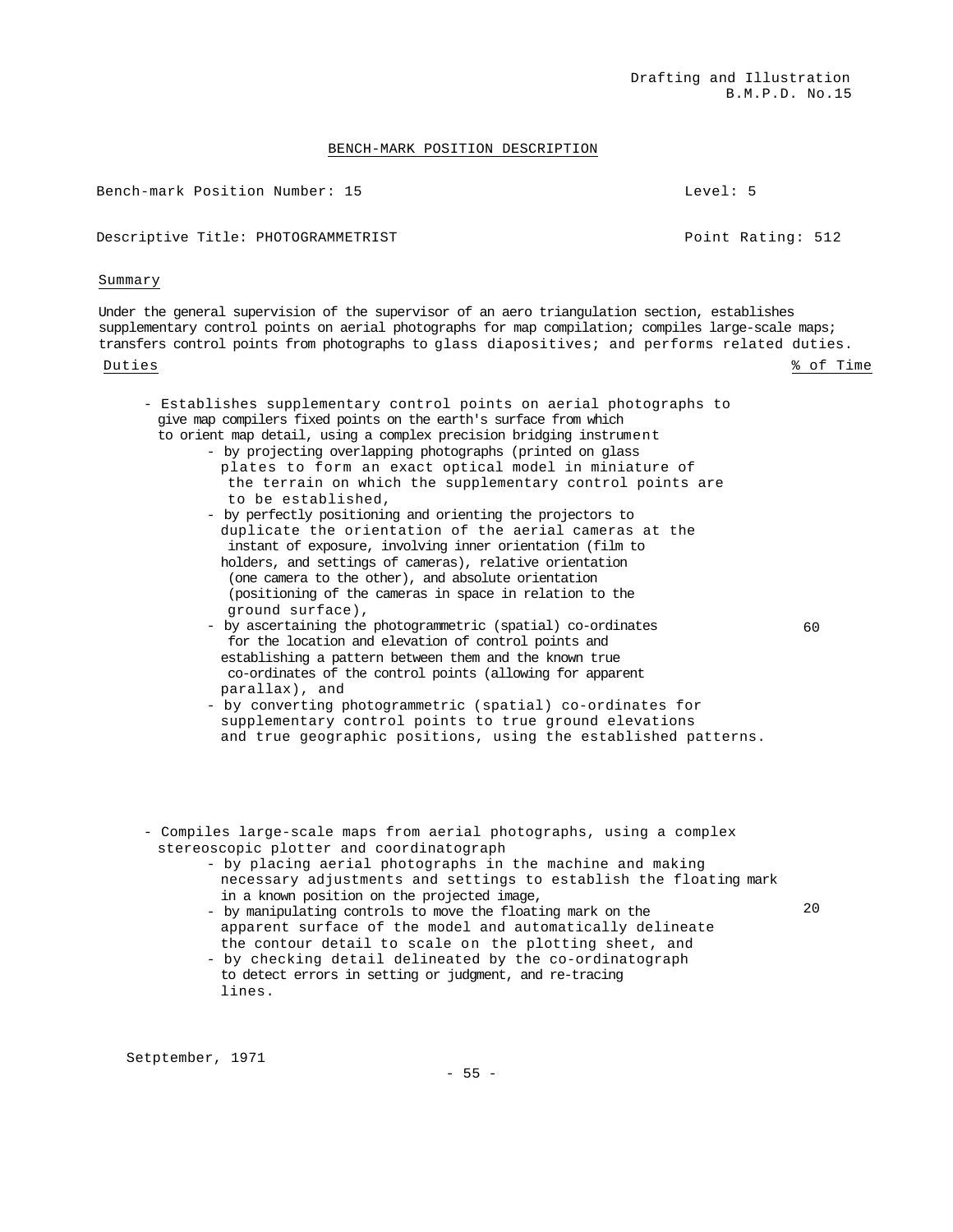|                                                                                                                                                                                                                                                                                                                                                                                                                                                                                                                                                                                                              |                | % of Time     |
|--------------------------------------------------------------------------------------------------------------------------------------------------------------------------------------------------------------------------------------------------------------------------------------------------------------------------------------------------------------------------------------------------------------------------------------------------------------------------------------------------------------------------------------------------------------------------------------------------------------|----------------|---------------|
| - Transfers control points from aerial photographs to glass diapositives, using a<br>point transfer device<br>- by locating control points on aerial photographs and<br>aligning the glass diapositive,<br>- by adjusting the transfer device to establish the marker<br>at control points, and<br>- by activating a drill to bore through the emulsion layer<br>of the glass diapositive at indicated points.                                                                                                                                                                                               |                | 10            |
| - Performs related duties such as testing devices to transfer<br>control points from one plate to another, checking contract-<br>produced maps against standards, maintaining compiling equipment,<br>and training new compilers as assigned.                                                                                                                                                                                                                                                                                                                                                                |                | 10            |
| Specifications                                                                                                                                                                                                                                                                                                                                                                                                                                                                                                                                                                                               |                | Degree Points |
| Knowledge and Experience<br>The work requires a good knowledge of photogrammetric techniques<br>and practices, and familiarity with aerial photography and map<br>reproduction processes. It also requires familiarity with<br>trigonometry and plane geometry sufficient to understand the<br>principles of triangulation. It requires experience in working<br>from aerial photographs and in compensating for apparent errors<br>in aerial photographs, manipulating a complex precision bridging<br>instrument, and visualizing and accurately delineating ground<br>features from a simulated air view. | B <sub>5</sub> | 203           |
| Technical Responsibility<br>The work requires adherence to specifications for large-scale<br>map compilation. There is some judgment required in compensating<br>for parallax and adjusting the orientation of equipment to distribute tolerable<br>errors, in interpreting. photographic images, and in selecting proper data required<br>for a particular map.                                                                                                                                                                                                                                             | 2              | 80            |
| Responsibility for Accuracy and Quality<br>Responsibility for the selection and location of control points,<br>the accuracy of co-ordinate readings, and delineation of detail<br>is a requirement of the position. All-work is checked for proper<br>identification of field control points, readings of similar points<br>on successive models, focal length settings and other detail.                                                                                                                                                                                                                    | 2              | 46            |

# Responsibility for Contacts

| Contacts are made with the work group, and because of the    |            |  |
|--------------------------------------------------------------|------------|--|
| intricate nature of the work, good communication is required |            |  |
| with the supervisor on technical matters.                    | <b>B</b> 1 |  |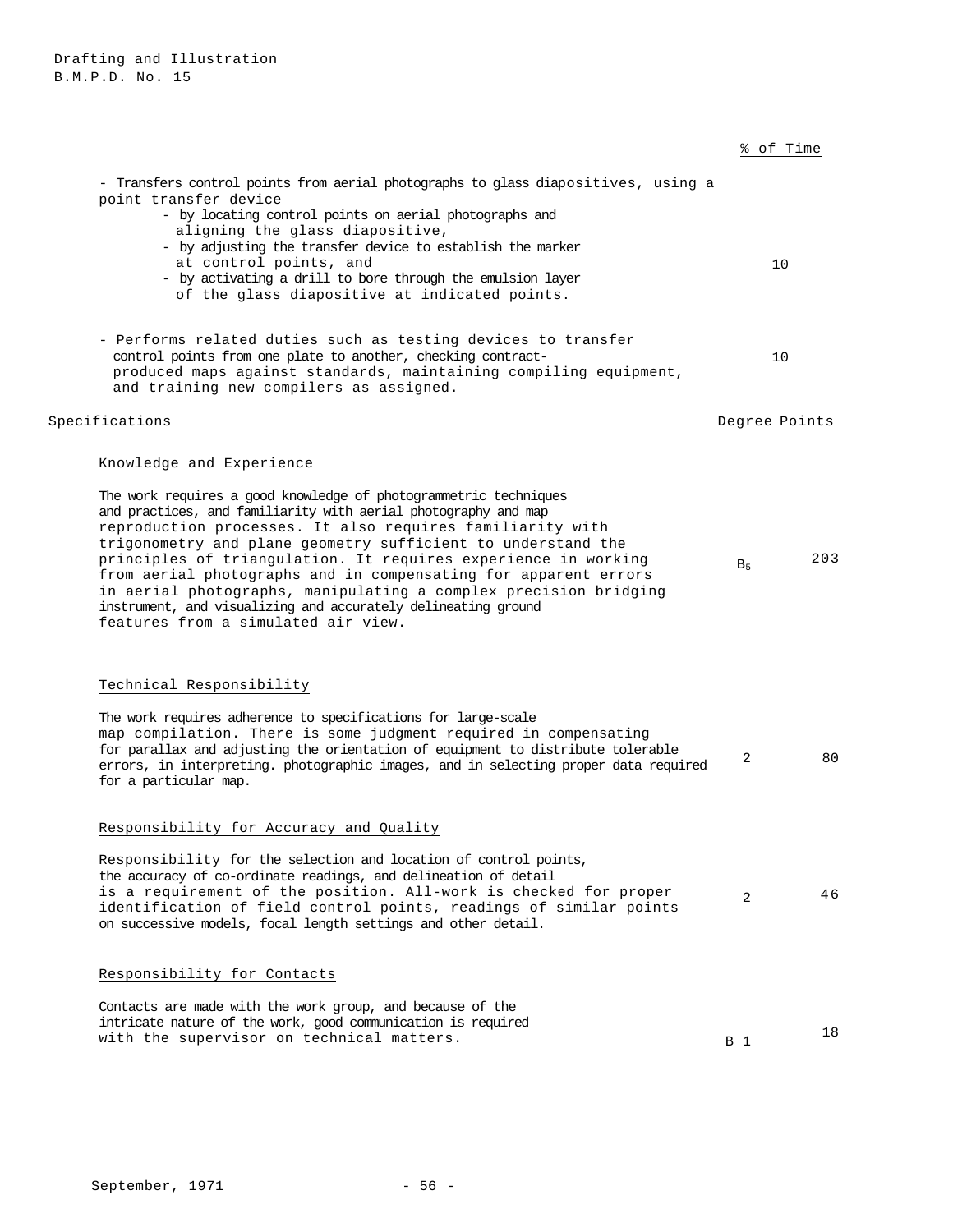|                                                                                                                                                                                                                                                                                                                                                                                                                                        | Degree         | Points |
|----------------------------------------------------------------------------------------------------------------------------------------------------------------------------------------------------------------------------------------------------------------------------------------------------------------------------------------------------------------------------------------------------------------------------------------|----------------|--------|
| Conditions of Work<br>The work requires intensive concentration to visualize depth<br>through a stereoscopic instrument. It also requires exacting<br>eye-hand co-ordination to plot contours and land features<br>accurately and at the same time manipulate complex compiling<br>equipment, using hands and feet, to simulate conditions of the<br>flight and the photographic process at the time of exposure<br>of the photograph. | 5              | 150    |
| Supervision<br>The work requires quiding and advising trainees when assigned.                                                                                                                                                                                                                                                                                                                                                          | A <sub>1</sub> | 15     |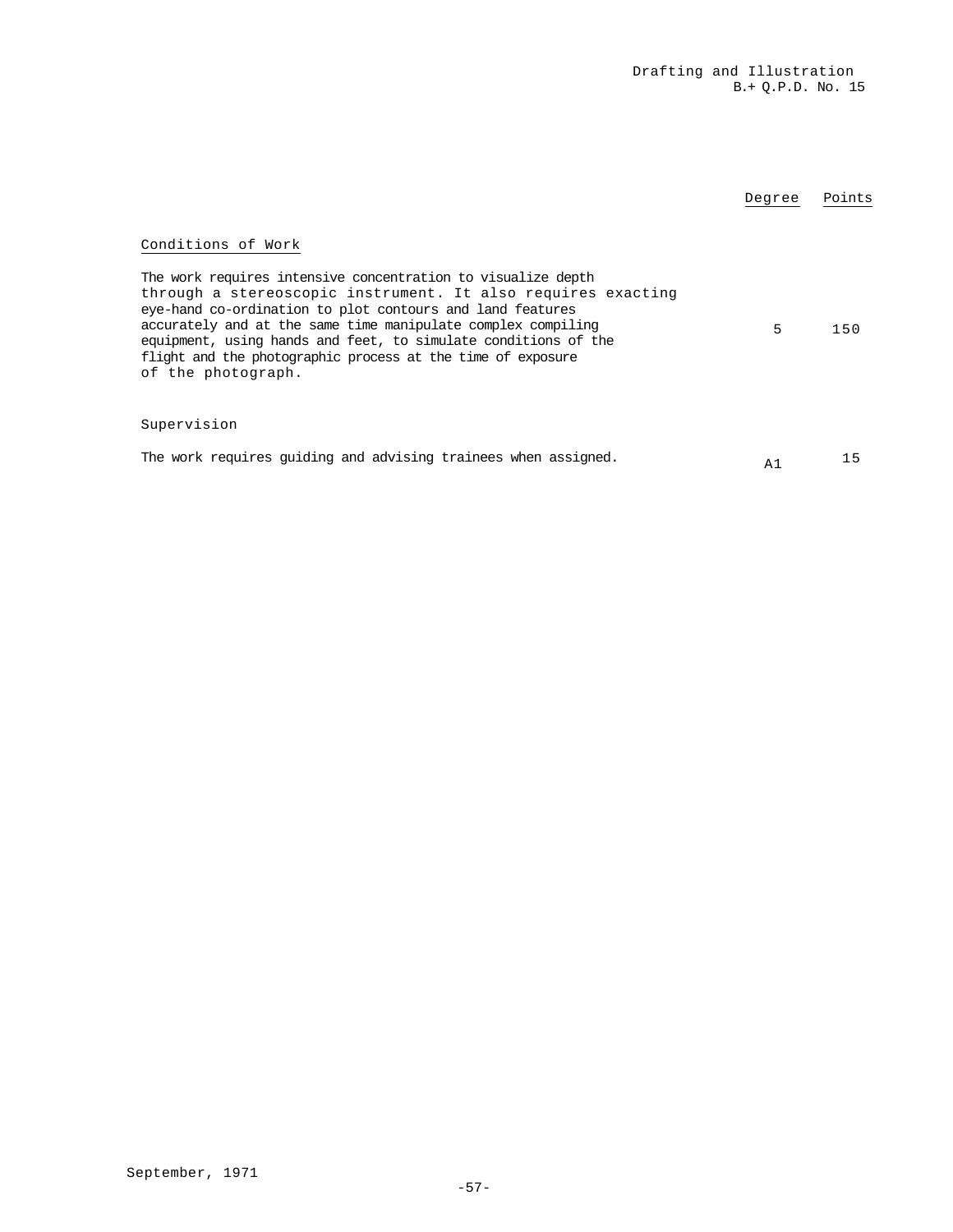### BENCH-MARK POSITION DESCRIPTION

Bench-mark Position Number<sup>:</sup> 16

Level: 5

Descriptive Title<sup>:</sup> PHOTOGRAMMETRIC COMPILER **Point Rating: 512** 

### Summary

Under the general supervision of the supervisor. of a photogrammetric unit, compiles large scale topographic maps using a precision photogrammetric plotter such as a Wild B-8 or Kern P.G. 2. Duties % of Time

90

- Compiles detailed large-scale maps from aerial photographs using a complex stereoscopic plotter
	- by studying all pertinent specifications and instructions for the map,
	- by calculating photogrammetric model scale and pan tograph vernier settings using aerial photograph, photogrammetric instrument and map manuscript scales,
	- by optically projecting, using the photogrammetric instrument, the overlapping diapositives to form a precise optical model in miniature of the terrain,
	- by precisely positioning and orienting the projectors to duplicate the orientation of the aerial photographs at the instant of exposure, involving the inner orientation (diapositive to holder and calibrated camera setting), the relative orientation (positioning one camera to the other by removing parallax at specified points), and the absolute orientation (positioning of the cameras to best fit the vertical and horizontal ground and photogrammetric control points), and
	- by interpreting (identifying photographic images in the photogrammetric model), selecting (choosing map data appropriate to final map scale), delineating (plotting photographic image with instrument floating mark) transferring (from model to map by means of instrument coordinatograph or pantograph) map data and preparing the line work for reproduction.
- Performs other related duties such as, checking each completed map sheet for omissions, contour shaps and uniformity of line density; transferring the appropriate sheet edges; maintaining thee required records; and routine maintenance of photogrammetric equipment.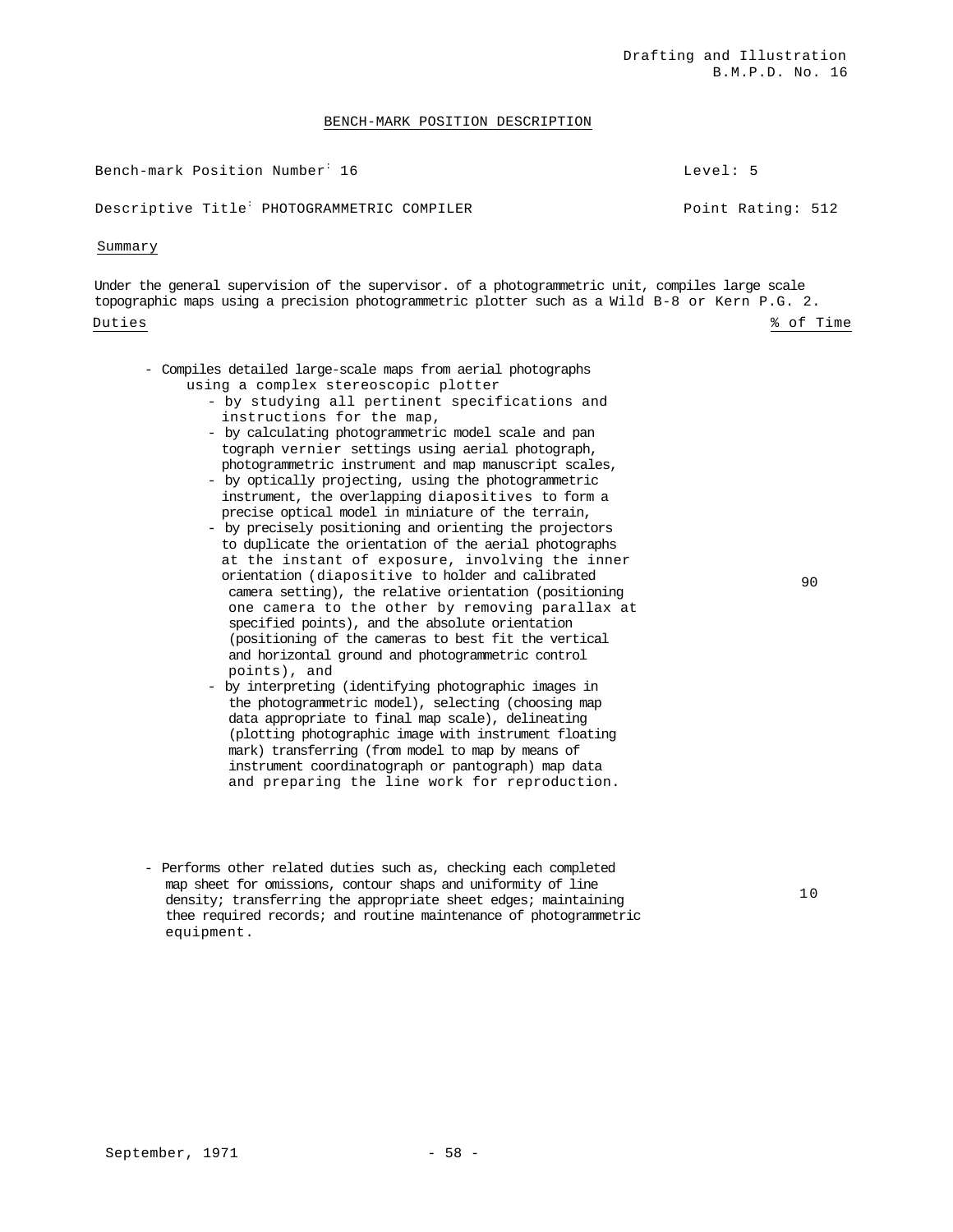# Degree Points

Specifications

| Knowledge and Experience                                                                                                                                                                                                                                                                                                                                                                                                                                                                                                                                                                                              | $B_{5}$ |     |
|-----------------------------------------------------------------------------------------------------------------------------------------------------------------------------------------------------------------------------------------------------------------------------------------------------------------------------------------------------------------------------------------------------------------------------------------------------------------------------------------------------------------------------------------------------------------------------------------------------------------------|---------|-----|
| The work requires a good knowledge of photogrammetric techniques<br>and practices, of large scale map content and a familiarity<br>with map reproduction processes. It also requires a familiarity<br>with trigonometry and plane. geometry sufficient to understand<br>the principles of photogrammetry. The work requires many<br>years of experience in working. from aerial photographs and<br>in compensating for errors in perspective photographs,<br>manipulating a complex precision photogrammetric instrument,<br>and visualizing and accurately delineating ground features<br>from a simulated air view. |         | 203 |
| Technical Responsibility                                                                                                                                                                                                                                                                                                                                                                                                                                                                                                                                                                                              |         |     |
| The work requires judgment when orienting precision<br>instruments to best fit the photogrammetric model to<br>established control positions. Judgment is required in<br>interpreting photographic imagery and in selecting data<br>appropriate to the map scale.                                                                                                                                                                                                                                                                                                                                                     | 2       | 80  |
| Responsibility for Accuracy and Quality                                                                                                                                                                                                                                                                                                                                                                                                                                                                                                                                                                               |         |     |
| Responsible for the correct interpretation, selection and<br>portrayal of the data to be shown on the map and for the<br>accurate positioning of this data on the map manuscript are<br>requirements of the position. The work is checked for<br>completeness and adherence to specifications on completion and<br>prior to reproduction.                                                                                                                                                                                                                                                                             | 2       | 46  |
| Responsibility for Contacts                                                                                                                                                                                                                                                                                                                                                                                                                                                                                                                                                                                           |         |     |
| Contacts are made in the work group to discuss technical problems,<br>to obtain explanation of unusual aspects of a particular<br>project and to co-operate with other senior stereo compilers<br>to ensure a uniform approach to unusual situations.                                                                                                                                                                                                                                                                                                                                                                 |         | 18  |
| Conditions of Work                                                                                                                                                                                                                                                                                                                                                                                                                                                                                                                                                                                                    |         |     |
| The work requires prolonged periods of intensive concentration<br>to visualize depth through a stereoscopic instrument. It also<br>requires exacting eye-hand co-ordination to plot contours and<br>land features accurately and to manipulate complex photogrammetric equipment,<br>to simulate camera orientations at the time of exposure of the<br>photograph.                                                                                                                                                                                                                                                    | 5       | 150 |
| Supervision                                                                                                                                                                                                                                                                                                                                                                                                                                                                                                                                                                                                           |         |     |

| The work requires guiding and advising trainees when assigned. |  |  |
|----------------------------------------------------------------|--|--|
|----------------------------------------------------------------|--|--|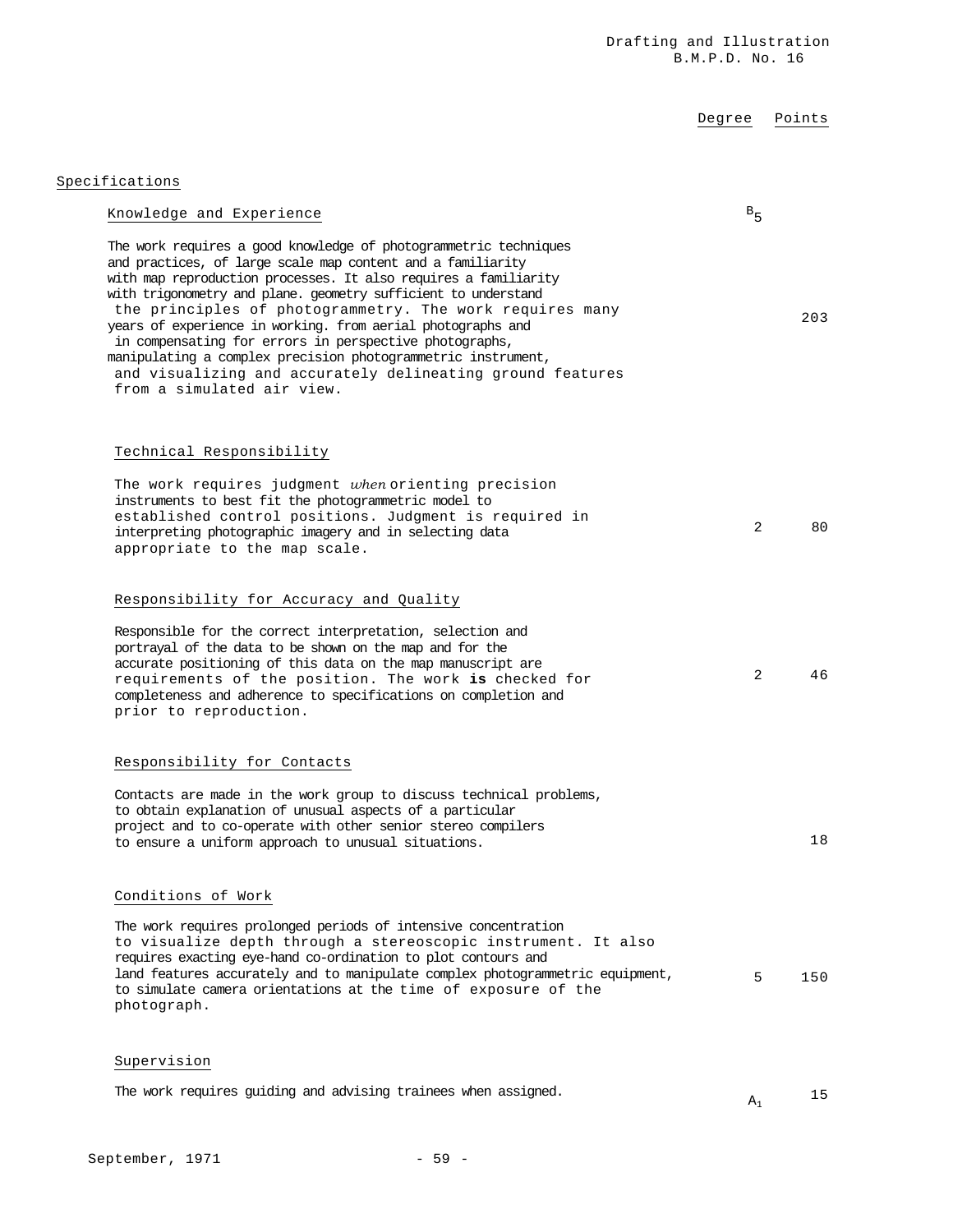Drafting and Illustration B.M.P.D. No. 17

### BENCH-MARK POSITION DESCRIPTION

Bench-mark Position Number: 17 Level: 5

Descriptive Title: SCIENTIFIC ILLUSTRATOR FOR THE POINT Ratings 544

### Summary

Under general supervision of the supervisor of a bio-graphic unit, makes accurate and detailed drawings of entomological, botanical and other scientific subjects in line, wash, stipple, black and white, or color; instructs, advises and assists research officers in methods of graphic portrayal and layout; and performs related duties. Duties % of Time

75

- Makes accurate and detailed drawings of entomological, botanical and other scientific subjects in line, wash, stipple, black and white, or color for reproduction in scientific books, journals and other publications
	- by discussing requirements with the supervisor and research officers to determine the purpose and size of the illustration, medium and reproducing process to be used, number of aspects to be shown, kind and fineness of detail desired, and facets to be emphasized,
	- by reading scientific reference material and studying previous scientific illustrations of the subject if available,
	- by examining photographs, slides, preserved or living material for typical aspects and characteristics**,** using a high-power phase contrast microscope, micro-projector or magnifier,
	- by dissecting, mounting, staining and heating biological specimens, using scalpel, forceps, probe and needle, when specimens in available state are unsatisfactory for the purpose or when interior or sectional views are required,
	- by planning detail and presentation of work that consists of a series of scientific drawings illustrating various aspects of a subject,
	- by making preliminary drawings in the chosen medium, working from a natural or magnified specimen, and checking drawings with a research officer for factual accuracy and interpretation of requirements, and
	- by revising, re-drawing or completing the drawings.
- Instructs, advises and assists research officers engaged in producing biological drawings in the methods and media of graphic portrayal suitable for reproduction
	- by demonstrating the advantages and disadvantages of various methods and media,
	- by advising on the feasibility of the proposed number, size and detail of drawings to assure scientific accuracy on reduction, and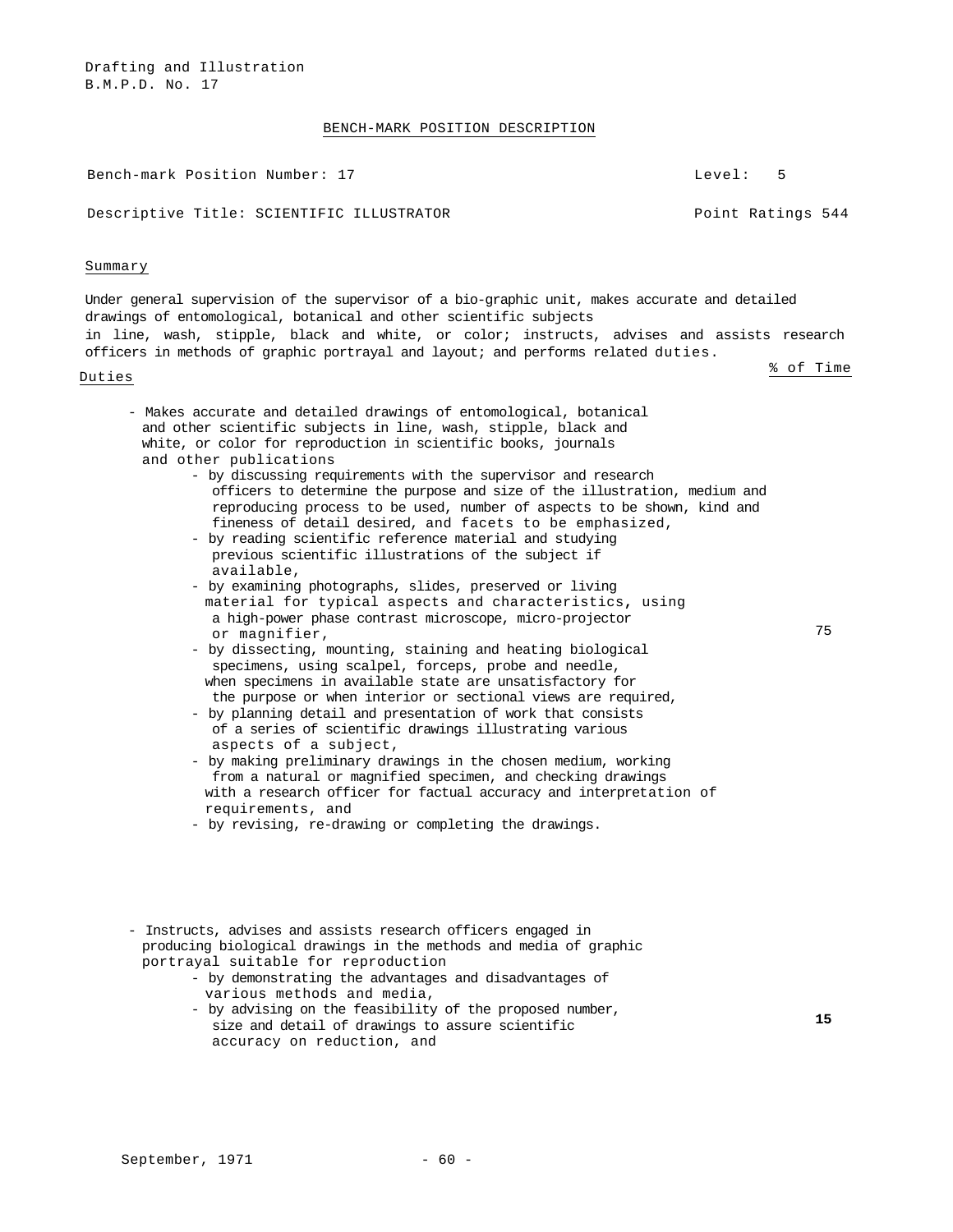|                                                                                                                                                                                                                                                                                                                                                                                                                                                                                                                                                                                                                                                                                                                                                                                                                                                                                  |                | % of Time |
|----------------------------------------------------------------------------------------------------------------------------------------------------------------------------------------------------------------------------------------------------------------------------------------------------------------------------------------------------------------------------------------------------------------------------------------------------------------------------------------------------------------------------------------------------------------------------------------------------------------------------------------------------------------------------------------------------------------------------------------------------------------------------------------------------------------------------------------------------------------------------------|----------------|-----------|
| - by correcting and completing preparatory drawings made by<br>research officers, to permit reproduction.<br>- Performs related duties such as illustrative designing and<br>drafting, retouching photographs and doing fine line work, and<br>instructing casual and summer staff in work methods and checking<br>their work.                                                                                                                                                                                                                                                                                                                                                                                                                                                                                                                                                   | 10             |           |
| Specifications                                                                                                                                                                                                                                                                                                                                                                                                                                                                                                                                                                                                                                                                                                                                                                                                                                                                   | Degree Points  |           |
| Knowledge and Experience<br>The work requires a thorough knowledge of drawing media and                                                                                                                                                                                                                                                                                                                                                                                                                                                                                                                                                                                                                                                                                                                                                                                          |                |           |
| techniques and the use of scientific apparatus, including<br>microscopes, micro-projectors, magnifiers, and dissecting and<br>drafting instruments. It also requires a knowledge of biology<br>sufficient to recognize the basic characteristics of specimens and<br>understand specialized nomenclature; and a knowledge of methods of<br>reproduction, including such considerations as relative costs, size,<br>fineness of detail and quality of color permitted by the various<br>processes. It requires experience in working in a number of drawing<br>media, in the use of microscopes, magnifiers and--dissecting equipment,<br>and in producing drawings of scientific accuracy.                                                                                                                                                                                       | C <sub>4</sub> | 216       |
| Technical Responsibility                                                                                                                                                                                                                                                                                                                                                                                                                                                                                                                                                                                                                                                                                                                                                                                                                                                         |                |           |
| The work requires the exercise of initiative in deciding on and<br>developing preliminary drawings after determining from research<br>officers the purposes of illustration. It requires initiative in<br>suggesting to research officers the modification of preliminary<br>drawings and the inclusion of additional drawings to improve clarity<br>and ensure identification of the structure and characteristics of<br>the subject. It also requires initiative in advising research<br>officers on the feasibility of methods and media of illustration. Judgment is<br>required in choosing, simplifying or eliminating detail to fit limited special<br>allotments in publications without loss of scientific accuracy and in selecting the<br>art medium best suited to the subject and the reproduction processes to be used.<br>Responsibility for Accuracy and Quality | 3              | 120       |
|                                                                                                                                                                                                                                                                                                                                                                                                                                                                                                                                                                                                                                                                                                                                                                                                                                                                                  |                |           |

Responsibility for accuracy and fidelity of drawings is a requirement of the position. Preliminary drawings are presented to research officers to ensure that the proposed illustration meets the need. Completed work is checked by the research officer for technical accuracy and by the supervisor for presentation.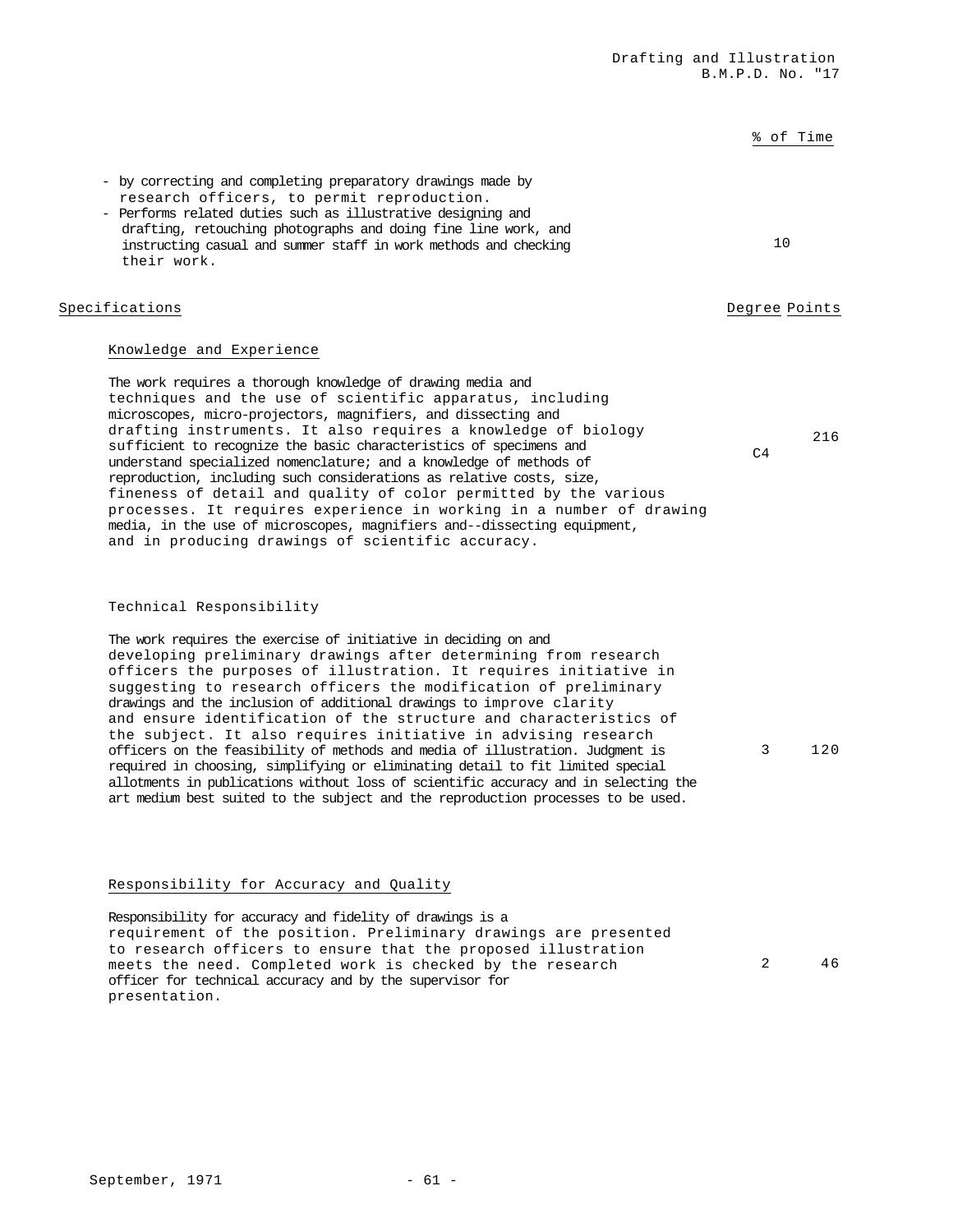|                                                                                                                                                                                                                                                                                   | Degree         | Points |
|-----------------------------------------------------------------------------------------------------------------------------------------------------------------------------------------------------------------------------------------------------------------------------------|----------------|--------|
| Responsibility for Contacts                                                                                                                                                                                                                                                       |                |        |
| Contacts are made with research officers of the department<br>and members of the work group to discuss subjects to be<br>illustrated and to advise research officers on techniques<br>and materials suitable to the purpose of the illustration<br>and to reproduction processes. | B <sub>2</sub> | 2.7    |
| Conditions of Work                                                                                                                                                                                                                                                                |                |        |
| The work requires periods of intense concentration and<br>eye-hand co-ordination when drawing large areas of fine<br>line and dot patterns or fine detail and when examining and<br>drawing features of specimens at great magnification.                                         | 4              | 120    |
| Supervision                                                                                                                                                                                                                                                                       |                |        |
| The work requires instructing in work methods and checking<br>the work of a casually employed biology student or a summer<br>student.                                                                                                                                             | A1             | 15     |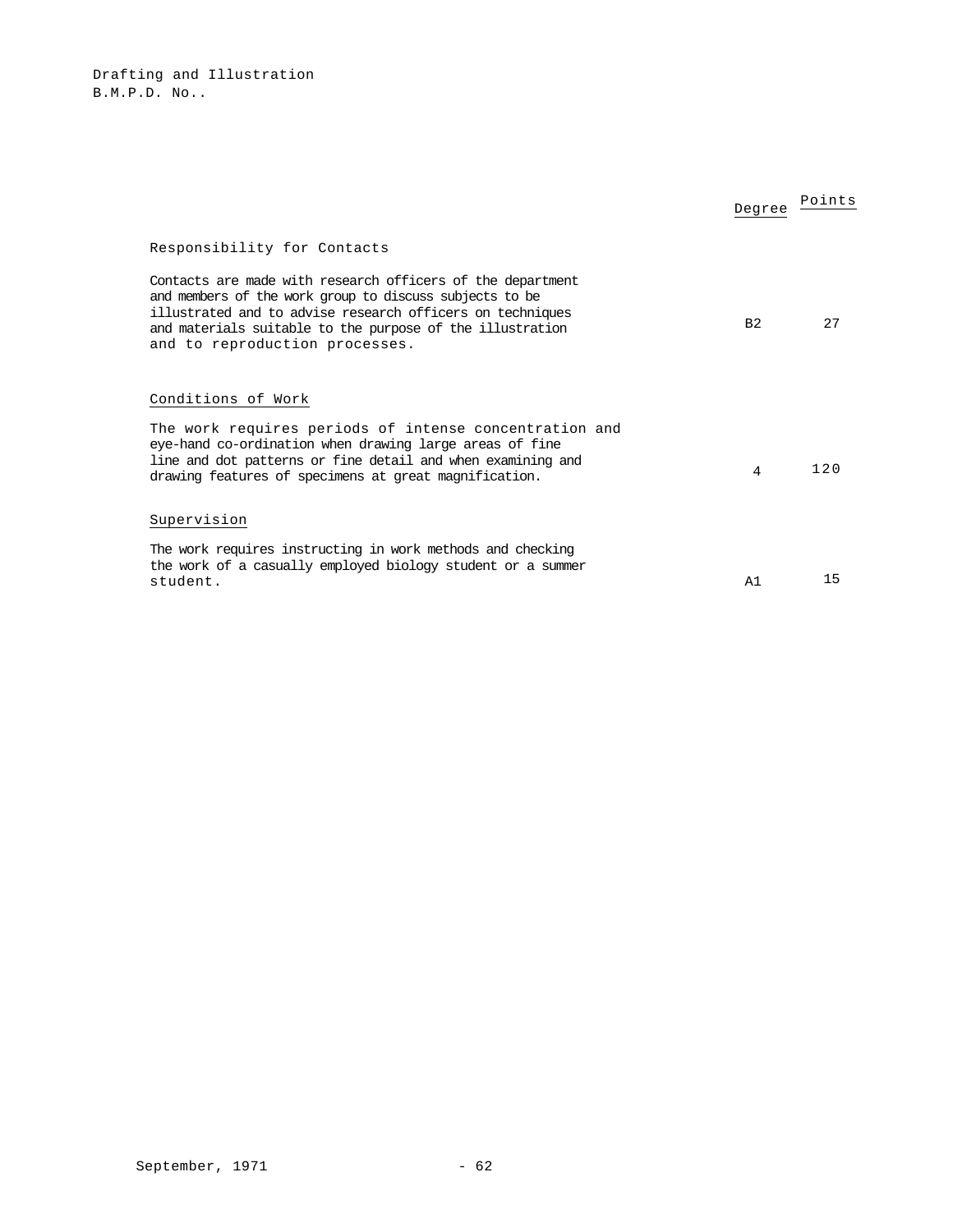### BENCH-MARK POSITION DESCRIPTION

Bench-mark Position Number: 186 and the control of the Level: 7 Descriptive Title: SUPERVISING DRAFTSMAN, GEOLOGICAL MAPPING Point Rating: 681

### **Summary**

Under the direction of the chief draftsman in. a geological mapping unit, organizes and controls the preparation of geological maps; and supervises and trains a staff of 20 employees through 3 subordinate supervisors.

### Duties % of Time

- Organizes and controls the preparation of geological maps and illustrations for the publication of geological survey memoirs, bulletins and papers
	- by studying and discussing work requirements with supervisory or professional personnel,
	- by establishing work priorities and schedules, assessing resources and allocating work to team supervisors,
	- by reviewing progress of work assignments with team super visors, making suggestions, giving instructions, maintaining flow charts and reporting on job progress periodically to the chief draftsman,
	- by resolving problems of techniques, layout of information, and adjustments and corrections to be made to improve the legibility, coherence and appearance of maps,
	- by checking auto-positives and color proofs to ensure that all procedures have been correctly carried out,
	- by reviewing maps and illustrations to ensure that established standards of accuracy and quality are maintained, and recommending their approval, and
	- by. keeping informed on new techniques in cartography and appraising them for adoption.
- Supervises 20 draftsmen through 3 subordinate supervisors, and trains and develops the staff
	- by assigning junior draftsmen to work with experienced staff for training purposes,
	- by reviewing training methods and making recommendations,
	- by instructing in techniques,
	- by appraising subordinates and interviewing them respecting their work performance,
	- by reporting poor conduct, punctuality or breaches of regulations and recommending disciplinary action, and
	- by reviewing and recommending leave schedules and informing staff of working conditions and management policies.

### Specifications **Degree** Points **Degree** Points

Knowledge and Experience

The work requires a thorough knowledge of cartographic drafting

85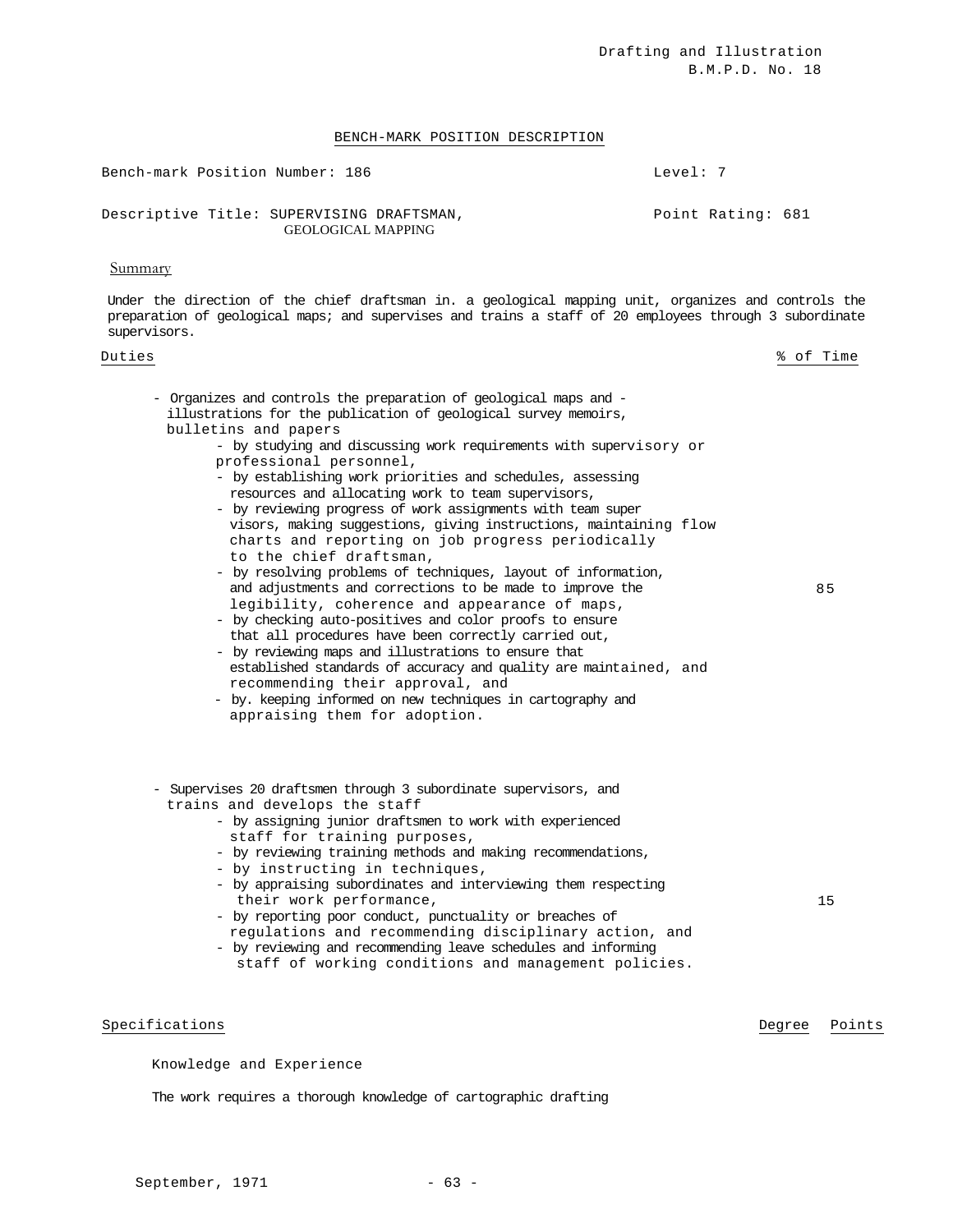Drafting and Illustration B.M.P.D. No. 18

# Degree Points

| techniques and practices, including scribing, color separations<br>and overlays. It also requires a knowledge of the trigonometry<br>and geometry used in map projection, of geological survey methods and techniques,<br>and of map reproduction practices and limitations. It-requires considerable<br>experience in various drafting techniques, map production practices, the use of<br>color separations, the requirements of map users, and the supervision of a large<br>staff and its organization to meet the workload. | C7             | 288 |
|----------------------------------------------------------------------------------------------------------------------------------------------------------------------------------------------------------------------------------------------------------------------------------------------------------------------------------------------------------------------------------------------------------------------------------------------------------------------------------------------------------------------------------|----------------|-----|
| Technical Responsibility<br>The work requires determining the techniques and layout of work most suitable to<br>the type and amount of information to be. included, the shape and size of maps,<br>and the method of reproduction to be used. It also requires<br>determining what geological detail can safely be omitted where map areas                                                                                                                                                                                       |                |     |
| are congested, and how to use color to distinguish contours and<br>strata. Supervisory duties require judgment and initiative in organizing<br>work, establishing work priorities and schedules, and training and evaluating<br>staff.                                                                                                                                                                                                                                                                                           | 3              | 120 |
| Responsibility for Accuracy and Quality<br>Responsibility under the chief draftsman to ensure that the most effective work<br>methods and techniques are used and that the accuracy and quality of work<br>produced is of the highest calibre is a requirement of the<br>position.                                                                                                                                                                                                                                               | 3              | 73  |
| Responsibility for Contacts                                                                                                                                                                                                                                                                                                                                                                                                                                                                                                      |                |     |
| Contacts are made with subordinates in the sub-section, with<br>superiors, and with professional personnel of the department<br>to exchange information and discuss problems.                                                                                                                                                                                                                                                                                                                                                    | B <sub>2</sub> | 27  |
| Conditions of Work                                                                                                                                                                                                                                                                                                                                                                                                                                                                                                               |                |     |
| The work requires eye-hand co-ordination when demonstrating<br>drafting techniques, concentration on detail when assessing<br>the quality and accuracy of maps, and attention in supervising<br>and organizing map production.                                                                                                                                                                                                                                                                                                   | 2              | 60  |
| Supervision                                                                                                                                                                                                                                                                                                                                                                                                                                                                                                                      |                |     |
| The work requires supervising 23 employees in a sub-section<br>composed of three units each headed by a working supervisor.<br>It also requires appraising the performance of subordinates and<br>allocating staff to meet work demands and to ensure proper<br>training.                                                                                                                                                                                                                                                        | D <sub>5</sub> | 113 |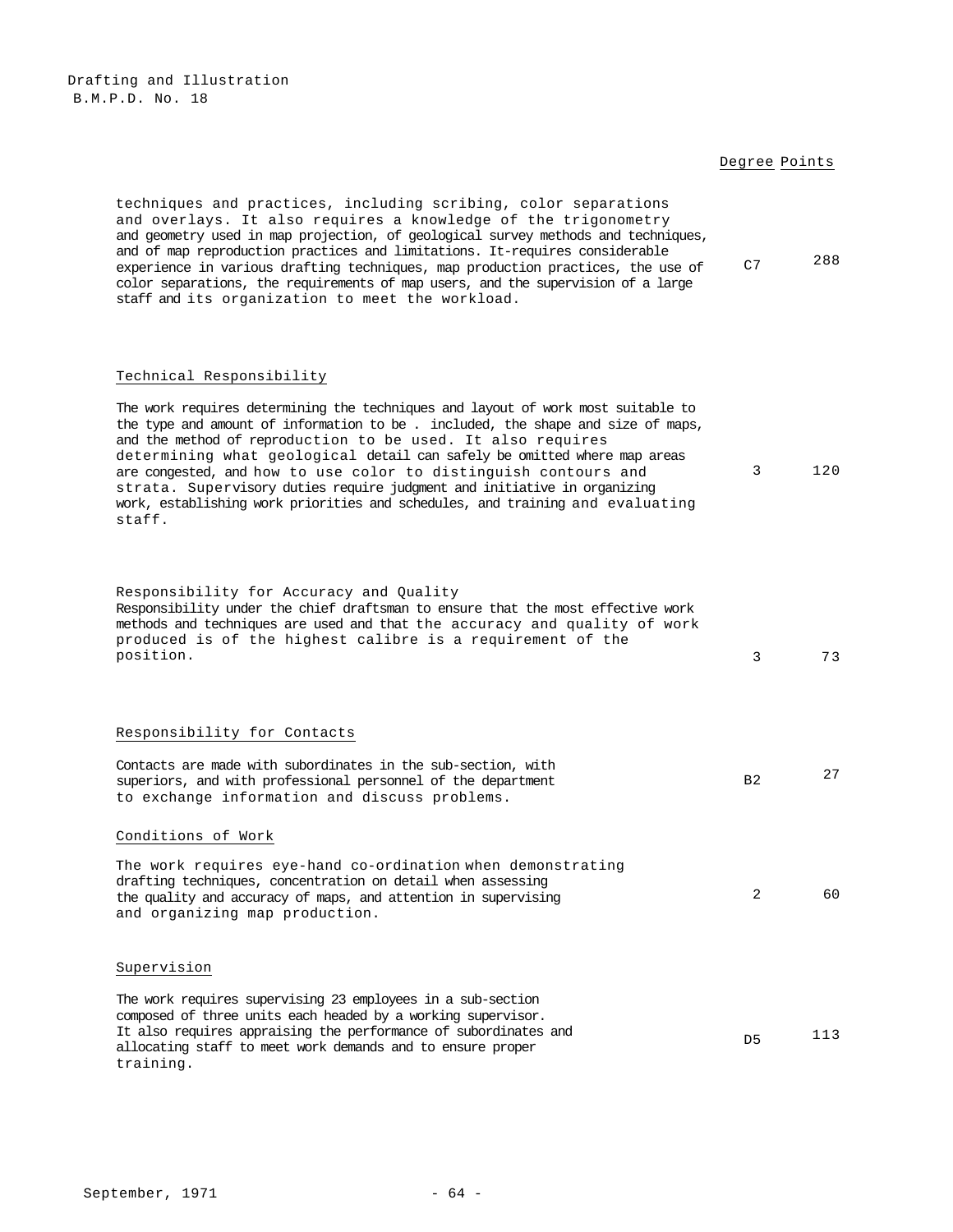# BENCH-MARK POSITION DESCRIPTION

Bench-mark Position Number: 19 Level: 6 Descriptive Title: TEAM LEADER, MECHANICAL AND ELECTRICAL DRAFTING Point Rating: 591

### Summary

Under the general supervision of a supervisor of production drawings in a large organization, organizes and controls the activities of a drafting team which produces mechanical and electrical production drawings; supervises a staff of nine draftsmen; and evaluates and suggests improvement of methods and design.

Duties % of Time

75

- Organizes and controls the activities of a drafting team engaged in making sketches, production drawings and technical data schedules of electrical and mechanical equipment
	- by studying work order instructions to assess their effect on existing or proposed equipment,
	- by consulting with project managers and visiting project sites to obtain specifications and an appreciation of the purpose and physical requirements of the object to be illustrated,
	- *by* planning drafting assignments based on work order instructions,
	- by assigning work according to complexity, staff capability and work demands,
	- by establishing work flow and production schedules and following up on these,
	- by discussing work and periodically checking difficult drawings, assisting draftsmen with difficult problems, and checking completed drawings for accuracy and suit ability of presentation before submitting them to a formal check,
	- by assisting in determining specifications and compiling technical data schedules based on experience, good practice and the use of technical handbooks,
	- by continued liaison with the project manager respecting suggestions, difficulties encountered during drafting, changes in design or materials, and results of engineering tests, and
	- by maintaining the security of classified data.
- **-** Supervises a staff of nine draftsmen
	- by conducting on-the-job training,
	- by recommending disciplinary action,
	- by discussing work performance with employees, and
	- by recommending staff ratings to the supervisor of production drawings.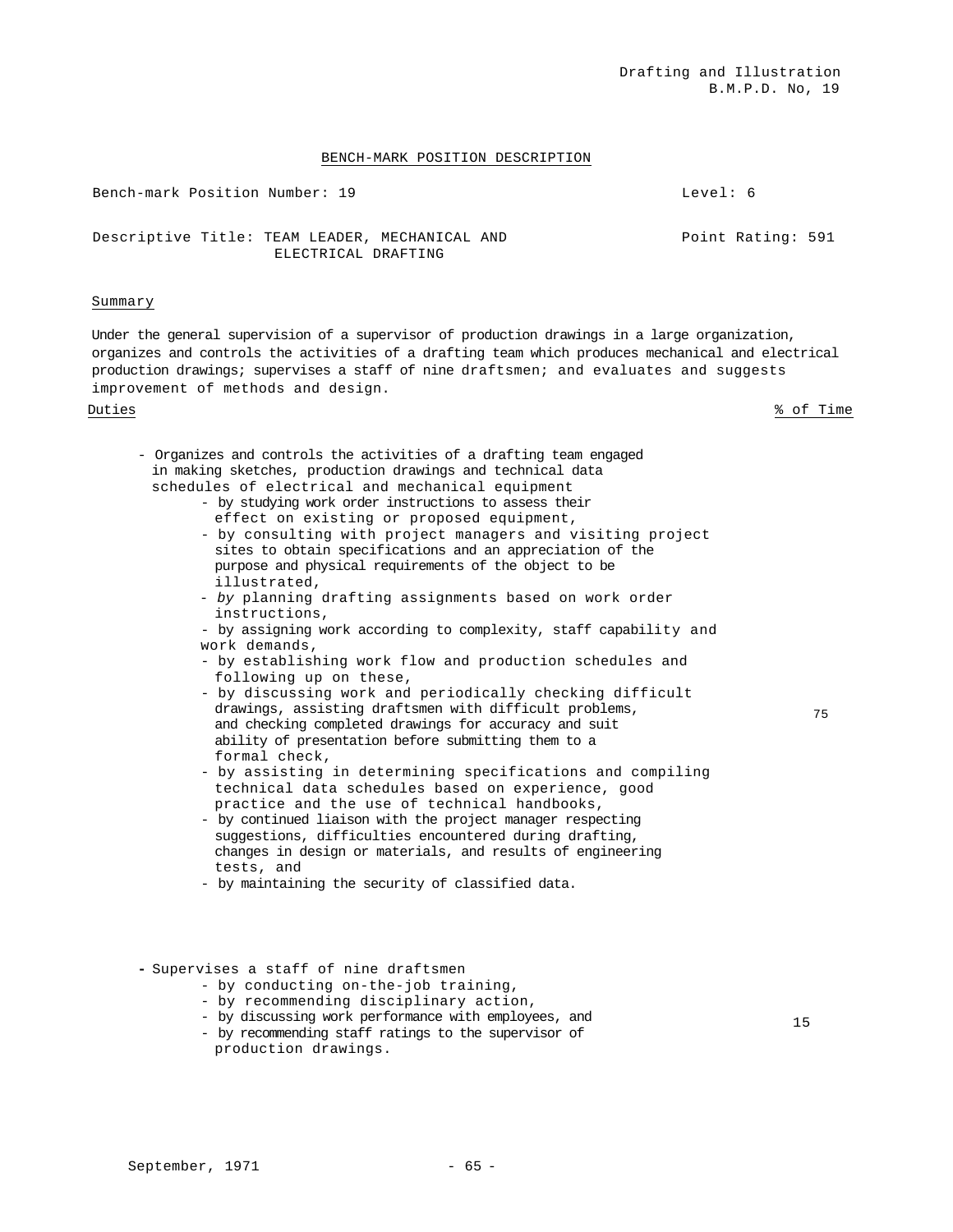# % of Time

| - Evaluates and suggests improvement of methods and design<br>- by suggesting alternate methods of fabrication, type of<br>material or design,<br>- by regularly checking drafting work being produced by a<br>contractor for quality and adherence to specifications<br>and by offering technical assistance to the contractor,<br>- by attending plant pre-production and design committee<br>meetings to discuss design features and methods of<br>fabrication, and<br>- by keeping abreast of and recommending improved methods<br>of work production and processes. | 10             |     |
|--------------------------------------------------------------------------------------------------------------------------------------------------------------------------------------------------------------------------------------------------------------------------------------------------------------------------------------------------------------------------------------------------------------------------------------------------------------------------------------------------------------------------------------------------------------------------|----------------|-----|
| Specifications                                                                                                                                                                                                                                                                                                                                                                                                                                                                                                                                                           | Degree Points  |     |
| Knowledge and Experience                                                                                                                                                                                                                                                                                                                                                                                                                                                                                                                                                 |                |     |
| The work requires a thorough knowledge of engineering drafting<br>techniques and practices and of methods of illustrating complex<br>mechanisms or machine operation. It also requires a knowledge of<br>trigonometry and geometry used in engineering drafting, of<br>mechanical design principles, and of supervisory practices. It<br>requires varied experience in mechanical and electrical drafting,<br>interpreting novel ideas, and supervising a drafting team making<br>diverse drawings.                                                                      | C <sub>5</sub> | 240 |
| Technical Responsibility                                                                                                                                                                                                                                                                                                                                                                                                                                                                                                                                                 |                |     |
| The work requires determining the method of presentation, type<br>of material and method of fabrication most suitable to the<br>design, and requires judgment in reviewing design proposals<br>to ensure that they are functionally and economically sound<br>and to recommend improved methods.                                                                                                                                                                                                                                                                         | 3              | 120 |
| Responsibility for Accuracy and Quality                                                                                                                                                                                                                                                                                                                                                                                                                                                                                                                                  |                |     |
| Responsibility for the technical quality and accuracy of the<br>work of subordinates and for ensuring that each component is<br>correctly illustrated with sufficient views, cross-sections and<br>detail to show the proper dimensions, tolerances and materials<br>is a requirement of the position.                                                                                                                                                                                                                                                                   | 3              | 73  |
| Responsibility for Contacts                                                                                                                                                                                                                                                                                                                                                                                                                                                                                                                                              |                |     |
| Contacts are made with other employees in the section and with<br>project managers, outside production plant personnel, and<br>professional personnel within and outside the department to<br>discuss drafting requirements,, design and fabrication.                                                                                                                                                                                                                                                                                                                    | <b>B3</b>      | 37  |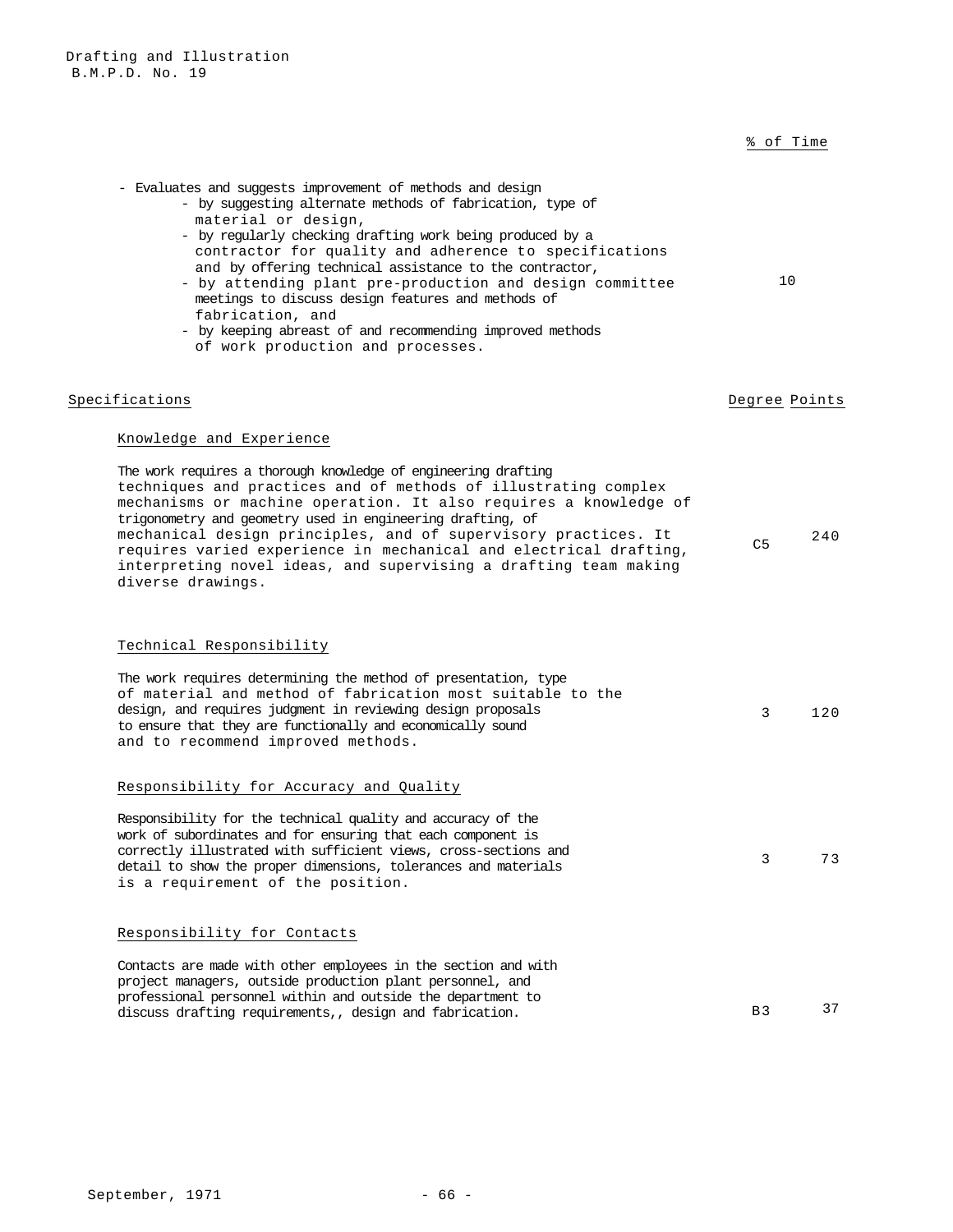|                                                                                                                                                                                                                                                                                                | Degree | Points |
|------------------------------------------------------------------------------------------------------------------------------------------------------------------------------------------------------------------------------------------------------------------------------------------------|--------|--------|
| Conditions of Work                                                                                                                                                                                                                                                                             |        |        |
| The work requires a moderate level of eye-hand co-ordination<br>when demonstrating drafting or illustration techniques, periods<br>of concentration when assisting with technical problems and<br>assessing the quality of work produced, and attention when<br>supervising the drafting team. | 2      | 60     |
| Supervision                                                                                                                                                                                                                                                                                    |        |        |
| The work requires maintaining discipline, making effective<br>use of staff and reporting on work performance of a staff of<br>nine.                                                                                                                                                            | C3     | 61     |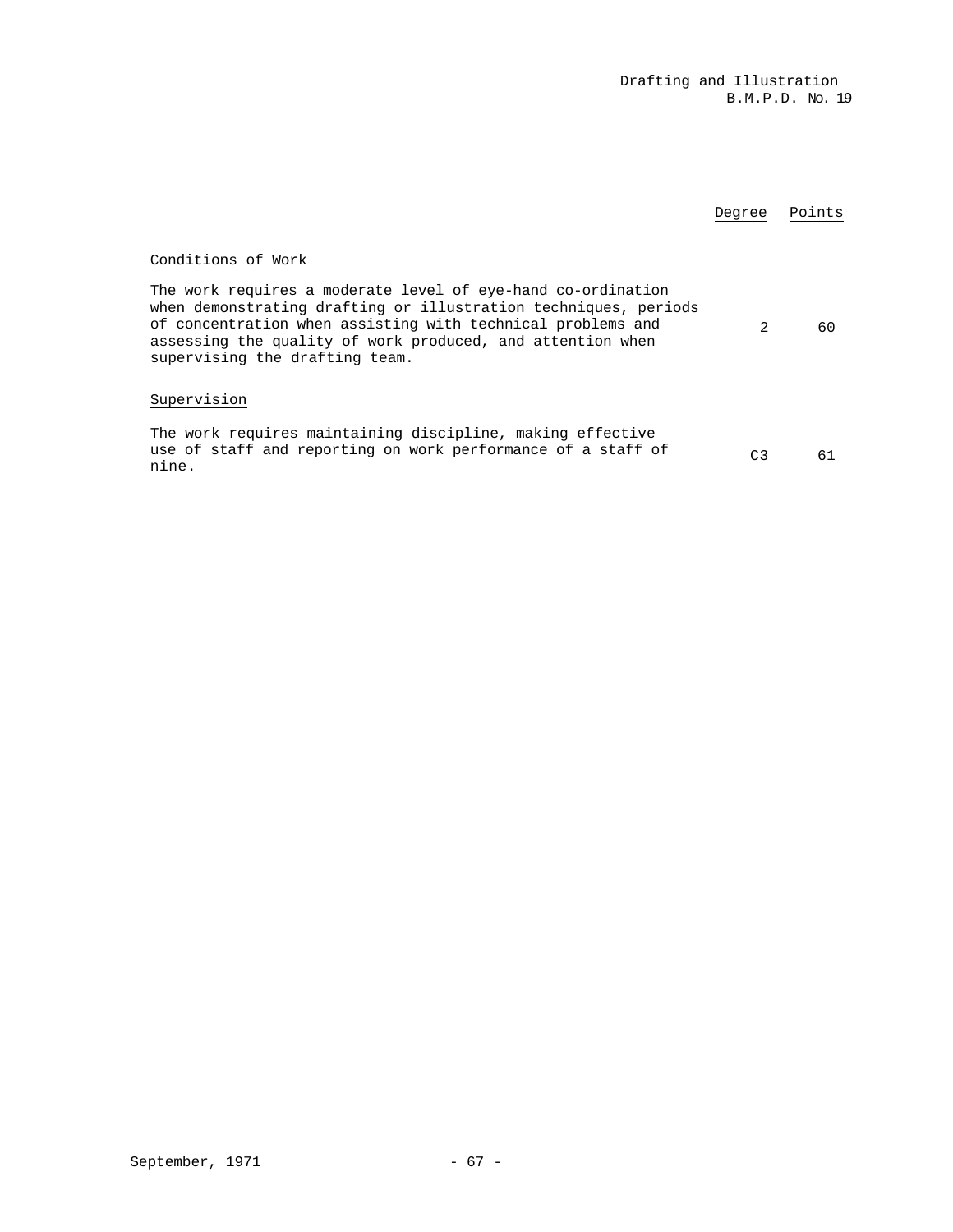Drafting and Illustration B.M.F.D. No 20

# BENCH-MARK POSITION DESCRIPTION

Bench-mark Position Number: 20 Level: 3 Descriptive Title: TECHNICAL ILLUSTRATOR **Point Rating: 407** Summary

Under the general supervision of a publication section supervisor, illustrates the text of engineering publications with black-and-white drawings of technical equipment and schematic wiring diagrams; makes color overlay drawings, and letters title pages and illustrations; draws graphs, charts and forms; and performs related duties.

Duties  $\frac{8}{3}$  of Time

| - Draws to scale, in black and white, technical equipment and<br>schematic wiring diagrams, from sketches, manufacturers'<br>specifications and sample items, to illustrate and clarify<br>details of text                                                                                                                              |        |        |
|-----------------------------------------------------------------------------------------------------------------------------------------------------------------------------------------------------------------------------------------------------------------------------------------------------------------------------------------|--------|--------|
| - by discussing and clarifying requirements, as necessary,<br>with engineers and architects requesting work,<br>- by determining weights of lines to prevent loss of<br>detail in reduction, and<br>- by using such drawing instruments as ruling and drawing<br>pens, French curves, set squares, scales and proportional<br>dividers. |        | 45     |
| - Makes accurate color overlay drawings, using ink on acetate,<br>to assure registration of colors when photographed or printed.                                                                                                                                                                                                        |        | 15     |
| - Letters title pages and illustrations by hand or by use of a<br>mechanical Leroy lettering quide or other drawing device.                                                                                                                                                                                                             |        | 15     |
| - Draws graphs, charts and forms for general use or publication<br>- by using black ink on white, and<br>- by superimposing zipatone screening or color overlay.                                                                                                                                                                        |        | 15     |
| - Performs related duties SUCh as making final layouts for photo<br>graphing and plate-making by combining text, line and half-tone<br>illustrations and color separations, and arranging and stripping<br>in material on a light-table.                                                                                                |        | 10     |
| Specifications                                                                                                                                                                                                                                                                                                                          | Degree | Points |

# Knowledge and Experience

The work requires a good knowledge of graphic illustrative techniques and equipment to illustrate construction engineering equipment, components and electrical circuits. It also requires familiarity with photographic and printing reproduction techniques. It requires experience in using drawing tools and materials and preparing technically accurate illustrations for diverse and complex equipment. B4 <sup>179</sup>

September, 1971 - 68-